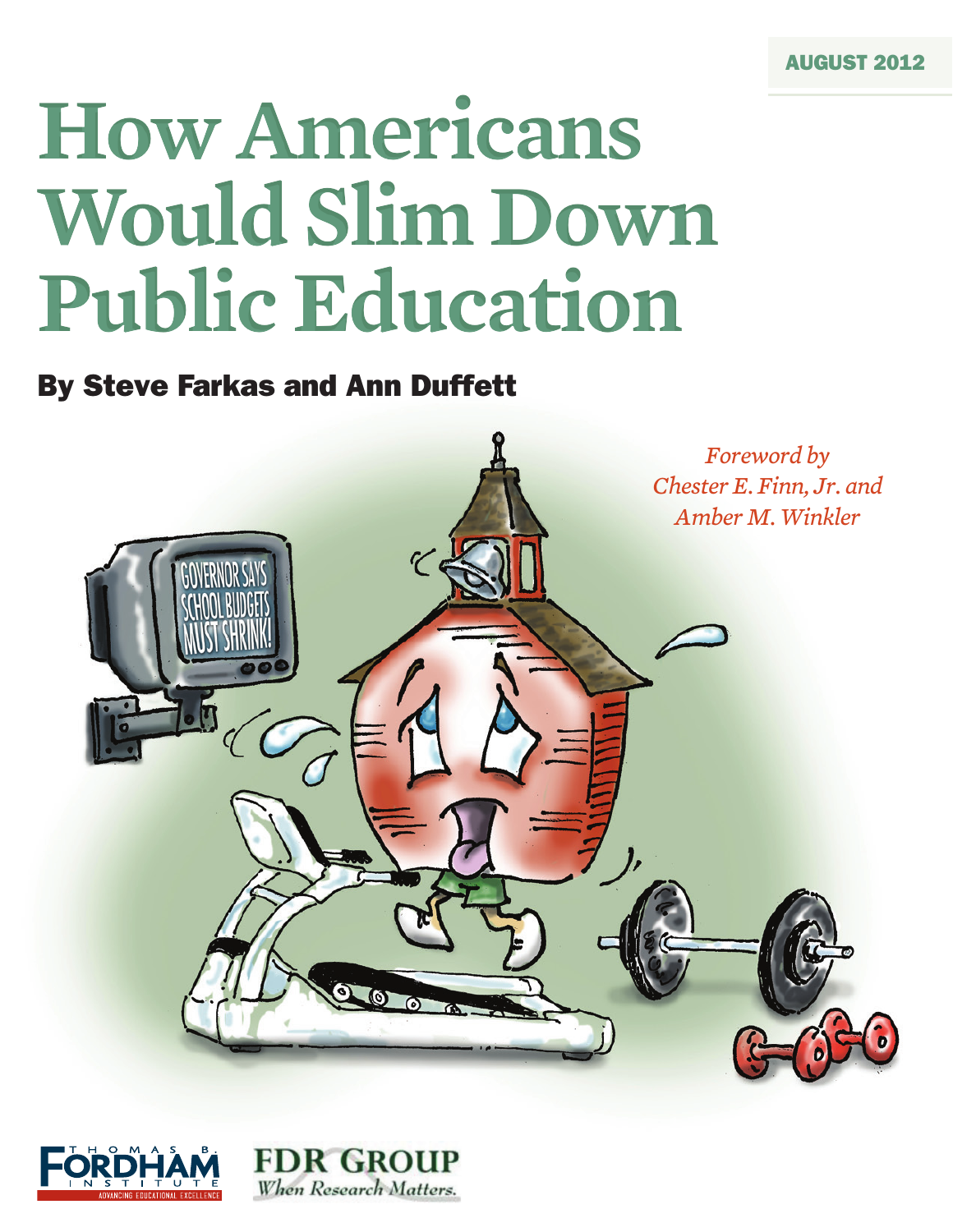# **Contents**

|           | 1 Foreword                                      |
|-----------|-------------------------------------------------|
| 5         | <b>Executive Summary</b>                        |
| 8         | Introduction                                    |
| 9         | When Times Are Tough                            |
| 11        | Cost-Cutting Measures that the Public Approves  |
| 19        | Close Up: Is Special Education Spending Sacred? |
|           | <b>22</b> Rejected Proposals                    |
|           | <b>24</b> Split Decisions                       |
|           | <b>28</b> Conclusion                            |
| <b>30</b> | Appendix A: Methodology                         |
|           | <b>32</b> Appendix B: Complete Survey Results   |
|           | 42 Endnotes                                     |

The Thomas B. Fordham Institute is the nation's leader in advancing educational excellence for every child through quality research, analysis, and commentary, as well as on-the-ground action and advocacy in Ohio. It is affiliated with the Thomas B. Fordham Foundation, and this publication is a joint project of the Foundation and the Institute. For further information, please visit our website at www.edexcellence.net or write to the Institute at 1016 16th St. NW, 8th Floor, Washington, D.C. 20036. The Institute is neither connected with nor sponsored by Fordham University.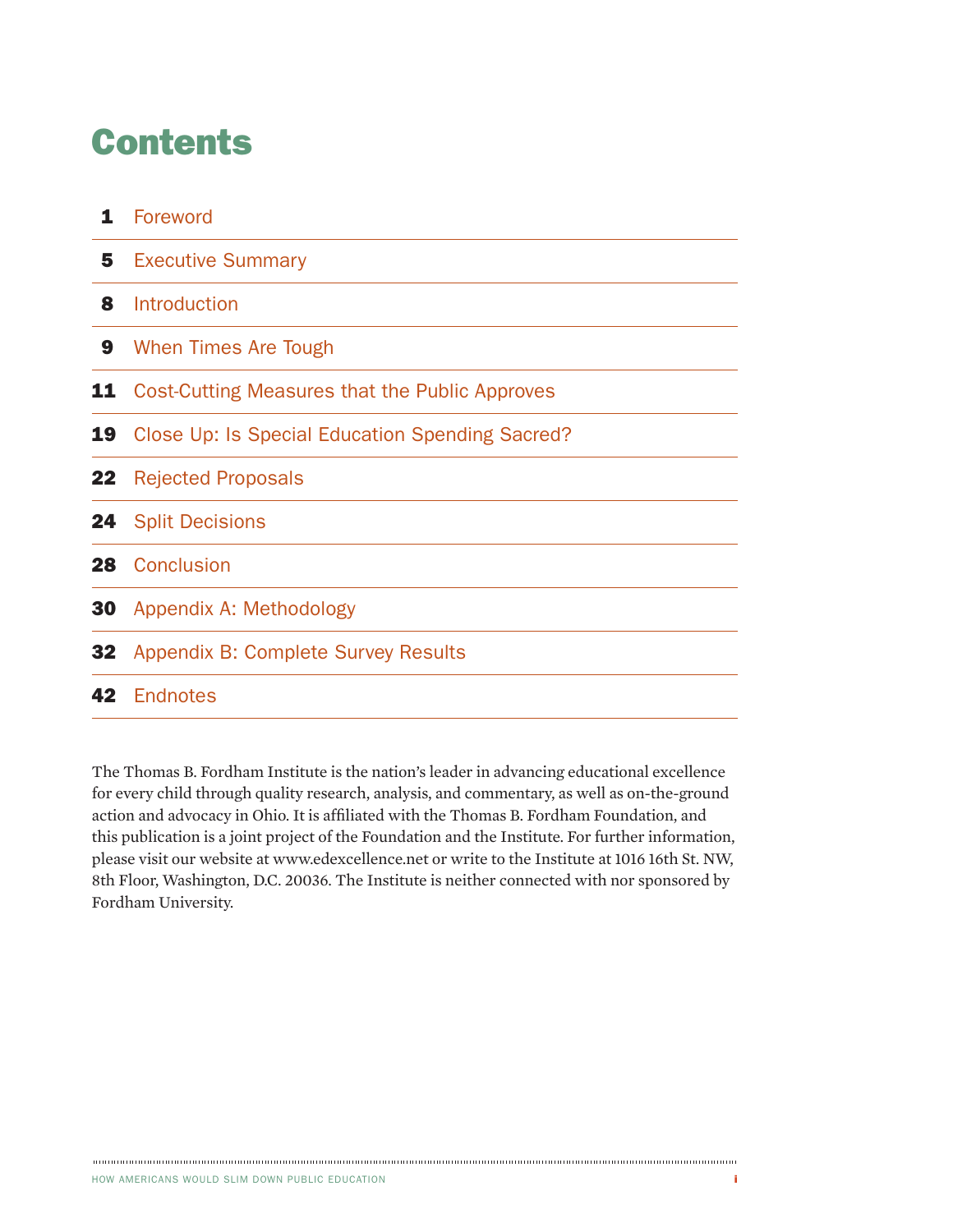# Foreword

# By Chester E. Finn, Jr. and Amber M. Winkler

In November 2010, Education Secretary Arne Duncan delivered a highly publicized address at the American Enterprise Institute. His message? Tough economic times lie ahead: "I am here," he said, "to talk today about what has been called the New Normal. For the next several years, preschool, K–12, and postsecondary educators are likely to face the challenge of doing more with less."

Twenty months later, it's clear that we are not yet out of the fiscal woods. Depressed housing values have meant lower property taxes for schools; voters have balked at passing local levies; federal "stimulus" dollars have dried up; health care costs for education staff (and everyone else) are ballooning; lock-step salary schedules and contractually obligated pay increases for teachers (and other school employees) mean little slack in the budget; precariously funded pension systems have caused states to shift some of the load to localities, school districts, and even future retirees themselves. Once limited to a handful of budget-conscious superintendents and state officials, discussions about how to curtail costs are taking place in virtually every district and school across America.

Might there be a silver lining to this economic cloud? Secretary Duncan thinks so:

*My message is that this challenge can, and should, be embraced as an opportunity to make dramatic improvements. I believe enormous opportunities for improving the productivity of our education system lie ahead if we are smart, innovative, and courageous in rethinking the status quo. It's time to stop treating the problem of educational productivity as a grinding, eat-your-broccoli exercise. It's time to start treating it as an opportunity for innovation and accelerating progress.* 

He's right—or so we think. Opportunities worth seizing are indeed within reach. But which ones should be seized most firmly? And which will the public back? It little avails an education leader or elected official to suggest a well-crafted (and, for some, doubtlessly painful) trade-off if voters balk, parents rebel, and the community grumbles.

If public education in the United States must curb its total caloric intake, what diet regimen is most apt to win public support? We decided to find out. The pages that follow report results from a nationally representative survey of American adults, roughly one-quarter of whom are parents of school-age children. We asked them to wrestle with many of the same budgetary trade-offs that face today's school boards and superintendents.

Few people enjoy dieting. We didn't expect cheers to greet the prospect of education budget cuts. But this national survey makes clear that the jeers can be minimized, because the American public supports many (though not all) of the tough calls that district leaders will need to make.

When trade-offs are unavoidable in education budgets, here's what most people would favor: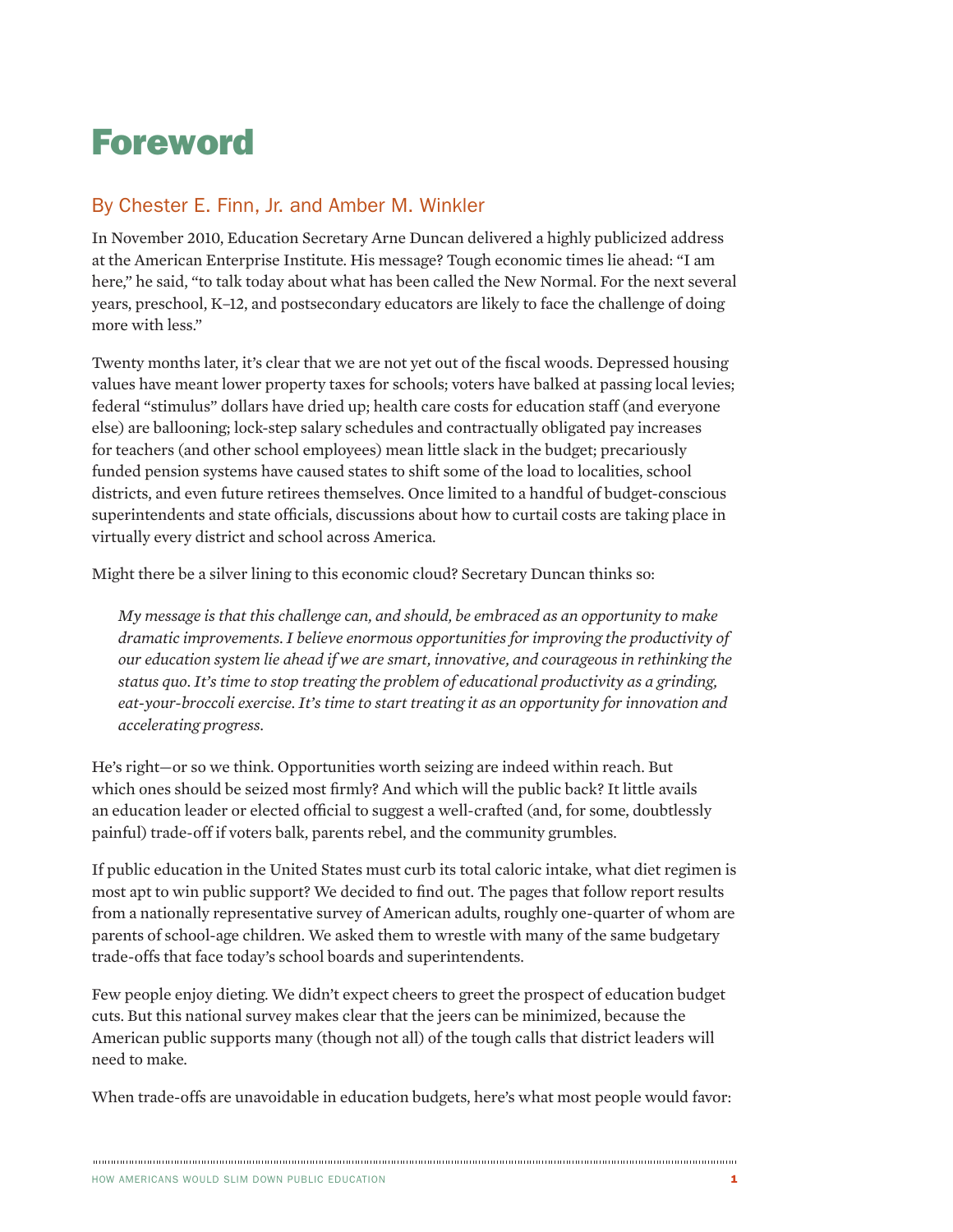#### 1) Shrink the administration

A broad majority (69 percent) supports "reducing the number of district-level administrators to the bare minimum" as a good way to save money "because it means cutting bureaucracy without hurting classrooms." Only 20 percent say it's a bad way to save money "because districts need strong leadership and good leaders cost money."

#### 2) Freeze salaries to save jobs

Nearly 6 in 10 (58 percent) say freezing salaries for one year for all district employees is a good way to save money "because the district can avoid laying off people." Far fewer (33 percent) say "it's a bad way to save money because labor contract commitments should be kept."

#### 3) If teachers must be laid off, base it on their effectiveness, not years of service

About 3 in 4 (74 percent) say that those with poor performance should be "laid off first and those with excellent performance protected"; only 18 percent would have "newcomers laid off first and veteran teachers protected."

#### 4) Opt for larger classes taught by excellent teachers rather than smaller classes with instructors of unknown ability

A convincing 73 percent to 21 percent majority would choose to have a larger class with twenty-seven students—provided it is "taught by one of the district's best performing teachers"—over a smaller class with twenty-two students "taught by a randomly chosen teacher."

#### 5) Move from traditional pensions to individual retirement plans

Just over half—53 percent—say it's a good way to save money "because it's how retirement works for most people today"; 17 percent approve but only for new school employees; 20 percent think it's a bad way to save money "because employees will be paying more for retirement benefits that are not guaranteed."

We also find in these data broad support for a variety of other cost-saving measures, such as closing schools and merging districts; upping class sizes in non-core subjects such as art, music, and physical education (but not math, science, and reading); and replacing special education programs that do not help students learn or that are very expensive.

But two possible budgetary diets find little favor with the American public: shortening the school year and shrinking the non-teaching staff. And survey respondents are divided when it comes to charging fees for after-school sports and extracurricular activities, making use of blended learning opportunities (where students learn both on the Internet and in face-toface classrooms), and having students study in "virtual" (i.e., wholly online) schools.

# What do we make of these findings?

**First, Americans show a great deal of common sense relative to smarter education spending.** We find in these results a populace well aware that its schools are in financial straits. They spurn easy fixes, recognizing the futility of "rely[ing] on tax increases to close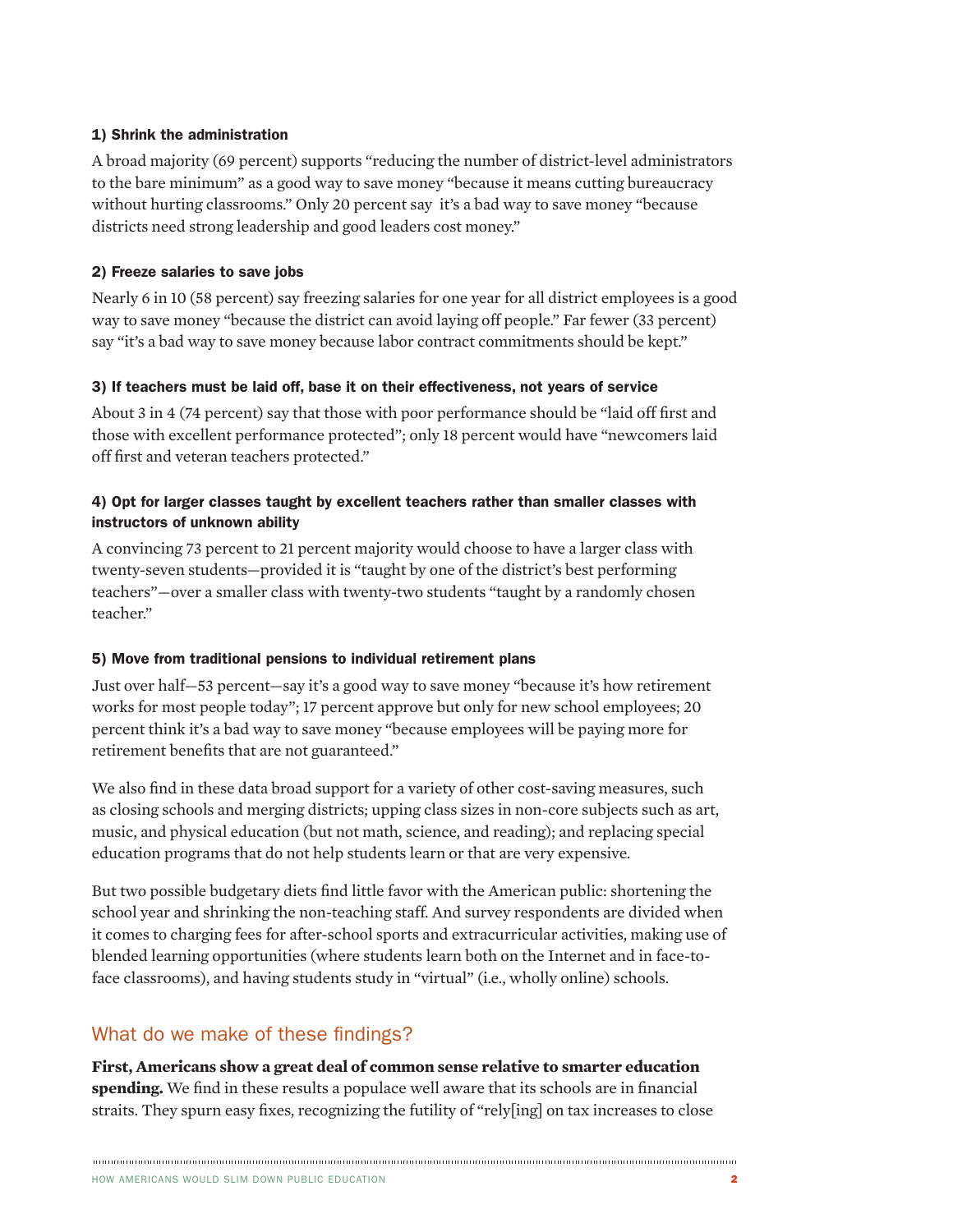the deficit." They think districts could get by with fewer administrators; teachers could forego raises in order keep their jobs; stronger instructors teaching larger groups of pupils trump small classes; layoffs (when unavoidable) should be determined by effectiveness, not longevity; responsible retirement savings begin with the individual; and the quality of special education, like everything else in education, should be gauged by outcomes, not inputs. That all makes sense to us, too.

**Second, at the same time, the public has a couple of its priorities askew when it comes to education cost savings.** Sure, there are grounds for caution about digital learning. It's new—and like many innovations, has sometimes over-promised and under-delivered. But online and blended learning, properly done, are among the most promising of the "opportunit[ies] for innovation and accelerating progress" that Secretary Duncan referenced. They can save money in the education budget, too, and yield more bang for the available bucks—just as the astute application of technology has done in nearly every other sector of our lives.

We also question the public's judgment regarding the value of non-teaching staff, an employment category that has ballooned in recent years within public education. Consider this: The number of teachers in U.S. schools grew by 43 percent from 1986 to 2009. (Student enrollments rose by just 24 percent over this time period.) But the "instructional support staff" working in our schools increased by a staggering 150 percent!<sup>1</sup> How much of this growth is truly necessary for school effectiveness? And is it more valuable than employing (and retaining) better teachers?

**Third, taxpayers, at least in some cases, want to have their cake and eat it too.** If forced to choose between pay cuts and layoffs, for example, 74 percent prefer cutting *all* teacher salaries by 5 percent versus laying off 5 percent of the instructional staff. At the same time, however, 67 percent favor "extending teachers' workday by one hour and using the time to collaborate with other teachers and tutor students." Sure, we can try to wring more productivity out of our historically inefficient system of public education. But maybe not by demanding that all teachers do more while earning less. Wouldn't laying off 5 percent preferably the least effective 5 percent—preserve morale and inspire confidence in the remaining teachers, who'd continue to see their hard work rewarded? Further, insisting that all teachers work harder on a shrinking paycheck could give credence to anti-reform rhetoric: that rank-and-file teachers *need* labor unions to protect their wages and working conditions. And declining wages are not a good formula for attracting the best and brightest into teaching.

Mostly, though, Americans are pretty sensible about how to slim down public education. The big challenge is turning those sound views into prudent yet forceful action. Public sentiment alone doesn't shed the budgetary pounds. There's lot of hard work ahead, many calories to be burned, much strength and endurance to be mustered. Dynamic, visionary, yet astute leadership is also going to be needed—the budgetary equivalent of personal trainers and daily exercise regimens. Such leadership must make the case for efficiency and adherence to its new diet-and-fitness plan. If not, public education will lumber under the burden of its own weight—and fail to make the gains in speed, agility, and stamina that it so clearly needs to do its vital job under today's fiscal conditions and educational demands.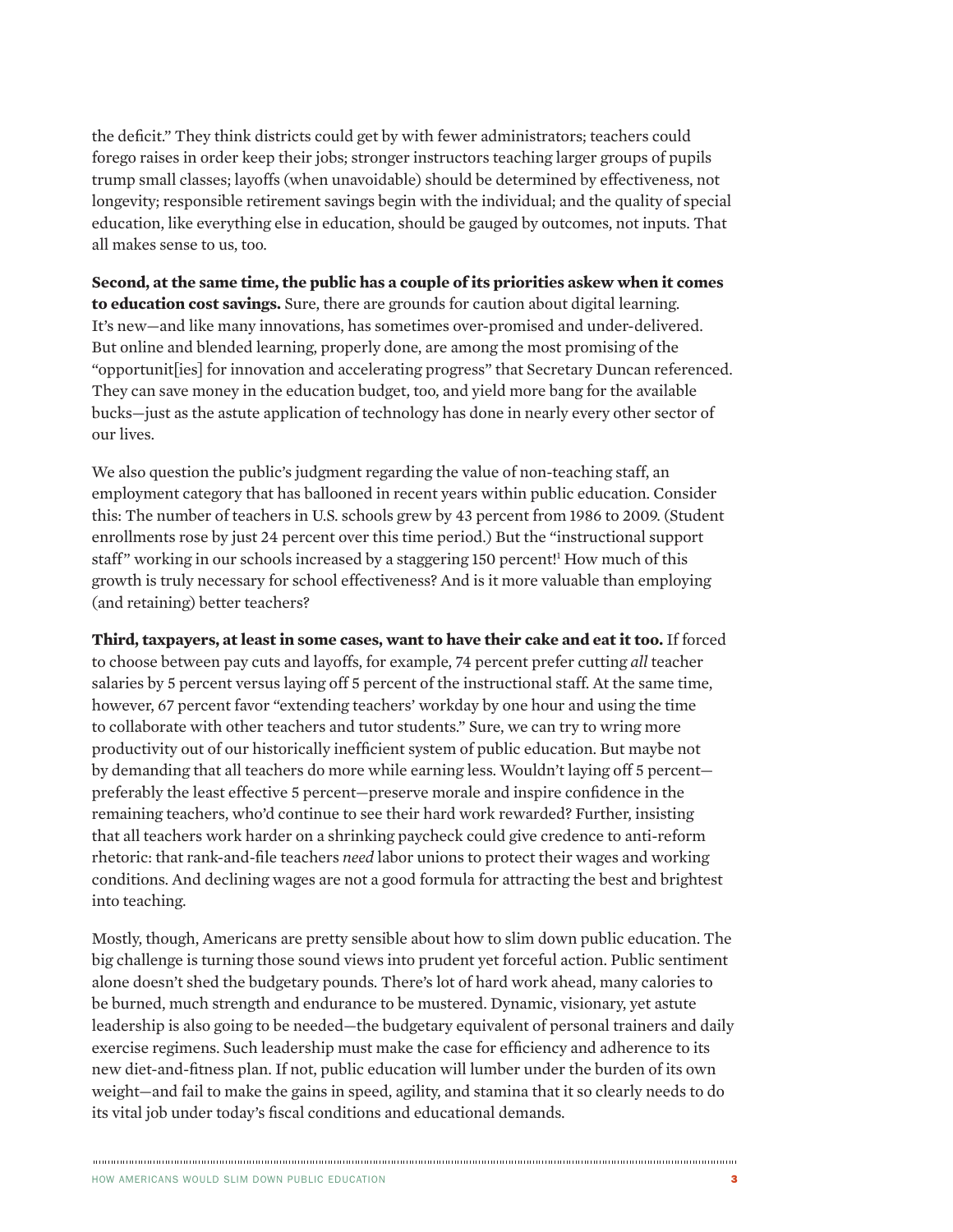### Acknowledgments

Generous support for this project was provided by the Bill & Melinda Gates Foundation and also by our sister organization, the Thomas B. Fordham Foundation. We also gratefully acknowledge the continuing interest of the Searle Freedom Trust in Fordham's ongoing efforts to identify workable ways of "stretching the school dollar."

Special thanks go to the FDR Group, led by veteran survey researchers Steve Farkas and Ann Duffett. This project, like so many undertaken by Farkas and Duffett, showcases their diligence, accuracy, and reader-friendly analyses. We're long-time fans of their work but they don't take that for granted! We're grateful for another fine product.

We're thankful also to Marguerite Roza, senior scholar at the Center on Reinventing Public Education (CRPE), who offered guidance on the survey questions. Shannon Last served as our adept copy editor; Alton Creative put together the nifty design; and David Flanagan fashioned our cover illustration. At Fordham, Executive Vice President Michael Petrilli gave feedback on report drafts, Ty Eberhardt and Joe Portnoy capably handled dissemination, and Matt Richmond skillfully managed report production.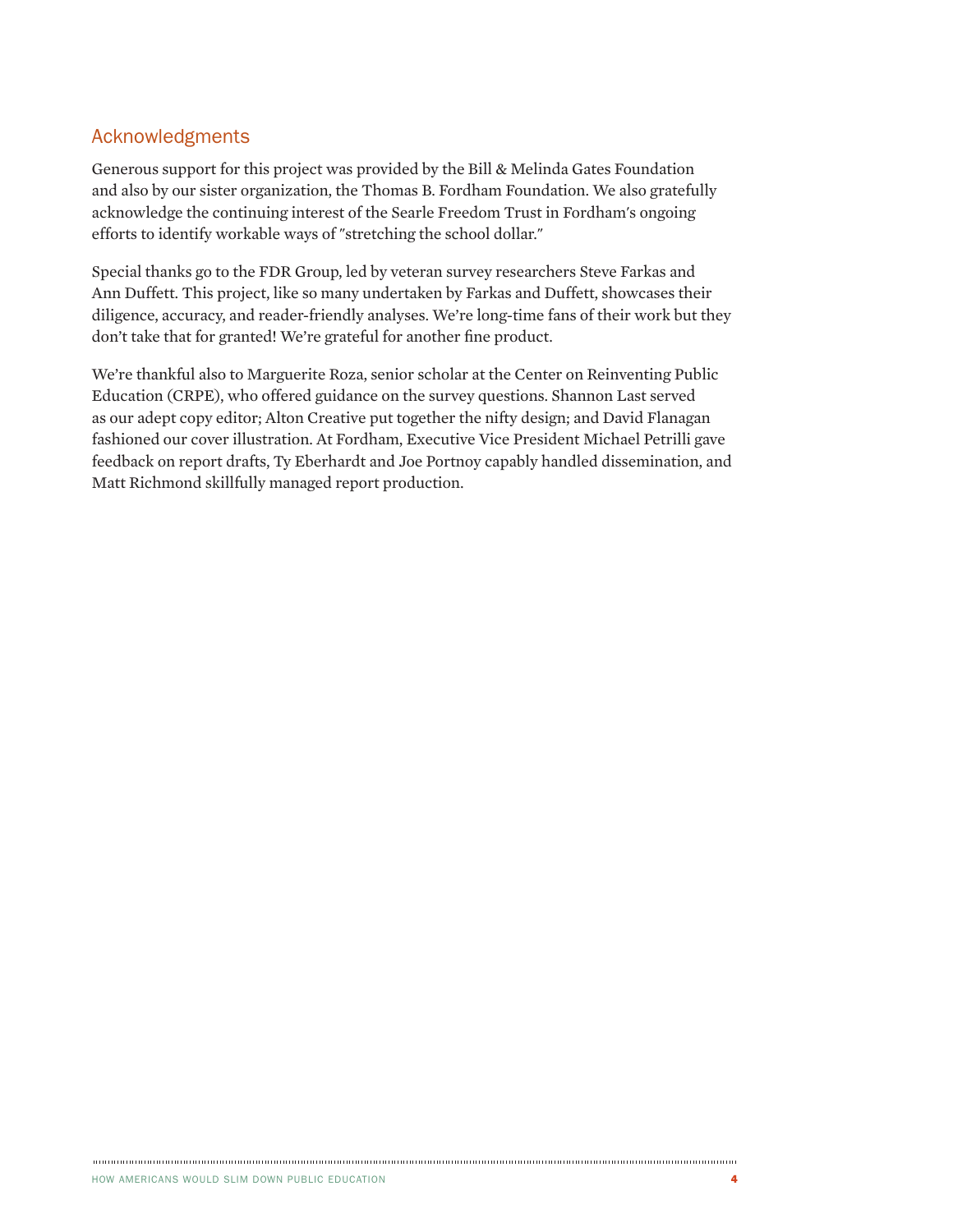# Executive Summary

With public school budgets pinched and educational demands rising, "business as usual" is becoming less and less tenable in American schools. Taxpayers, parents, teachers, principals, and students are expected to do more with fewer resources. But what's the best way to go about slimming down and shaping up our system of public education? Which cost-saving strategies trim the bottom line while safeguarding the interests of kids? Which might have a better chance of succeeding in the court of public opinion?

*How Americans Would Slim Down Public Education* addresses these questions and more. We asked respondents to grapple with various cost-cutting measures and budgetary trade-offs that district leaders are facing in today's harsh economic climate. Results are based on 1,009 interviews conducted in March 2012 with a randomly selected, nationally representative sample of adults eighteen and older. (The statistical margin of error is plus or minus 3 percentage points). Below is a summary of key findings.

■ *The public is aware of the impact of the nation's economic challenges on their local public schools, and they don't believe things are going to get better any time soon. They are far more likely to think that solutions lie in cutting costs than in raising taxes or taking a wait-and-see approach. Yet the verdict is mixed on the schools' capacity to manage money efficiently.*

- » 62 percent describe their local district's current financial situation as very or somewhat difficult, with 77 percent of these individuals reporting that the financial challenges will last for quite a while.
- » Almost half (48 percent) say that, if their own district were facing a serious budget deficit, the best approach would be "to cut costs by dramatically changing how it does business"; 26 percent would want to "change as little as possible and wait for times to get better"; just 11 percent would want to raise taxes.
- » 47 percent say their district has a mixed record on money management, 28 percent believe it has been "careful and efficient," and another 18 percent believe that it has been "wasteful and inefficient."
- n *The public approves a number of specific cost-cutting measures. These include:*
	- » Reducing the number of district level administrators to the bare minimum (69 percent say it's a good idea).
	- » Closing or combining schools that have declining student enrollment (63 percent favor).
	- » Merging small school districts so they share things like the superintendent's office, bus services, and clerical help (63 percent say this is a good idea).
	- » Freezing salaries for one year for all district employees (58 percent approve).
	- » Shifting school staff from guaranteed pensions to individual retirement plans (53 percent say it's a good idea).
	- » Reducing all teacher salaries by 5 percent as opposed to laying off 5 percent of the teaching staff (74 percent prefer the former, 14 percent the latter).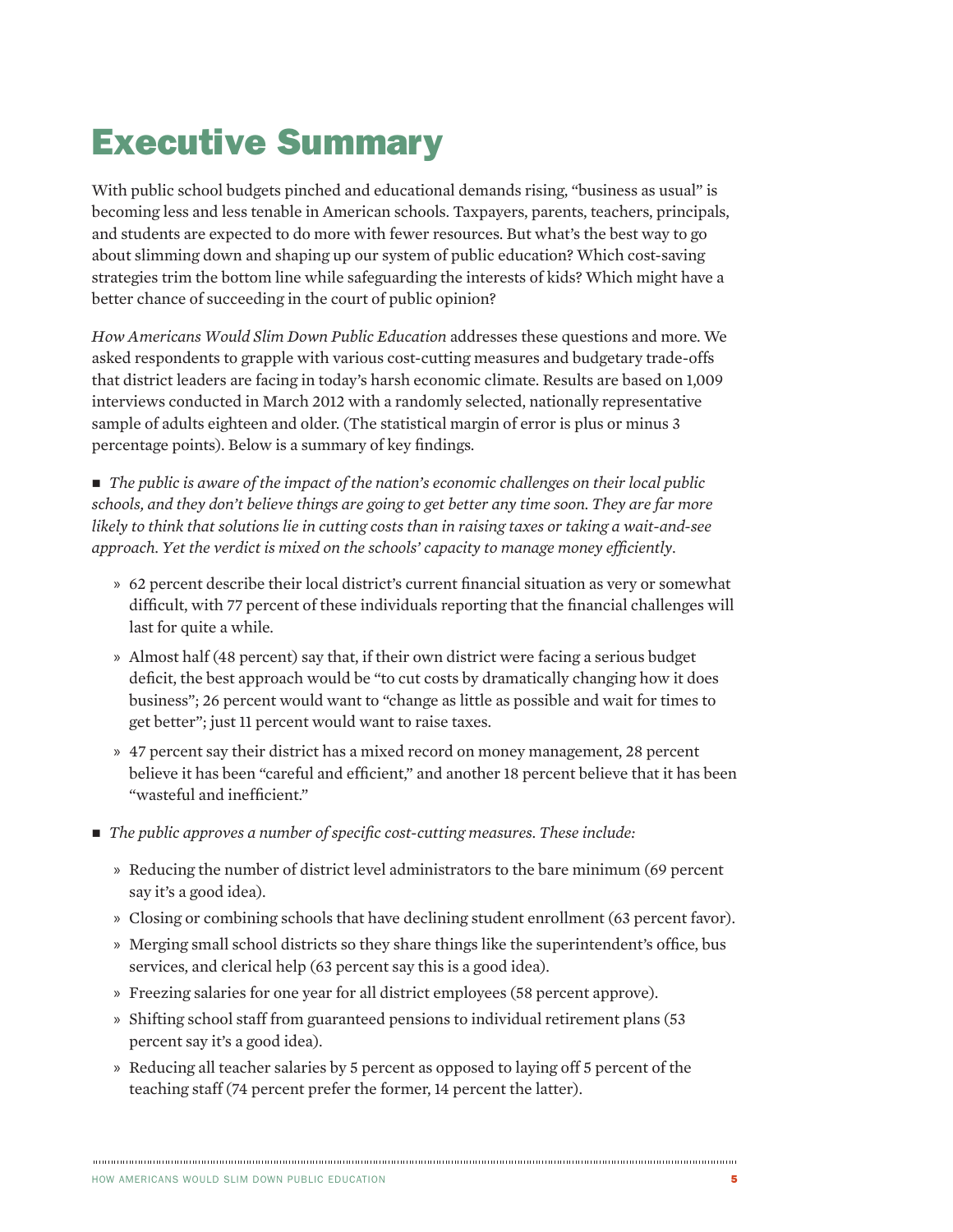■ *If teachers must be let go, however, their effectiveness should drive layoff decisions, even at the expense of losing seasoned instructors or increasing class size. Still, the public much prefers limiting class size in the core subject areas than in other subjects.*

- » By a 74 percent to 18 percent margin, respondents believe that teachers with poor performance should be "laid off first and those with excellent performance protected" rather than have "newcomers laid off first and veteran teachers protected."
- » By a 51 percent to 39 percent margin, the public would lay off a veteran teacher with *average* performance before a new teacher with excellent performance.
- » By a 73 percent to 21 percent margin, respondents would prefer a larger class with twenty-seven students "taught by one of the district's best performing teachers" over a smaller class with twenty-two students "taught by a randomly chosen teacher."
- » When it comes to elementary schools, a 59 percent majority would rather increase the size of music, art, and gym classes by six students and hold class size steady in regular classrooms, compared with 34 percent who would prefer to increase class size by two students across all classrooms (findings are similar at the high school level).

■ *When it comes to budget cuts, special education is not immune as far as most Americans are concerned. That's not to say the commitment of Americans to educate children with special needs is waning—it's not. But they have concerns about the growth, cost, and effectiveness of serving these kids well.*

- » The overwhelming majority of the public, 83 percent, believes that "the public schools have a moral obligation to educate kids with special needs and learning disabilities, even if it's more difficult and expensive to do so."
- » 76 percent believe that "too many students are being mislabeled as having special needs when they just have behavior problems or weren't taught well in the first place."
- » 71 percent believe that special education programs should be "evaluated according to whether they help students learn—when students don't learn, the programs should be replaced."

■ *Of eleven possible cost-cutting strategies that districts might deploy, just two were rejected by a majority of survey respondents:* 

- » By a 66 percent to 24 percent margin, the public rejects "shortening the school year by requiring employees to take unpaid days off."
- » By a 70 percent to 23 percent margin, the public disapproves of "reducing non-teaching staff such as aides, librarians and school nurses to the bare minimum."

■ *In three other areas, the public is split about cost cutting: charging fees for sports and extracurricular activities, utilizing non-certified teachers in certain subjects, and making more extensive use of virtual education.*

» 23 percent say "charging fees for after-school sports and extra-curricular activities" is a good way to save money; 32 percent say it's good but only if low-income youngsters get financial help; and 39 percent say it's a bad way to save money.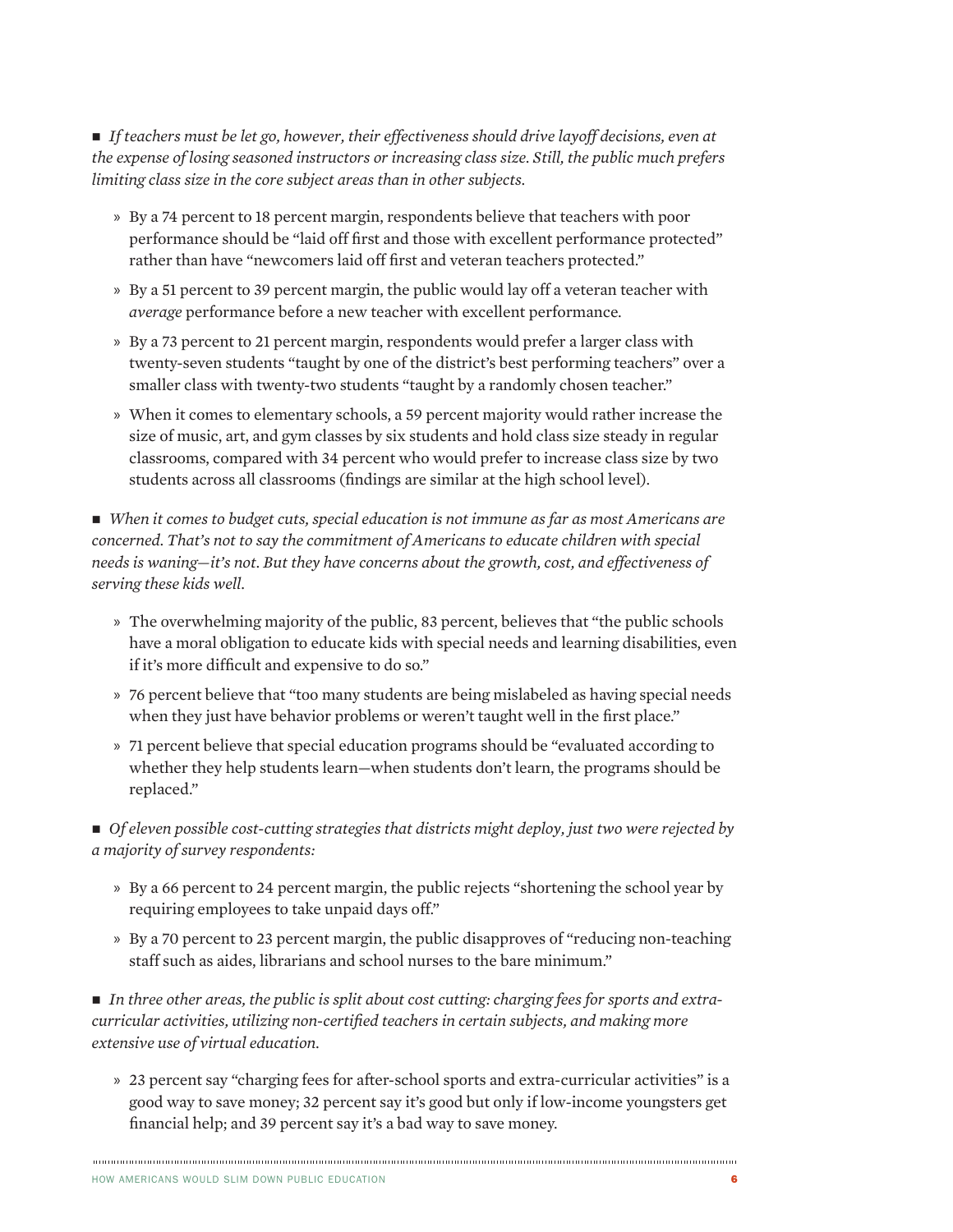- » People are evenly divided (49 percent to 48 percent) over a proposal to "hire local artists and fitness trainers part time for art, music, and gym classes instead of using full-time teachers."
- » 46 percent would stay away from "blended classes" (which incorporate Internet-based learning with instruction by flesh-and-blood teachers) while 42 percent would make more use of them.
- » 32 percent say that virtual schools (where students take some or all classes online and do much of their work over the Internet with online teachers) are generally a bad idea; 21 percent say they're a good idea, and 40 percent say they're a good option but only for students who have difficulty in traditional schools.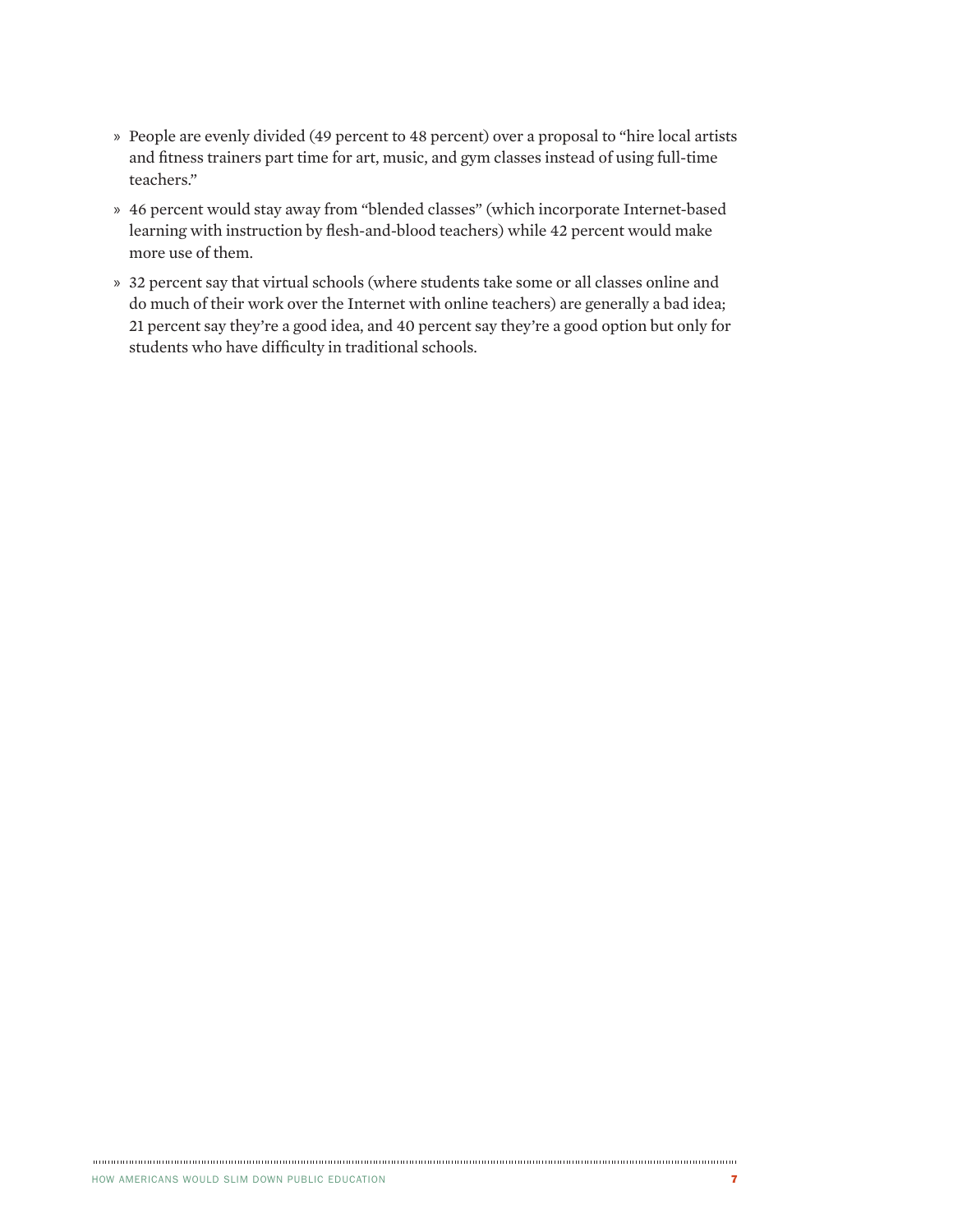# Introduction

*"The greatness of America lies not in being more enlightened than any other nation, but rather in her ability to repair her faults."* 

#### **—Alexis de Tocqueville**

American public education faces multiple challenges these days, with demands for stronger student achievement, more choices, greater accountability, more effective teaching, more rigorous academic standards, and other reforms—all at a time of increasingly tight budgets. In their quest for quality cum productivity, education leaders must make difficult trade-offs and painful choices. In a democratic society, however, it's practically impossible for governmental bodies to make such choices—and have them stick—without a reasonable level of public support. Which gives rise to the question: Are Americans who are most apt to be affected by these decisions in our communities—parents, taxpayers, and voters—ready to confront and endorse tough trade-offs in their schools?

In this survey, we asked them to do so. We drew a randomized, nationally representative sample of adults eighteen and older; a total of 1,009 responded in March 2012. To supplement the survey findings and pilot its content, we also conducted four focus groups: in Frisco, Texas; Los Angeles, California; the suburbs of Cincinnati, Ohio; and Fairfield County, Connecticut. Via the focus groups and questionnaire we gauged the extent to which people are willing to trim the education budget when that meant the loss or reduction of specific programs or personnel. For instance, if teachers must be let go, which ones? Are larger classes ever acceptable?

We found Americans willing, for the most part, to grapple with such challenges and oftentimes to support difficult reductions. From adopting new retirement plans to merging small school districts, the public is open to different ways of doing things, willing to change business as usual in order to cut costs and save money. The survey results challenge the view that today's Americans are given to wishful thinking, happy to live in an unsustainable world of spend more, tax less, and avoid sacrifice.

This report includes four sections. First, we lay the groundwork for how the public perceives the current economic landscape. Then, in consecutive sections, we explain which costcutting measures they approve, reject, and are divided over. We close with a few implications for education leaders; the appendix includes more information on the methodology as well as complete survey results.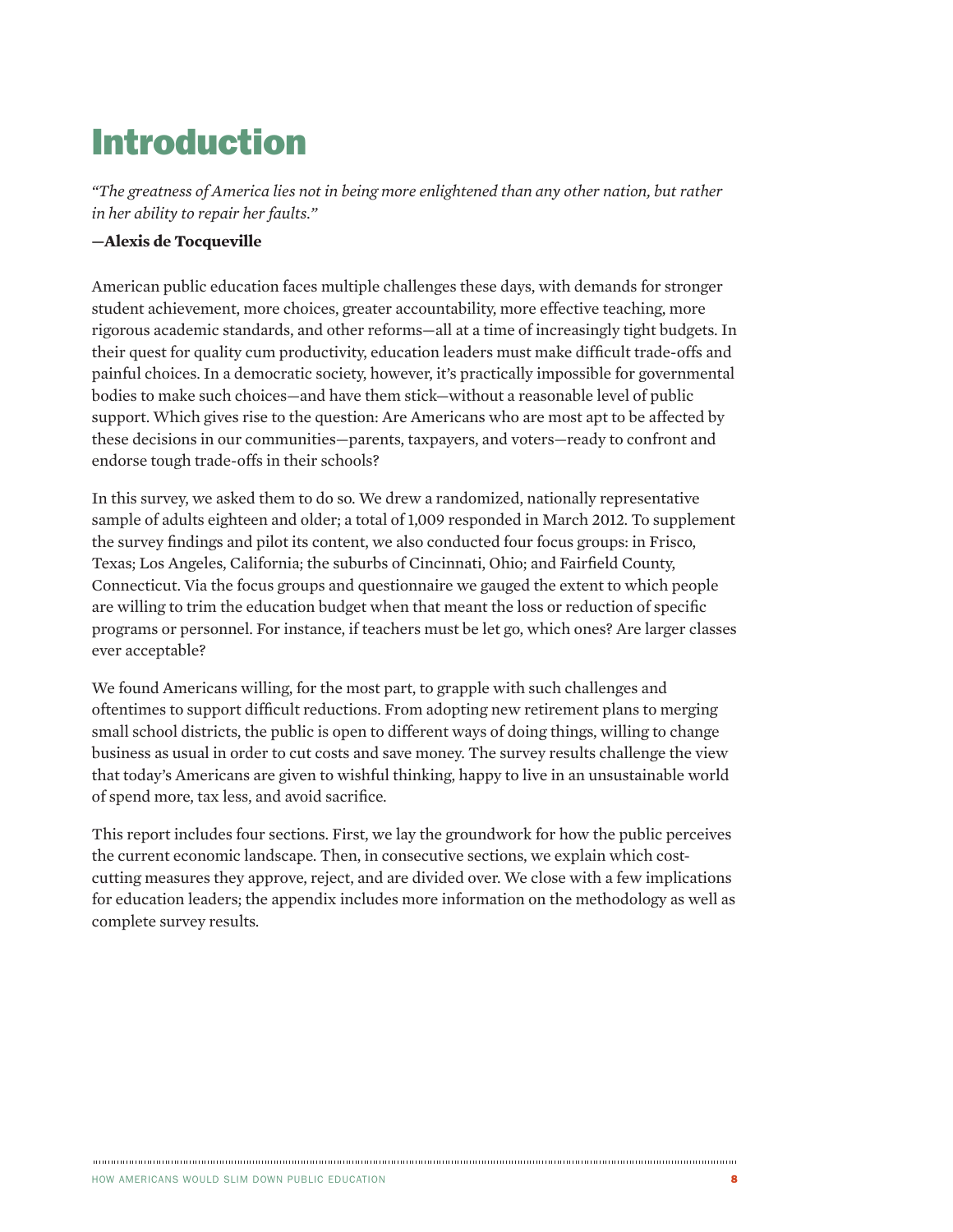# When Times Are Tough

The nation's persistent economic challenges have led to unaccustomed austerity in public finances, diminished budgets, and service cutbacks. Americans know it because they've been living through it. In this survey, 82 percent report that their local economy was hit hard by the recent recession; 59 percent have witnessed layoffs and cutbacks in local government services.

*"I've noticed on Main Street, all the local merchants are just moving out. There's just empty storefront after empty storefront."*

#### —Fairfield County, CT

*"As far as budgets and cutting, the city council balanced the budget last year, but they did that just by raiding the rainy day fund. I don't know how many tens or hundreds of millions they took out of that, but they said, 'Okay, we're done. We balanced it.' But we have the same problem this year coming up."*

—Cincinnati suburbs, OH

### What districts should do: End business as usual

Americans recognize that their local school budgets have been affected by these very same problems, with 62 percent reporting that their district's "current financial situation" is difficult. The question quickly becomes: What should be done?

Assuming their school system faced a serious budget deficit, respondents were asked to choose the best of three potential remedies. Twenty-six percent wanted to defer the problem, choosing to "change as little as possible and wait for times to get better" (Figure 1).



It's not surprising that even fewer—only 11 percent—chose the "rely on tax increases to close the deficit" option. Raising taxes is never popular, and least of all after a prolonged economic downturn with reduced family incomes and wider unemployment. But resistance to raising taxes on behalf of the public schools is not only driven by economic difficulties. The public is also concerned to some extent that its schools do not use money efficiently and that more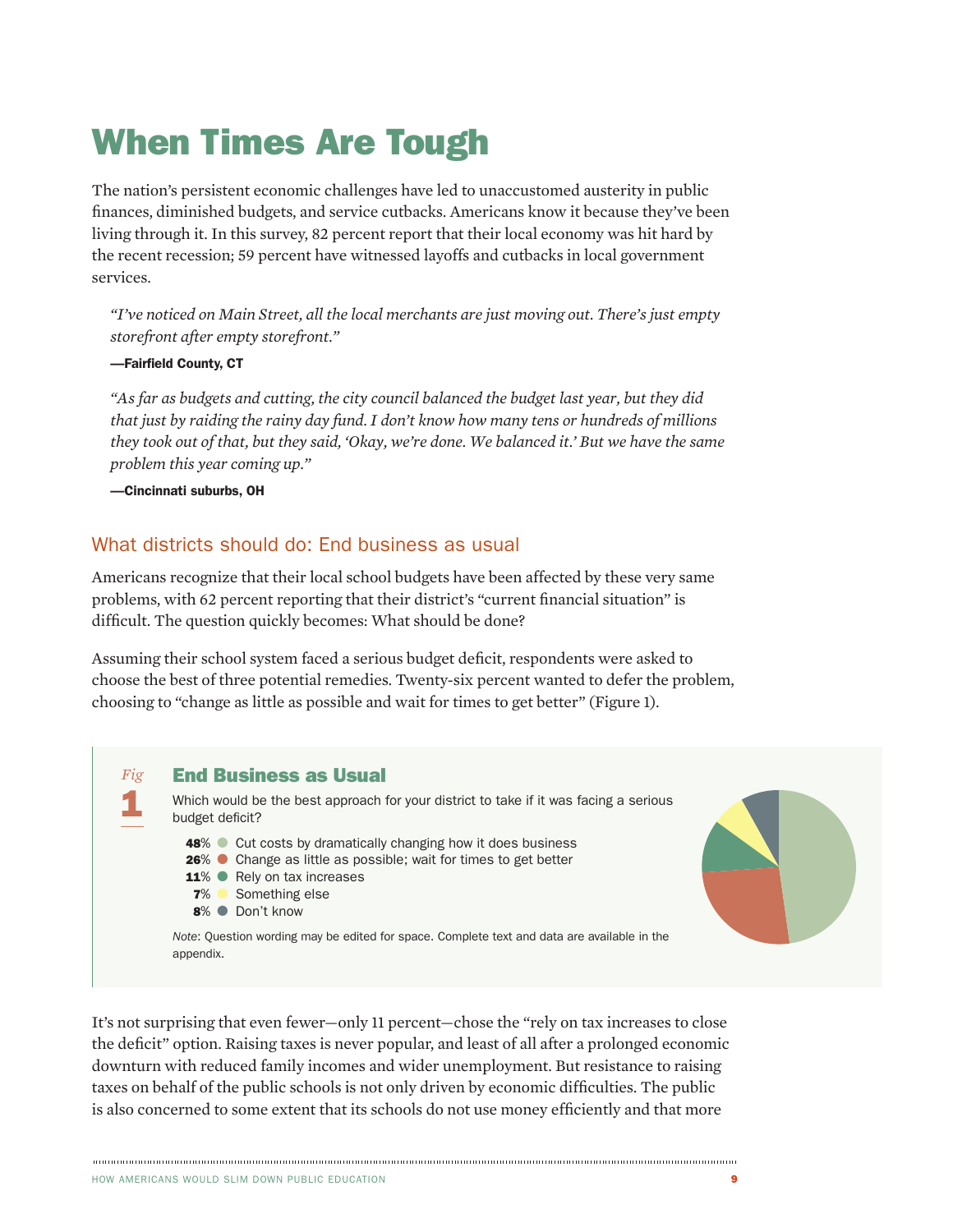money does not translate into better schools. Only 18 percent say their district has been "wasteful and inefficient" in how it spends money but another 47 percent say its record in this realm is mixed. Twenty-eight percent believe that it has been "careful and efficient" (data not shown).

*"I think what we've learned time and time again is you don't improve the quality of education by just throwing money at it. Money is not the answer for having a good quality education."*

#### —Frisco, TX

*"There is enough money in the school system. It's just not spent wisely, the school system is not budgeting correctly."*

#### —Los Angeles, CA

The response garnering much stronger support than raising taxes or maintaining the status quo is for the district to "cut costs by dramatically changing how it does business" (48 percent preference). The sense among Americans is that the budgetary difficulties facing schools will be with them for a long time—and that band-aids will not cure anything. In fact, the overwhelming majority who respond that their district's current financial situation is difficult believe that tough times will "last for quite a while" in their districts (77 percent), not "end shortly" (11 percent).

The financial stress that America's families and communities face, the sense that the situation won't improve quickly, and the suspicion that more money is not the answer add up to this conclusion in the minds of many: Business as usual is not sustainable for our public schools. But if change is the order of the day, what guidance would citizens give district leaders and other policymakers? What cutbacks and reforms do they rally behind—and which do they merely tolerate, disagree about, or reject outright?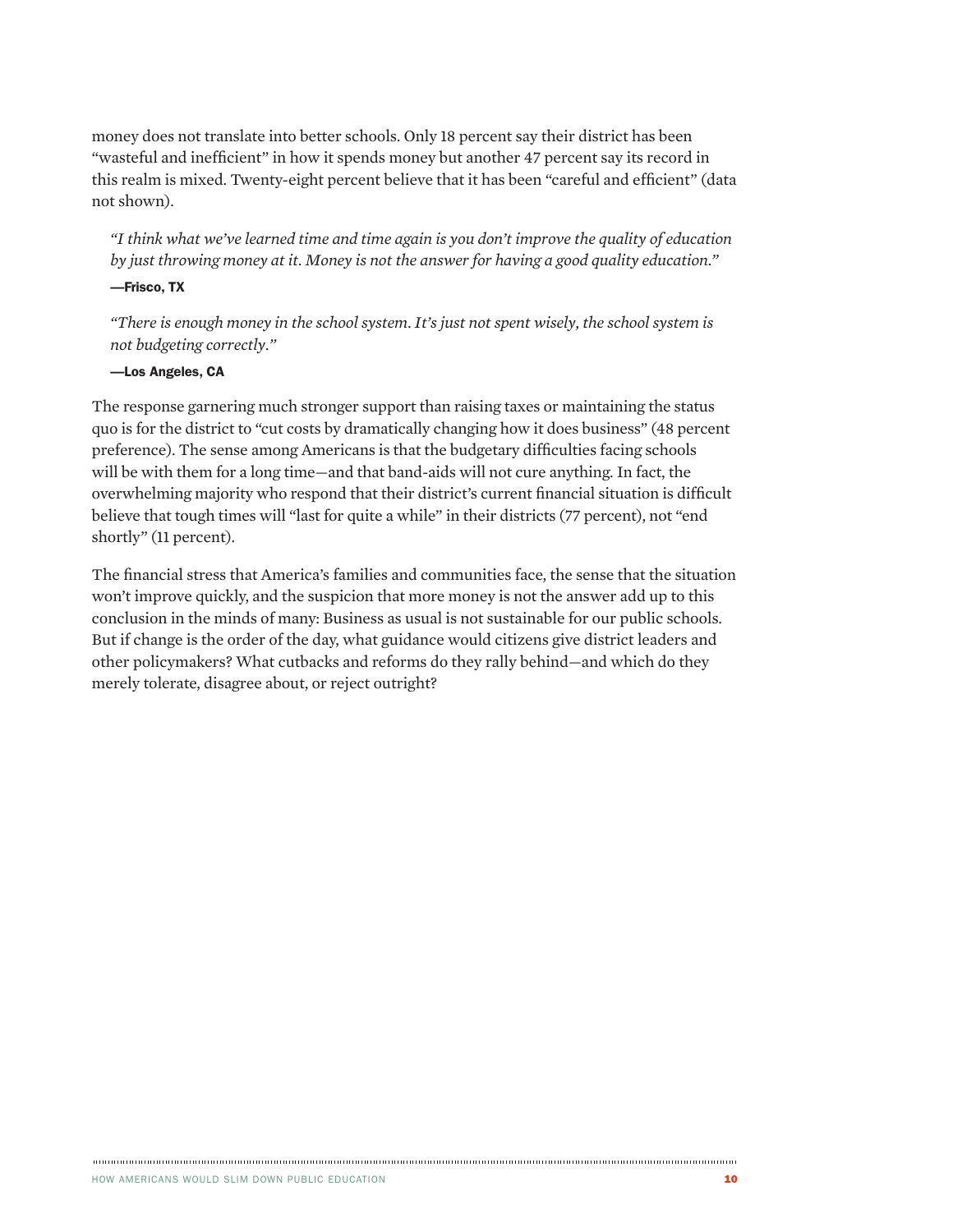# Cost-Cutting Measures that the Public Approves

Citizens would balance the district's books by moving from traditional defined benefit pensions to individual retirement plans, reducing employee salaries (including teacher salaries), and shrinking central office staff. They would rather avoid teacher layoffs but, if these are necessary, they want quality and effectiveness to be the guide, not seniority. And they offer concrete guidance for where class size should go up and by how much. Special education programs, in their view, should not be exempt from scrutiny or spending reductions.

# Move from traditional pensions to individual retirement plans

Most respondents support shifting district employees from guaranteed pensions to individual retirement plans: 53 percent say it's a good way to save money "because it's how retirement works for most people today"; an additional 17 percent approve but only for *new* school employees. Just 20 percent think it's a bad way to save money "because employees will be paying more for retirement benefits that are not guaranteed."

People reason that cutting benefits is better than losing jobs. But even more important is their sense that this is the norm in today's workforce: virtually all employees are responsible for their own retirement savings. "If we have to do it, why shouldn't they?" is their thinking.

*"At least get rid of the defined benefit plan. I mean everybody else in America that's not working for the government has to pay into their own 401K, has to do an IRA, do something to save up for their retirement."*

#### —Cincinnati suburbs, OH

*"I know in our experience, my family, there's been slight pay cuts in certain positions, and loss of benefits, 401s taken away. So I don't see where the teachers should be any different."*

### —Cincinnati suburbs, OH

But some who support pension changes also argued that it would be unreasonable to throw out the retirement rules for workers who had been in the system for awhile. They looked for a way—fairer and less disruptive in their view—to phase in benefit changes.

*"You start screwing around with somebody's pension that they had to put fifteen, twenty, thirty years in there? Their retirement's already in their mind. Then you're going to take that away? No. But if it's the newcomers—restructure."*

—Fairfield County, CT

# Freeze salaries to save jobs

Nearly 6 in 10 (58 percent) say freezing salaries for one year for all district employees is a good way to save money "because the district can avoid laying off people." Far fewer (33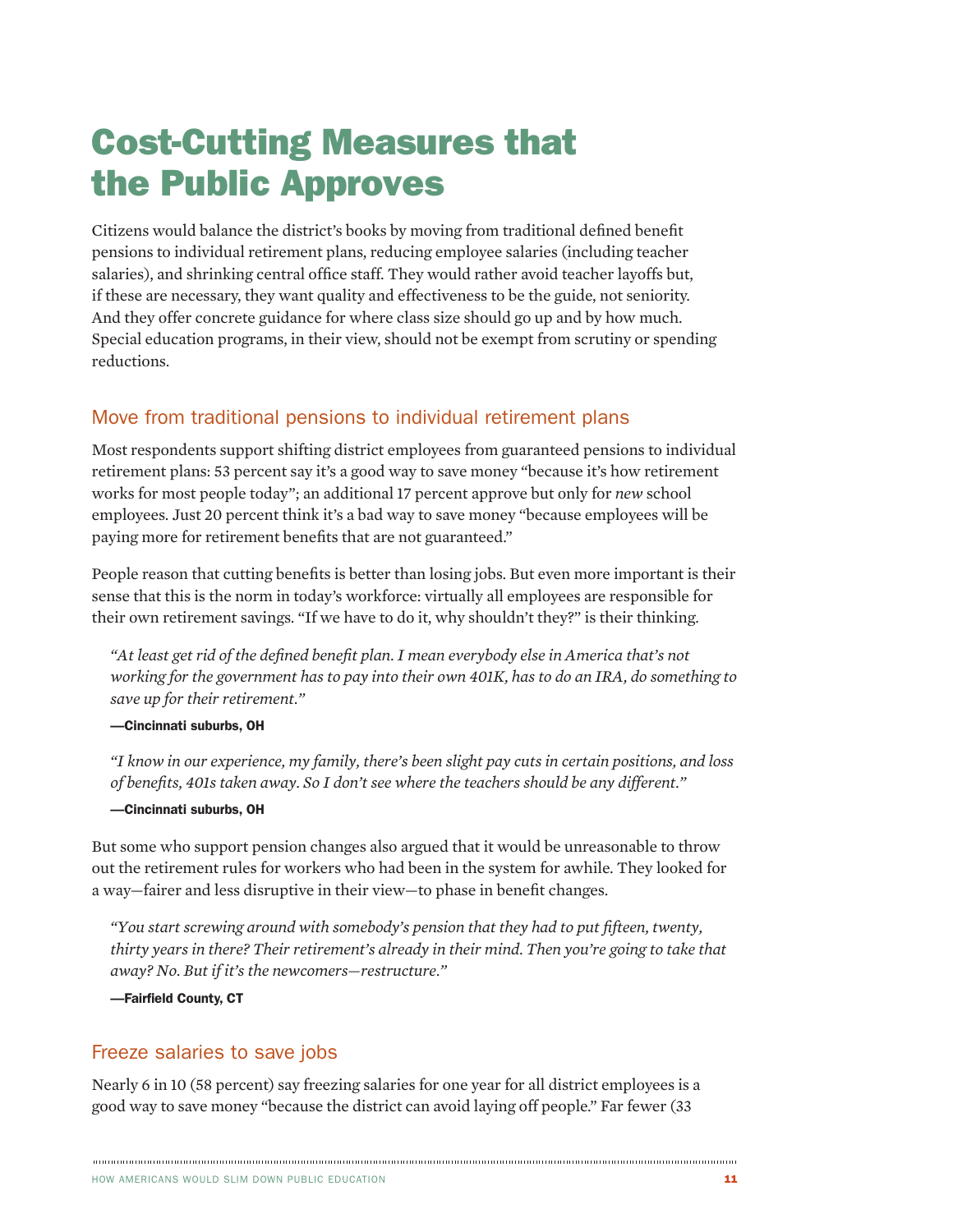percent) say it's a bad way to save money "because labor contract commitments should be kept" (Figure 2).

| Fig |                                                                                                                                                                      | <b>Support for Cost-Cutting Measures</b>                                                                                                                                                                                               |  |  |  |  |
|-----|----------------------------------------------------------------------------------------------------------------------------------------------------------------------|----------------------------------------------------------------------------------------------------------------------------------------------------------------------------------------------------------------------------------------|--|--|--|--|
|     | In school districts facing serious budget deficits, is this a good way or a bad way to save money?                                                                   |                                                                                                                                                                                                                                        |  |  |  |  |
|     | Reducing the number of district level administrators to the bare minimum                                                                                             |                                                                                                                                                                                                                                        |  |  |  |  |
|     | 69% A good way because it means cutting bureaucracy without hurting classrooms<br>20% A bad way because districts need strong leadership and good leaders cost money |                                                                                                                                                                                                                                        |  |  |  |  |
|     |                                                                                                                                                                      |                                                                                                                                                                                                                                        |  |  |  |  |
|     | $\bf{0}$                                                                                                                                                             | 100                                                                                                                                                                                                                                    |  |  |  |  |
|     |                                                                                                                                                                      | Freezing salaries for one year for all district employees<br><b>58%</b> A good way because the district can avoid laying off people and it is temporary<br><b>33%</b> A bad way because labor contract commitments should be kept      |  |  |  |  |
|     |                                                                                                                                                                      |                                                                                                                                                                                                                                        |  |  |  |  |
|     | 0                                                                                                                                                                    | 100                                                                                                                                                                                                                                    |  |  |  |  |
|     |                                                                                                                                                                      | Changing guaranteed pensions to individual retirement plans                                                                                                                                                                            |  |  |  |  |
|     |                                                                                                                                                                      | 53% A good way because it is how retirement works for most people today<br>20% ■ A bad way because employees will be paying more for retirement benefits that are not guaranteed<br>17% ■ A good way but only for new school employees |  |  |  |  |
|     |                                                                                                                                                                      |                                                                                                                                                                                                                                        |  |  |  |  |

In dire economic times, people believe it's important to protect jobs—and if doing so means deferring or suspending pay increases, so be it.

*"Taking a pay cut and laying off people is a last resort. I'd go with the pay freeze for the foreseeable future. I've gone to different companies as a consultant. I've seen that all over the place. It's very common."*

—Los Angeles, CA

### Increase teacher productivity

We pushed respondents to wrestle with this direct trade-off for teachers in particular: a pay freeze or job cuts. Almost 3 in 4 (74 percent) say that, if they had to choose, they would prefer reducing all teacher salaries by 5 percent over laying off 1 teacher in every 20 (Figure 3). Again, people are attracted to what seems to them the least damaging alternative for teachers—and for students.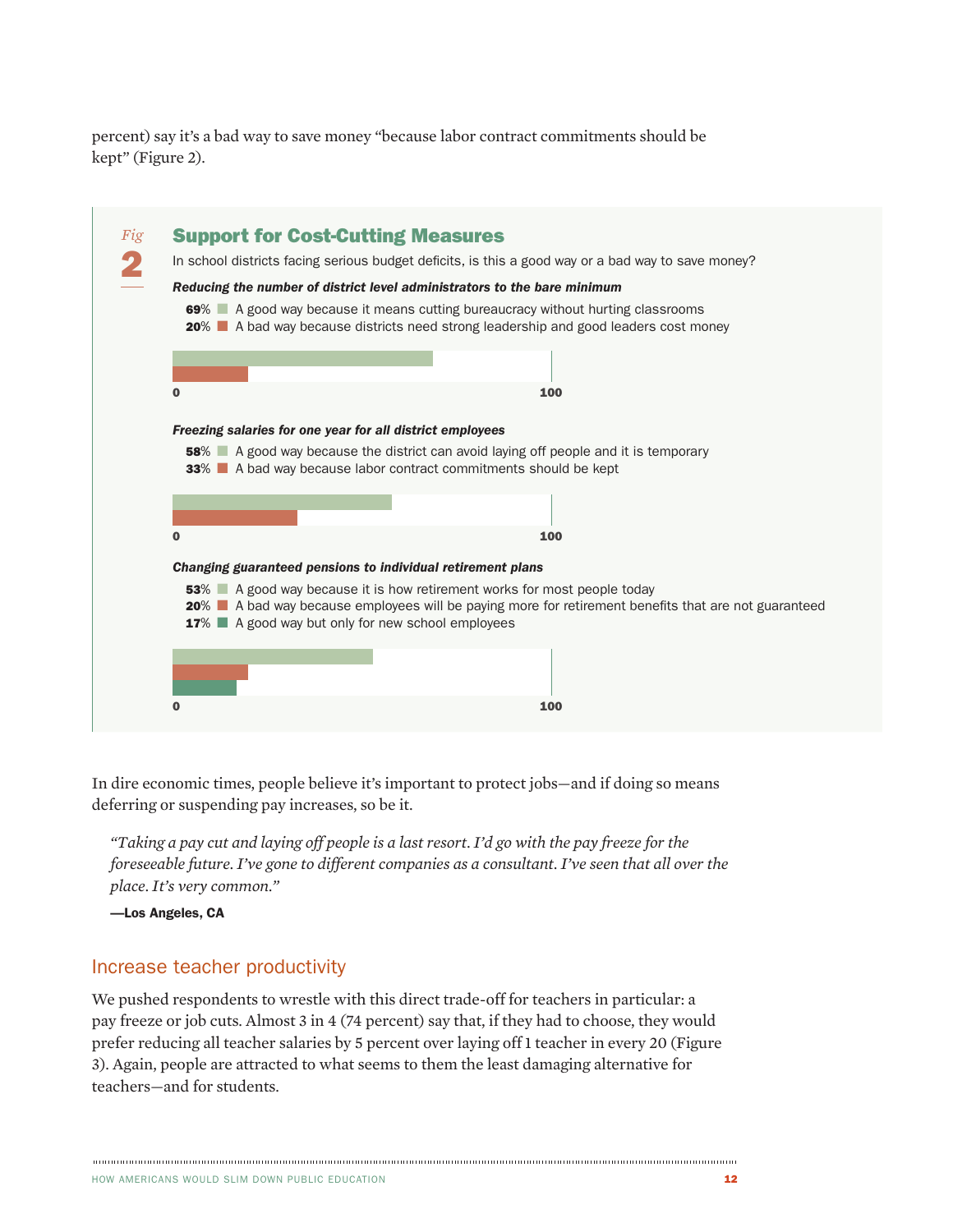

*"Laying teachers off is the last resort. The kids suffer. Class sizes get bigger. The classroom numbers will go up. You're better off cutting salaries and saving their jobs."*

#### —Fairfield County, CT

What's more, the public broadly supports a straightforward proposal that asks more of teachers: 67 percent favor "extending teachers' workday by one hour and using the time to collaborate with other teachers and tutor students"; only 27 percent are opposed (6 percent "don't know") .

### Reduce central office administrators

A broad majority (69 percent) support "reducing the number of district-level administrators to the bare minimum" as a good way to save money "because it means cutting bureaucracy without hurting classrooms." Only 20 percent say it's a bad way to save money "because districts need strong leadership and good leaders cost money" (11 percent say "neither" or "don't know").

In contrast with teachers, administrators are not directly associated with classrooms and student achievement in the public's mind. Rather they trigger visions of bureaucracy and paperwork. Moreover, as some superintendents draw eye-catching salaries, it's easier for people to visualize saving money by going after that budget line.

*"Take a look at the number of superintendents, the assistant superintendents, the deputy superintendents who are making \$150,000 or more. There's a lot of money being spent—if you take a look at what teachers are getting that's the least amount of money that's being exhausted."*

#### —Frisco, TX

*"They show in the paper the wages of some of these top administrators. Then I'm like, 'Wow.' Some of them have a pretty penny up there. They're in the couple of hundred thousand range."*

#### —Fairfield, CT

*"It's the administration—how many superintendents do you need per district? It's not the teacher salaries; it's all up here at the top."*

#### —Cincinnati suburbs, OH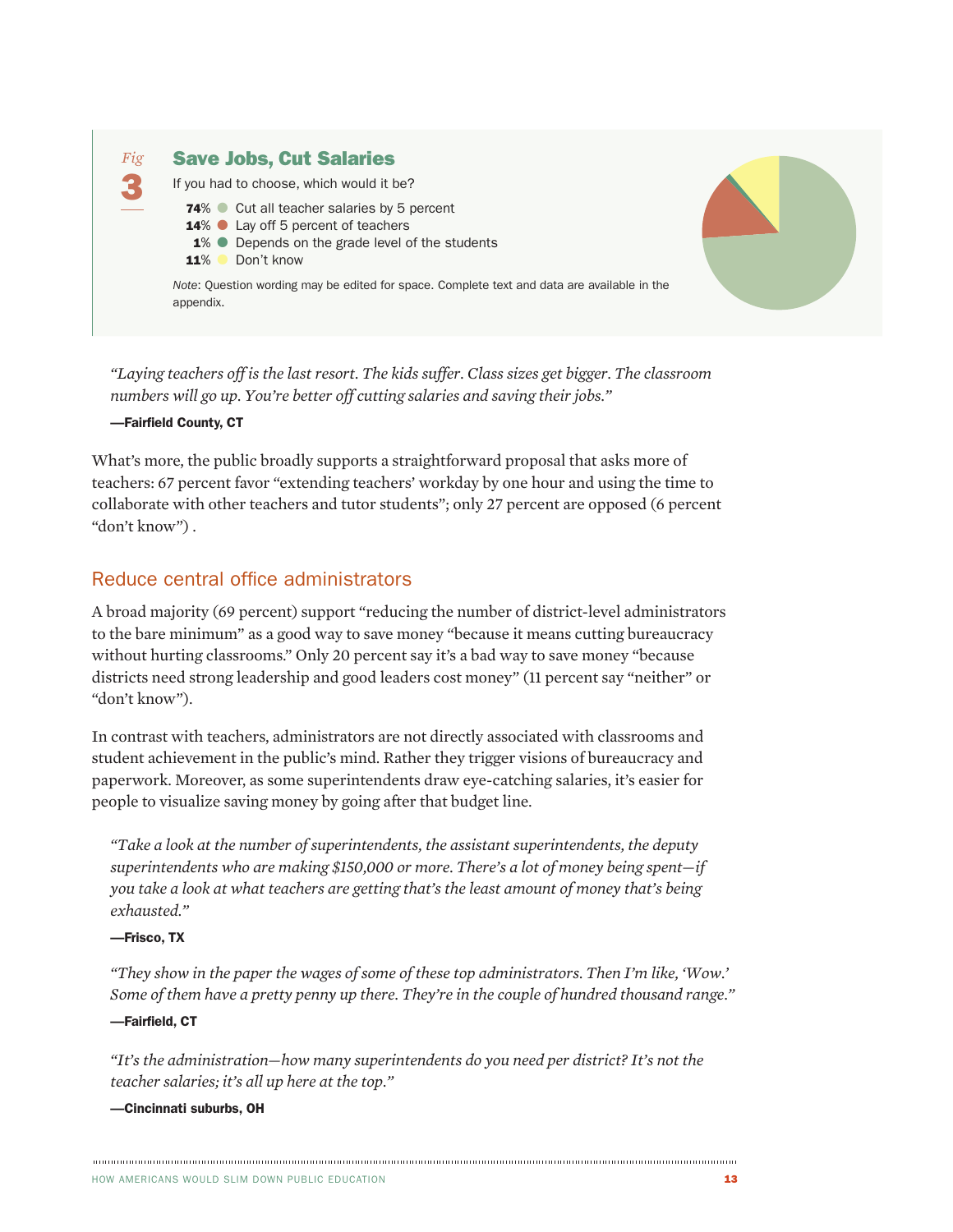In the focus groups, participants would routinely bring up cuts to the central office without prompting from the moderator. But education insiders might respond that this is wishful thinking since it would not address the most significant driver of costs in the district budget, namely teacher salaries.<sup>2</sup> So we asked about that next.

### Address teacher costs and productivity

Trimming school budgets by freezing salaries or cutting administration can take you only so far, experts say. Hence we asked respondents to wrestle with teacher layoffs, explaining to them in the survey: "Imagine you're in charge of your school district during tough economic times. You've already made cuts in administration and non-teaching staff. Now you have to think about the cost of teacher salaries and benefits since they're the biggest part of the budget." If there's no choice but to lay off some teachers, what principles should determine who stays and who goes?

### Ensure that teacher quality trumps seniority

If teacher layoffs must happen, respondents indicate that the most important factor should be classroom effectiveness, not years of service. Almost 3 in 4 (74 percent) say instructors with poor performance should be "laid off first and those with excellent performance protected"; only 18 percent would have "newcomers laid off first and veteran teachers protected" (Figure 4).



Seniority simply fails to impress people as a decision rule for holding onto (or dismissing) employees. Focus group participants were more likely, though not always, to associate new teachers with enthusiasm and veteran teachers with stagnation. But what they really wanted to ensure was that effective instructors would be protected, regardless of years of service.

*"Years are years. What did you do through those years?"* 

—Fairfield, CT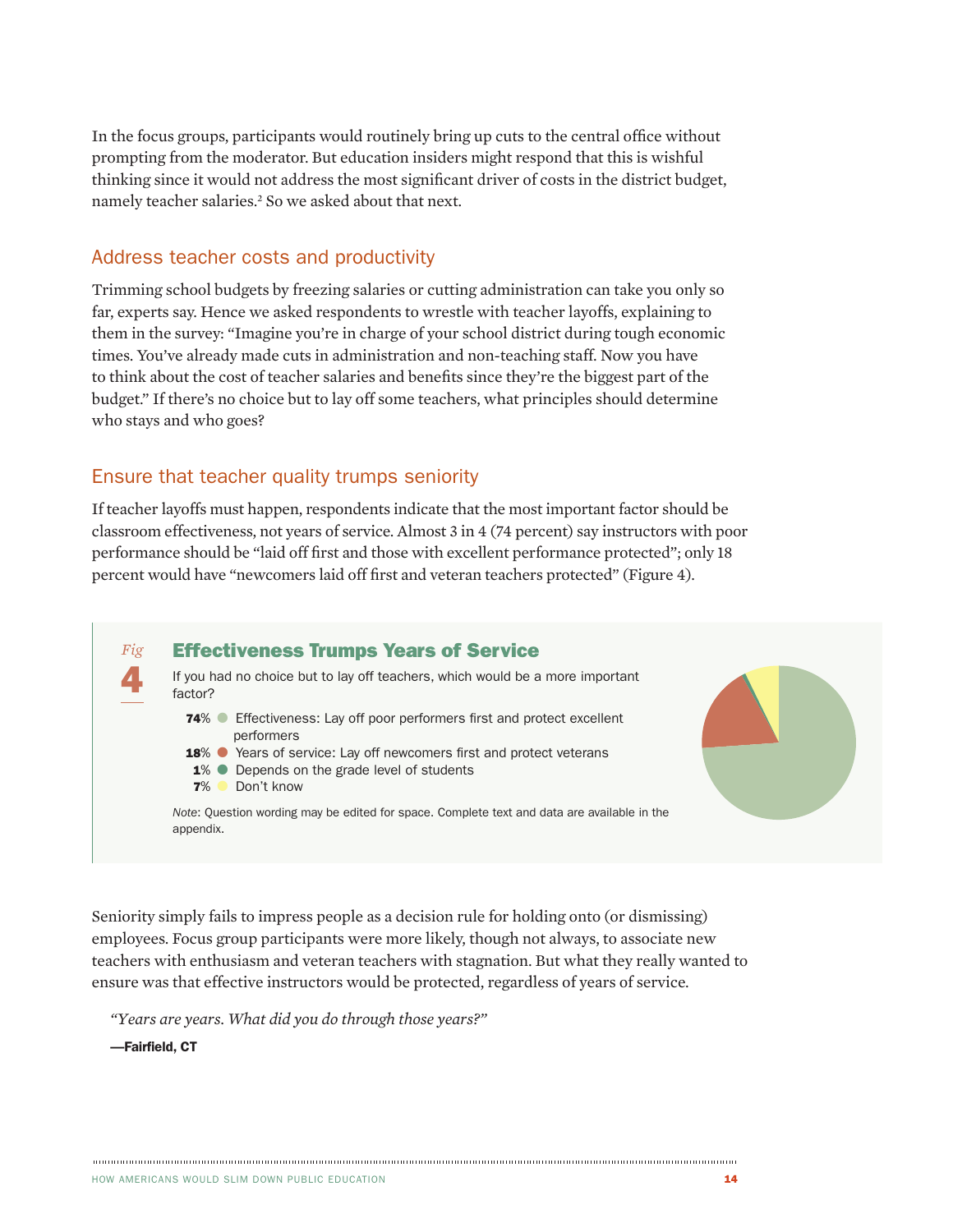*"Who is the better performer? Even though this person may have more seniority…who is the better performer?"*

#### —Cincinnati suburbs, OH

*"You evaluate the teachers, and if you have somebody that's in there for ten or fifteen years and they're just not cutting it, and you have this young person coming in, hire them and get rid of them."*

—Fairfield, CT

By 51 percent to 39 percent, the public would even lay off a veteran teacher with *average* performance before a new teacher with excellent performance (Figure 5).



The public—including parents—typically see teachers as credible and trusted school employees. So it may seem paradoxical that ordinary Americans appear so quick to disregard their years of service when times are difficult and cuts need to be made. But both attitudes venerating the profession and dismissing seniority—are driven by the same core value: concern with what's best for kids.

*"If you have experience and you've been a mediocre teacher for twenty-five years, I think maybe it's time you got to get some fresh blood in there. I'm going to blow up that last in, first fired. You might have just hired a 22- or 24-year-old teacher who the kids love, terrific in teaching, has new methods, and has gotten the kids to learn, and you're going to get rid of that teacher? That's not fair."*

—Frisco, TX

# Measure teacher quality, even if it's hard to do

Echoing current policy debates, focus group participants quickly got into a discussion of how to determine what makes a teacher great in ways that are fair and not simplistic. They began constructing their own evaluation systems. Often, they wanted to take the background of students into account, and were unimpressed with using test scores as the sole indicator of effectiveness. Yet results still mattered to them.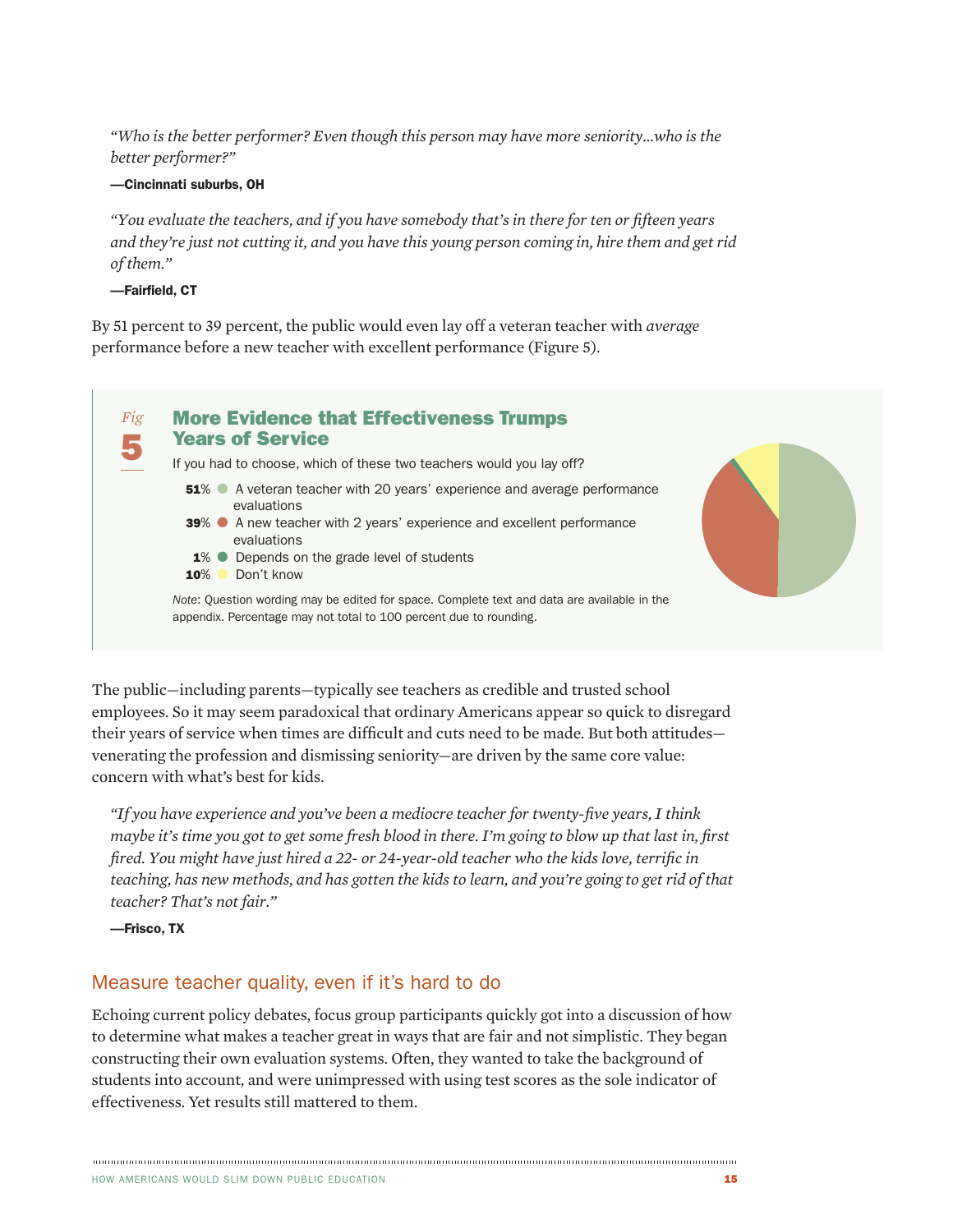*"There has to be a way to evaluate the teacher, strictly the teacher herself. Is she doing what she's supposed to be doing, number one—is she doing her job? Then number two, you'd still want to know if the kids are learning. But those would be two different things."* 

#### —Los Angeles, CA

*"I took a stand for evaluations, but I was not talking about taking the test scores alone. If I said, 'Tell me your top three teachers from your elementary or high school experience,' every one of you could do that immediately. Why? It wasn't because your test scores were so great or if they really taught math so well. It was the inspiration. It was the relationship. It was the passion. It was the whole thing. I don't know how you put that into an evaluation, but that to me is a sign of who needs to be kept."* 

—Los Angeles, CA

*Fig* 6 Effectiveness Trumps Class Size If you had to choose between these two options, which would it be? 73% ● Larger class of 27 students taught by one of the district's best performing teachers **21% ●** Smaller class of 22 taught by a randomly chosen teacher **2% ● Depends on the grade level of students** 4% Don't know *Note*: Question wording may be edited for space. Complete text and data are available in the appendix.



# Excellence trumps smaller class size

Most states put specific limits on the number of students in classrooms.<sup>3</sup> But while opinion surveys routinely show that class size is a leading public concern, they rarely capture the specifics behind that concern. Our results indicate that citizens make some important distinctions and might be a lot more flexible on class size than one would expect.

For example: what does "larger class size" actually mean to people? Focus group participants said the phrase elicited worst-case scenarios of classrooms overflowing with unruly students and unhappy teachers. But when actual numbers of students were specified, preferences became more flexible.4

*"I think there's not a problem if you increase the size four or five students but you don't want to see it ten or fifteen students. You have to draw a line: Okay, we can put a few more in there but we don't want it beyond this level."* 

#### —Fairfield, CT

So we anchored the survey questions with specific numbers, twenty-two versus twentyseven students, to portray more concrete (and, in most places, more realistic) scenarios and intentionally pitted teacher quality against class size. A convincing 73 percent to 21 percent majority would rather have a larger class with twenty-seven students—provided it is "taught by one of the district's best performing teachers"—than a smaller class with twenty-two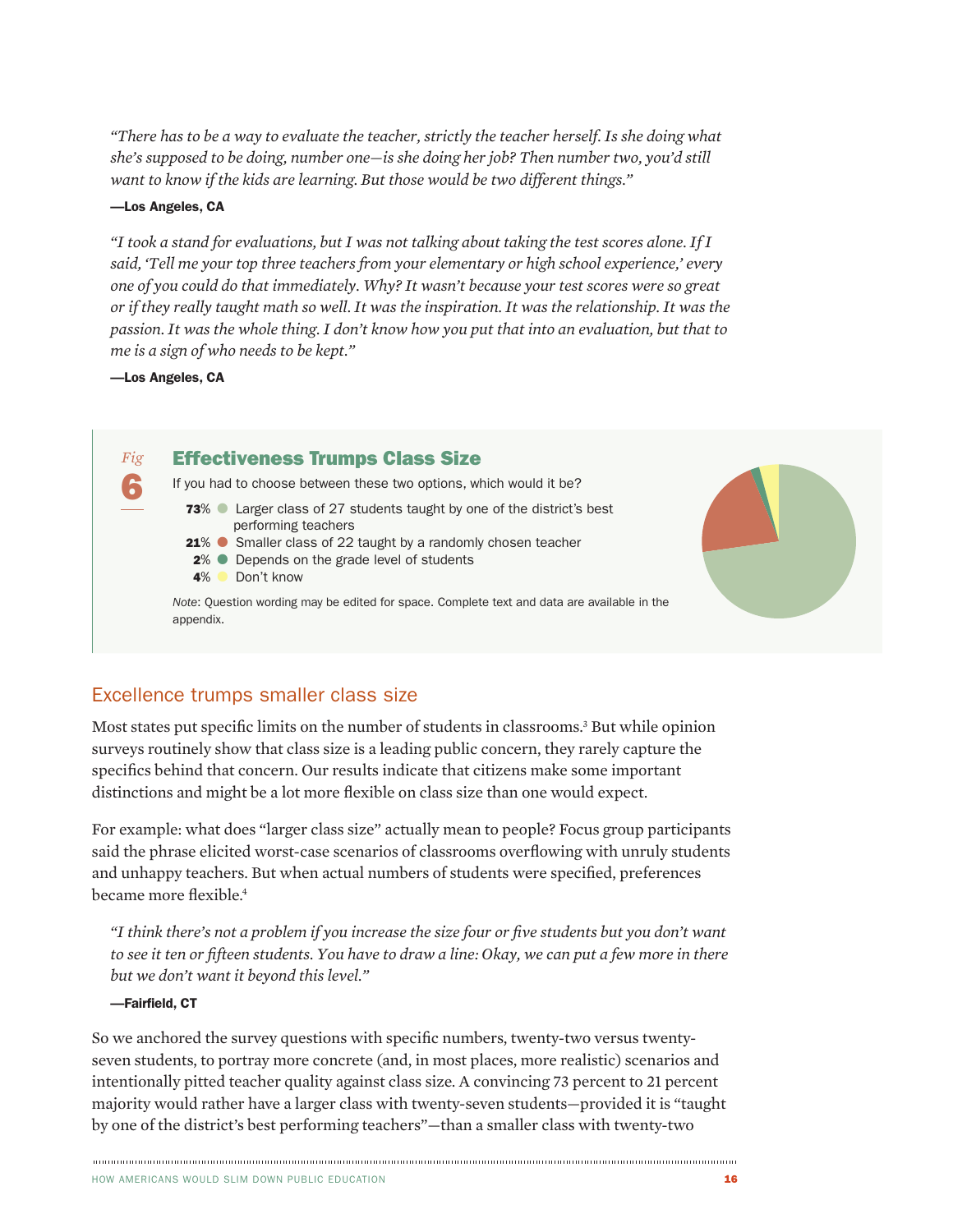students "taught by a randomly chosen teacher" (Figure 6). Focus group respondents tended to agree:

*"The teachers I remember were ones that inspired me, and it was relational. So I would rather have a teacher who's passionate and great, and make the class a little bit larger, than to have a teacher who's average."* 

#### —Los Angeles, CA

*"I would want to compare what teachers of the different subjects are doing, like, how do our math scores compare, and who are those teachers? How do our history scores compare, and who are those teachers? Find the better ones—two, three, four, five—and if it came down to*  laying off two or three and maybe having a larger class, it would be worth it to have a larger *class, but to have a better teacher in that class."* 

#### —Fairfield, CT

In order to consider raising class size, focus group participants sometimes wanted to know more about the students. Are they behind academically or high achieving? Well or poorly behaved? Younger or older?

*"You can have a larger class size, but it also has to deal with the children themselves. If you got a group of thirty very intelligent kids, then yeah, it will work, but if you got a group of children who require individual help, it's not going to work."* 

#### —Fairfield, CT

*"If you could split it up to where the lower grades get smaller classes and get more attention. When you get into high school, you can get bigger classes because their attention span is a little bit longer."* 

—Frisco, TX

# Protect core subjects if class size must go up

Finally, if teachers have to be let go and class size has to increase, Americans want districts to protect smaller classes in core subjects such as math, science, and reading. This does not mean that the public devalues courses like music, art, and physical education. It's only that, when painful choices must be made, they want them to be guided by a subject-area hierarchy rather than distribute pupil increases willy-nilly across all classrooms.

For example, if an elementary school must lay off teachers, a 59 percent majority would rather increase the size of music, art, and gym classes by six students and hold class size steady in core academic classrooms. Thirty-four percent would rather increase class size by two students across all subjects and classes.<sup>5</sup>

### Close schools, merge districts

Proposals to close schools or merge districts often generate intense battles and vociferous opposition. In contrast, the survey data suggest a public that is much more open, at least in the abstract, to pursuing efficiency in these ways.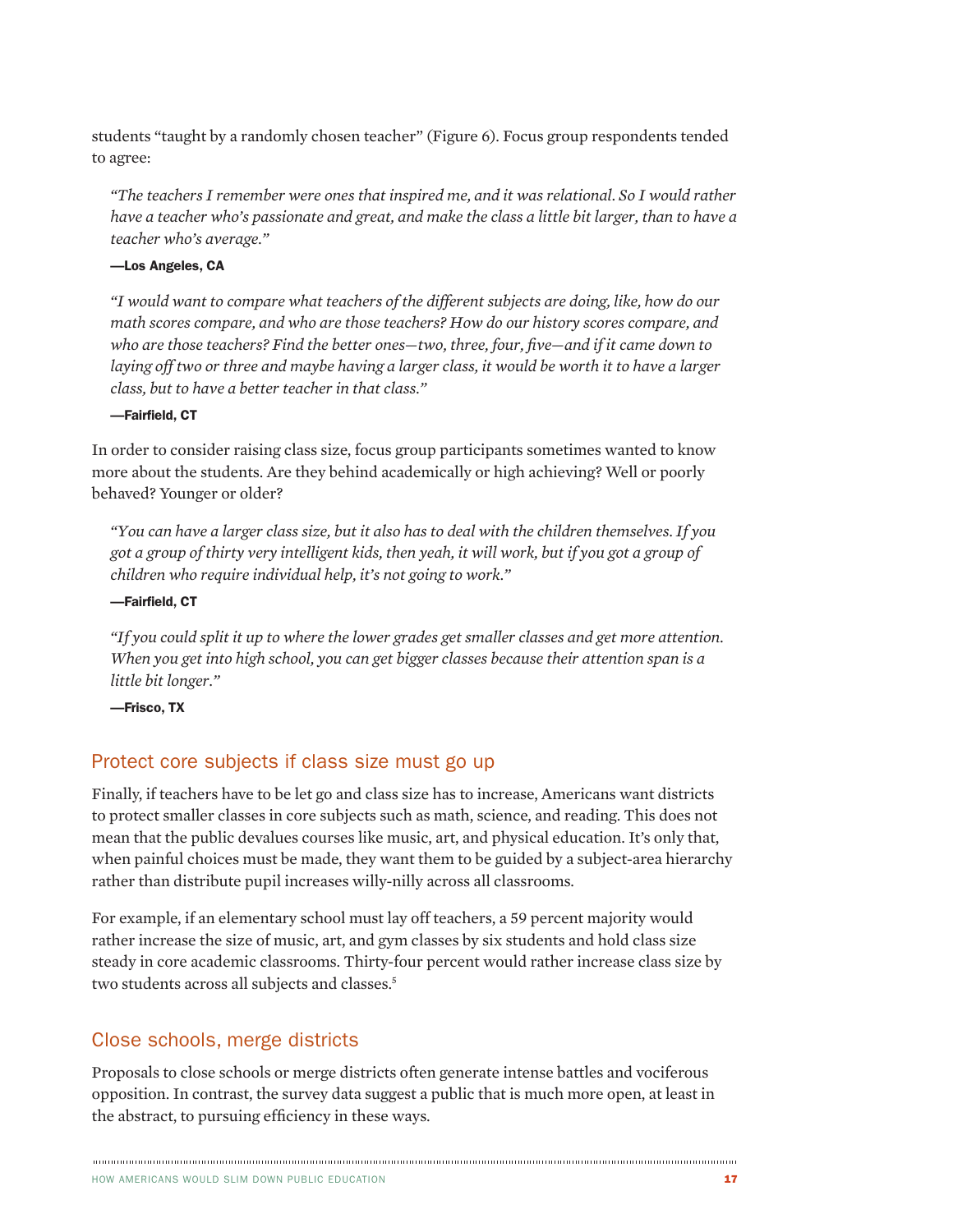For example, by a 63 percent to 25 percent margin, respondents say that a good way to save money is to merge small school districts so that they share the superintendent's office, bus services, and clerical help (Figure 7). By a 63 percent to 30 percent margin, Americans favor closing or combining schools with declining enrollments.

| If your school district was facing a serious budget deficit, is the following a good way or a bad way to save money?                                                  |                                                                                                                                                               |  |  |  |
|-----------------------------------------------------------------------------------------------------------------------------------------------------------------------|---------------------------------------------------------------------------------------------------------------------------------------------------------------|--|--|--|
| Merging small districts so that they share things like the superintendent's office, bus services, and clerical help                                                   |                                                                                                                                                               |  |  |  |
| 63% A good way because it reduces administrative costs and improves efficiency<br>25% ■ A bad way because many places depend on the district for a sense of community |                                                                                                                                                               |  |  |  |
|                                                                                                                                                                       |                                                                                                                                                               |  |  |  |
| 0                                                                                                                                                                     | 100                                                                                                                                                           |  |  |  |
|                                                                                                                                                                       |                                                                                                                                                               |  |  |  |
|                                                                                                                                                                       | combining schools with declining enrollment?                                                                                                                  |  |  |  |
| 63% Strongly or somewhat favor                                                                                                                                        | How much do you favor or oppose this idea for lowering school district costs and improving productivity: Closing or<br><b>30%</b> Strongly or somewhat oppose |  |  |  |
|                                                                                                                                                                       |                                                                                                                                                               |  |  |  |

In one community where we held a focus group, the school district was known for keeping its schools in small buildings "so there's more teacher-student communication," as one participant put it. But times were getting tougher and it didn't seem sustainable to him:

*"I don't know if you can afford to do that going forward. Every time we build a new high school here it's over 130 million dollars. You wonder how long can we continue to do that and at some point we may be faced with a decision [that] we can't keep doing this."* 

—Frisco, TX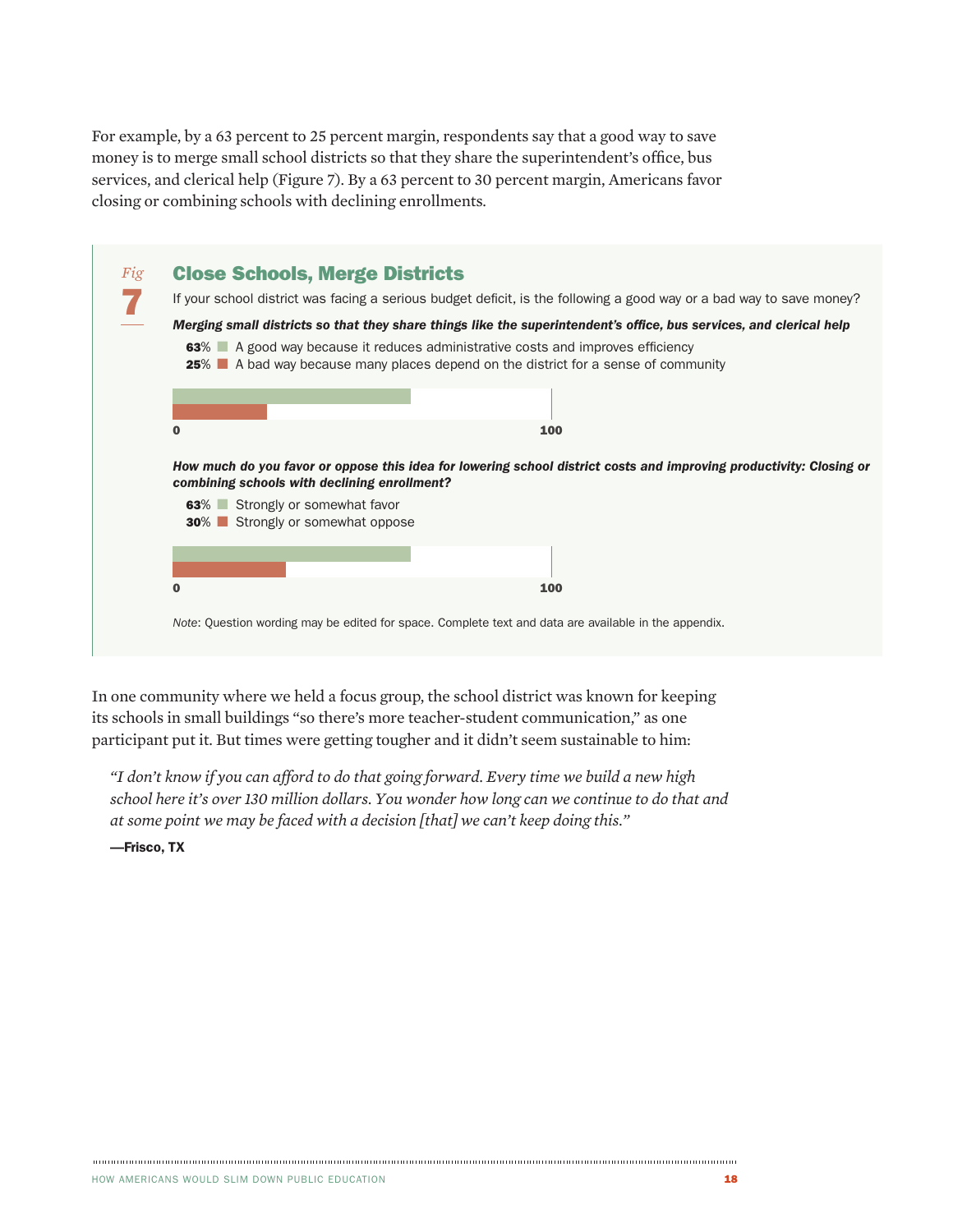# Close Up: Is Special Education Spending Sacred?

One area that receives significant school expenditures also happens to be rife with sensitivity and political advocacy: special education (i.e., the education of children with disabilities). Indeed special education

spending comprised an estimated 21 percent of all education spending in 2005 (the most recent data available). Further, 41 percent of all increases in education spending between 1996 and 2005 went to fund it.<sup>6</sup>

When it comes to budget cuts, is special education immune as far as most Americans are concerned? Is there a way to do right by children with special needs while recognizing that the taxpayer's pocket is not bottomless? Alternatively, have harsh economic times triggered any resentment that this category of students receives protected status while other youngsters must make do with less?

We took these questions to the public. Regardless of economic circumstance, their commitment to educate students with special needs is strong and morally based. More than 8 in 10 (83 percent) believe that "the public schools have a moral obligation to educate kids with special needs and learning disabilities, even if it's more difficult and expensive to do so" (Figure 8).

#### *Fig* Views on Special Education

How close does each statement come to your view?

#### *% saying statement comes "very close" or "somewhat close"*

- 83% The public schools have a moral obligation to educate kids with special needs and learning disabilities, even if it's more difficult and expensive to do so
- **76**% Too many students are being mislabeled as having special needs when they just have behavior problems or weren't taught well in the first place
- 71% Special education programs should be evaluated according to whether they help students learn—when students don't learn, the programs should be replaced



*"That's just the luck of the draw. You're dealt cards, you have a child like that, you take care of him. You love them as much as you love the other ones. Now that child is going to school, he's entitled to an education. That's part of being a citizen, you've got to pay for it."*

#### —Frisco, TX

8

But people have come to suspect that something is amiss with the growth in the number of students in the special education category. More than 3 in 4 (76 percent) say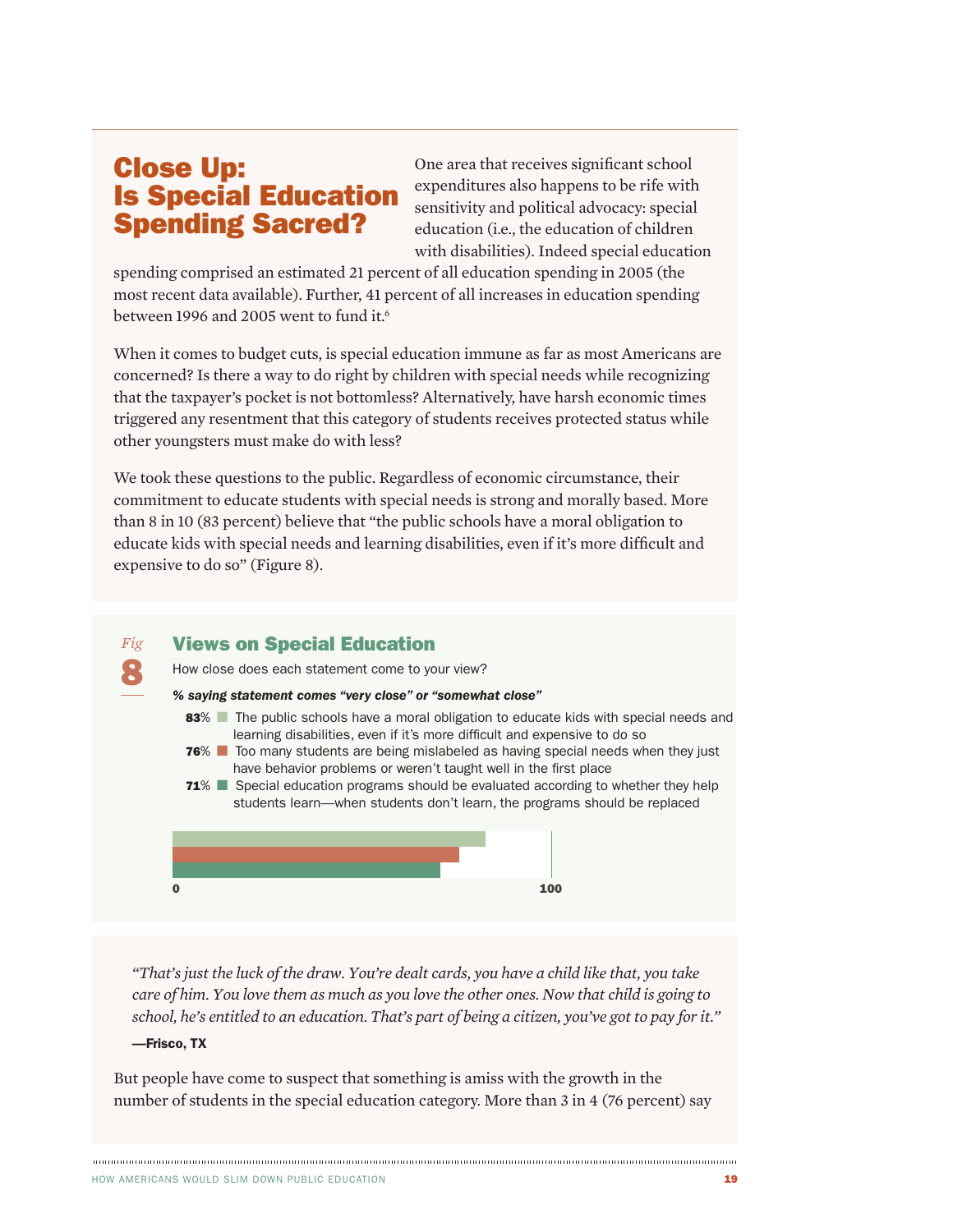"too many students are being mislabeled as having special needs when they just have behavior problems or weren't taught well in the first place."

One focus group respondent in the Cincinnati suburbs explained:

*"I apologize if I offend anybody—I think that there are children who are over-medicated. They're given way too many excuses, and there's not enough discipline."* 

#### —Cincinnati suburbs, OH

Americans also don't believe that special education budgets should be immune to challenge. They want districts to be critical consumers of special education services, believing it is legitimate to ask whether spending and services are efficacious. Fully 7 in 10 (71 percent) indicate that special education programs should be "evaluated according to whether they help students learn—when students don't learn, the programs should be replaced."

*"They should still have metrics. This is not a babysitting service and they should still be here to learn like every other kid."*

#### —Frisco, TX

*"I don't think it's untouchable. I think those children that have those special needs deserve an education. However, if the whole school budget is under pressure, I think that piece has to be under pressure as well."*

#### —Fairfield, CT

*"You still have to ask the tough question, what are we getting for our money? What's the accountability? What progress are they making? If you're just throwing money away then you have to make changes."*

#### —Frisco, TX

Still, the public is not clamoring to change federal law prohibiting districts from considering the costs of special education services: 44 percent say districts should be allowed to weigh costs when they choose those services; 47 percent say the law should be left as is.

# Grappling with difficult trade-offs in special education

We tested how the public wrestles with tensions relative to ethical obligations, emotional sensitivities, costs, and efficacy in special education. For example: "Imagine that a district is facing this scenario: John is a blind eighteen-year-old who suffered traumatic brain injury as a baby. He rarely responds to instruction and has been unable to learn more than a few words. Because the district doesn't have the ability to meet his needs, it sends him to a residential facility that costs the district \$100,000 a year."

Faced with a decision about how to handle John's care, the public falls on the side of efficacy and cost by a greater than 2 to 1 margin. More than 6 in 10 (62 percent) say that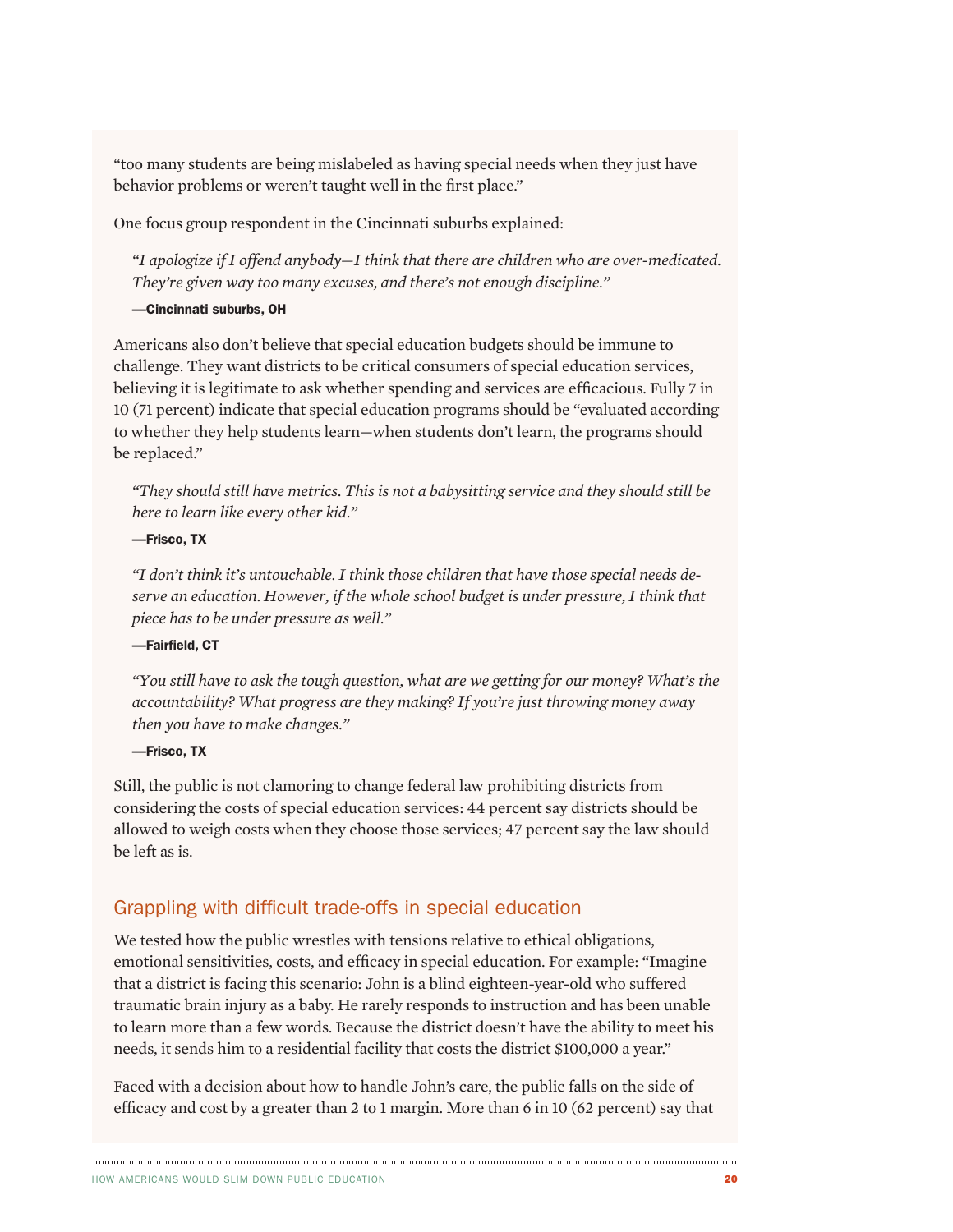

"this is going too far—the student deserves help but there has to be a limit on the costs"; 30 percent say "this is appropriate—the student has suffered enough and deserves as much help as he needs, regardless of costs" (Figure 9).<sup>7</sup>

A parent in one focus group illustrated how she thought about such a scenario as she recalled this experience:

*"My son's preschool class had two handicapped children. One was blind but she was learning just like everybody else. She was an active part of the class. There was another student who couldn't even sit up. They would carry him to the classroom, set him on pillows on the floor. He couldn't eat a snack with the kids. He couldn't talk or interact. He couldn't learn. Both children had a school aide that stayed with them throughout the day. You could see the benefit to the girl being there. But I just wondered what the benefit was to the other child. I just don't think the child knew the difference."*

—Cincinnati suburbs, OH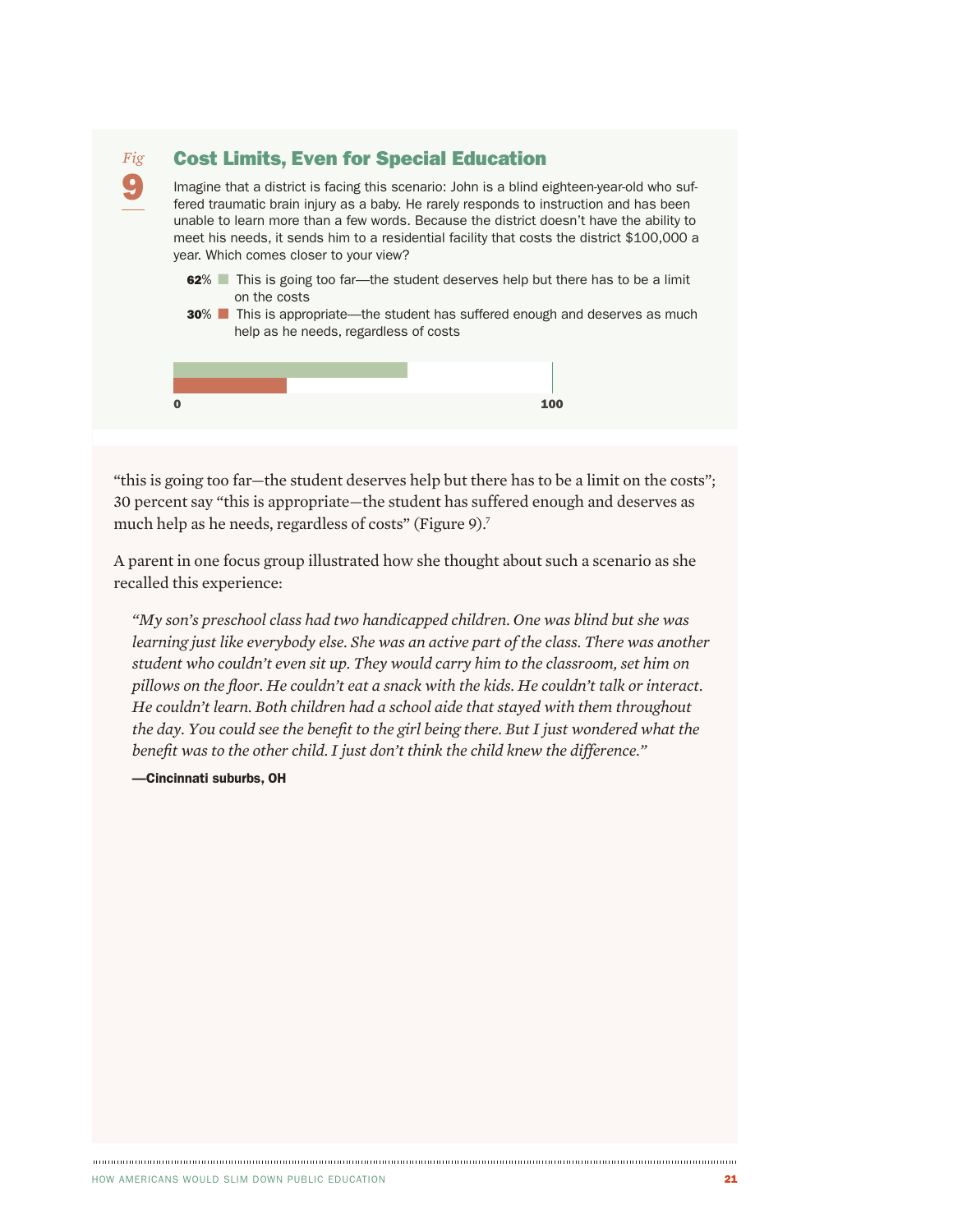# Rejected Proposals

It's evident that Americans are not living in a dream-world of spend more, tax less, and reject sacrifice. The public rejected just two cost-cutting measures for school districts out of eleven that we posed. But resist two they did.

### Don't shorten the school year

By a decisive 66 percent to 24 percent margin, the public rejects shortening the school year by requiring employees to take unpaid days off. People see this as a bad way to save money "because teachers and students will spend less time in school" rather than a good way to save money "because it can be done quickly without laying off workers" (Figure 10). In the focus groups, respondents said they did not want students to lose learning time.

*"But the kids have less school then, right? How is that benefitting the child?"*

—Los Angeles, CA

# Don't cut support staff

By a similarly large margin (70 percent to 23 percent), the public also rejects "reducing nonteaching staff such as aides, librarians, and school nurses to the bare minimum." Americans think this is a bad way to save money "because these employees provide essential services to the schools and kids"; they don't buy the argument that "cutting these services won't hurt classrooms."

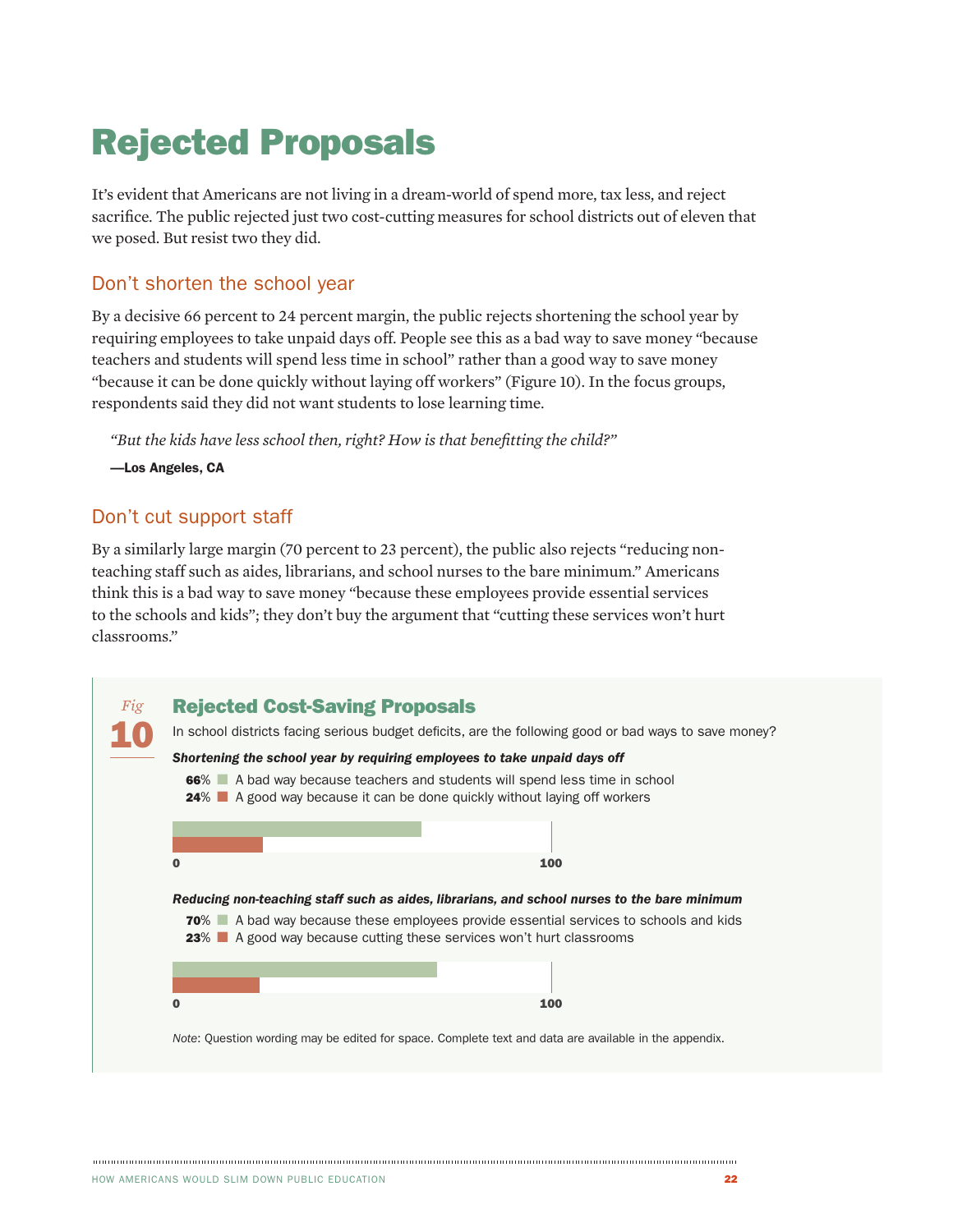*"They've had huge cuts in the schools. They laid a lot of teachers off. They took out all the nurses in all the schools, which is really serious with the needs the children have in schools today."*

#### —Cincinnati suburbs, OH

It is instructive to contrast the public's earlier eagerness to cut "central administration to the bare minimum" with their aversion to cutting support staff. People can visualize how librarians and nurses work with kids and contribute to their well-being; it's harder for them to see how superintendents and other district administrators do so.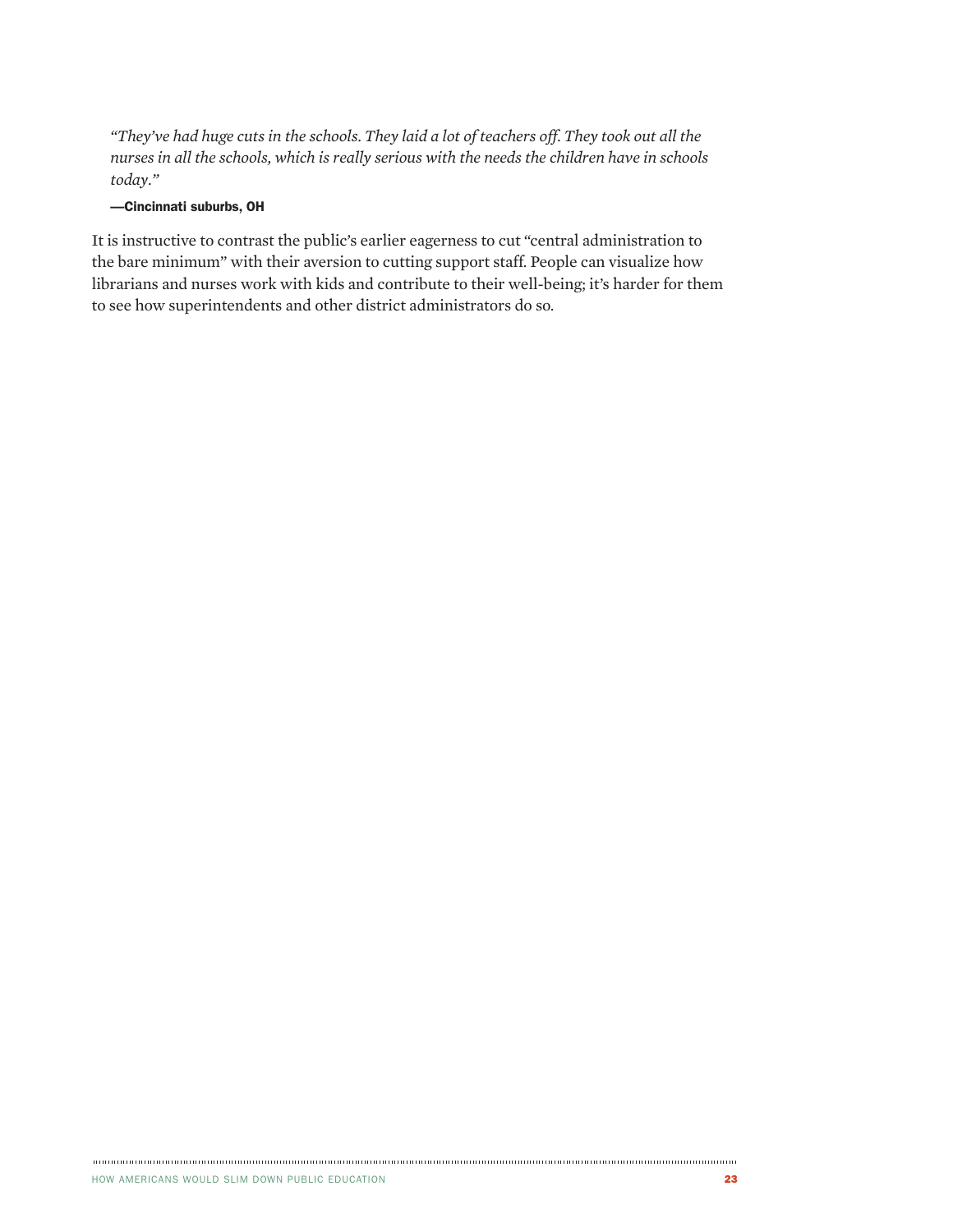# Split Decisions

In a few cases, the public was clearly divided over possible education cuts. When it came to trimming extracurricular costs, utilizing non-certified teachers in certain subjects, and making more use of online learning, we found no clear majority.

# Sports and extra-curricular activities

Even when districts are in financial distress, the public is reluctant to cut sports and extracurricular activities. A slender majority emerges in support of fees for sports and other activities, but only if low-income kids are helped to pay such fees.

Only 23 percent say charging fees for activities is a good way to save money "because it allows the schools to focus resources on academic subjects." Another 32 percent say it's a good way to save money only if financial help is provided to low-income youngsters. Nearly 4 in 10 (39 percent), however, believe it's a bad way to save money "because kids gain a lot from sports and activities" (Figure 11).



*"The parents who have a kid that wants to play sports, and they just can't afford to pay the \$400.... Something else has to get cut to keep these kids off the street and to give them that social interaction."*

#### —Fairfield, CT

*"You have to decide what is absolutely necessary. Sports scholarships get you into college. They also teach responsibility and discipline. But people are going to have to figure out a way to pay the costs."*

#### —Cincinnati suburbs, OH

If the focus groups are any indication, many communities are accustomed to fundraising pleas from schools. The following quote is from a woman who helps run the fundraising effort: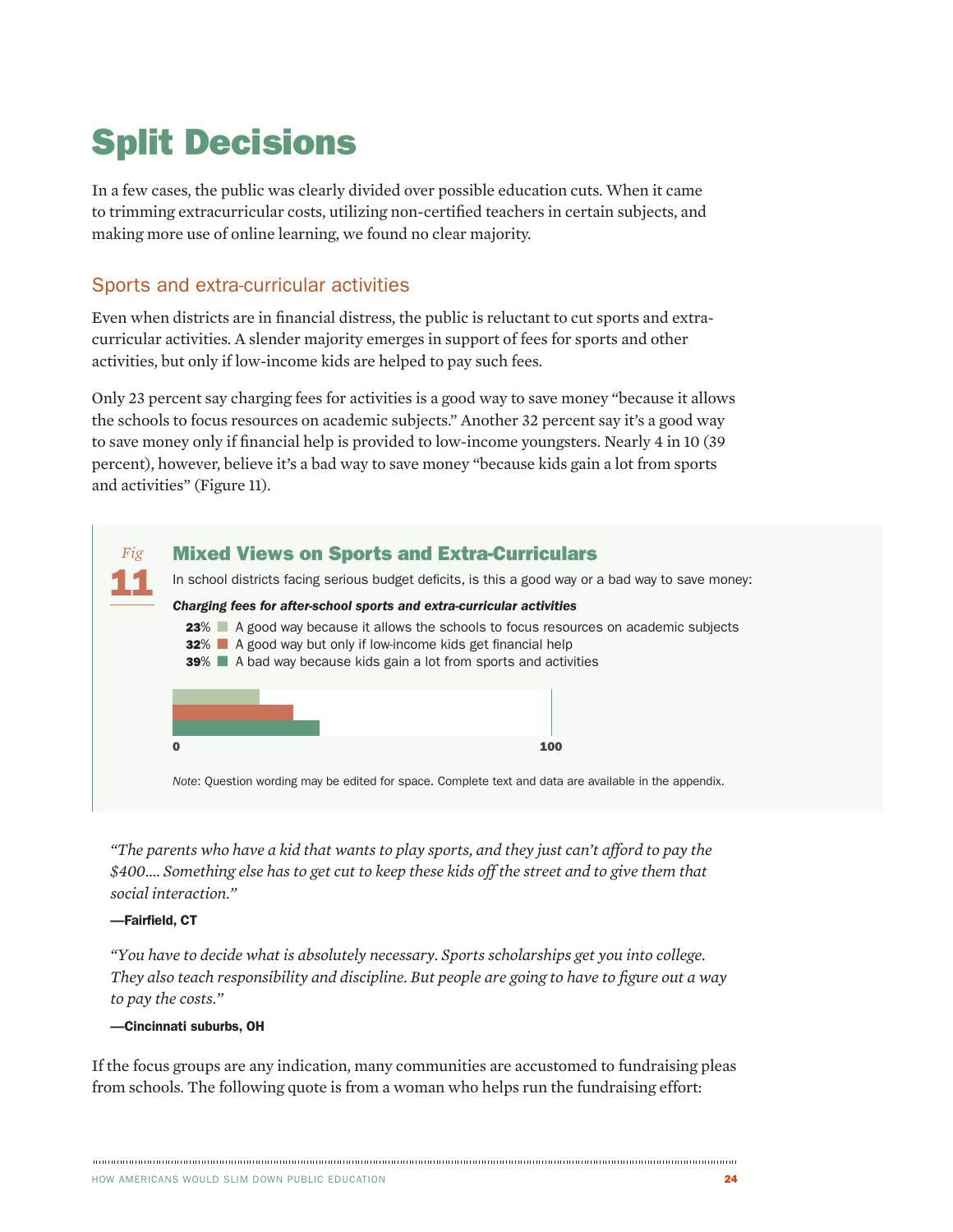*"There are five or six kids on the team who have a big problem because we do have fees. Those coaches raise those kids up by their bootstraps and they give them support and they get them through. The coaches themselves are wonderful people that are giving themselves to these kids. I set up payment plans for the kids. They don't have to pay. I just say, 'Hey, if you have some problem come to me.' We work it out."*

#### —Frisco, TX

Americans are also divided 49 percent to 48 percent over a proposal to hire "local artists and fitness trainers part-time for art, music, and gym classes instead of using full-time teachers" (Figure 12). Against the promise of financial savings, respondents weigh concerns that professionals need to be trained in teaching youngsters and handling classrooms.

*"You have to know what you're doing; you need training. Not everyone can just walk into a school and know how to handle kids, and make sure things are safe."*

—Fairfield, CT

*Fig*

#### 12 A Public Divided on Hiring Local Experts in Place of Teachers

How much do you favor or oppose this idea for lowering school district costs and improving productivity: Hiring local artists and fitness trainers part-time for art, music, and gym classes instead of using full-time teachers?

49% Strongly or somewhat favor

48% Strongly or somewhat oppose

3% ● Don't know

# Virtual education

Attitudes toward virtual (also known as "online") education are also divided. Some people are dismissive, some enthusiastic, and some willing to consider it under certain conditions. In the focus groups, participants routinely said that this may well be the future of education as technology improves and comfort levels rise. But their comments—and the survey data indicate that Americans are not yet fully comfortable with virtual education. Forty-six percent would stay away from "blended classes," described as both learning on the Internet and "in face-to-face classrooms with teachers," while 42 percent would make more use of them (Figure 13). Parents with children in K-12 are more likely than non-parents to favor greater use of blended classes (51 percent versus 38 percent).8

In assessing virtual education, the public's metric is not "will it save money?" or "will it give school districts more flexibility in managing teachers?" Rather, its questions are: "Is this an effective way to teach students or will kids goof off or cheat?" "Will social skills suffer?" Americans aren't sure.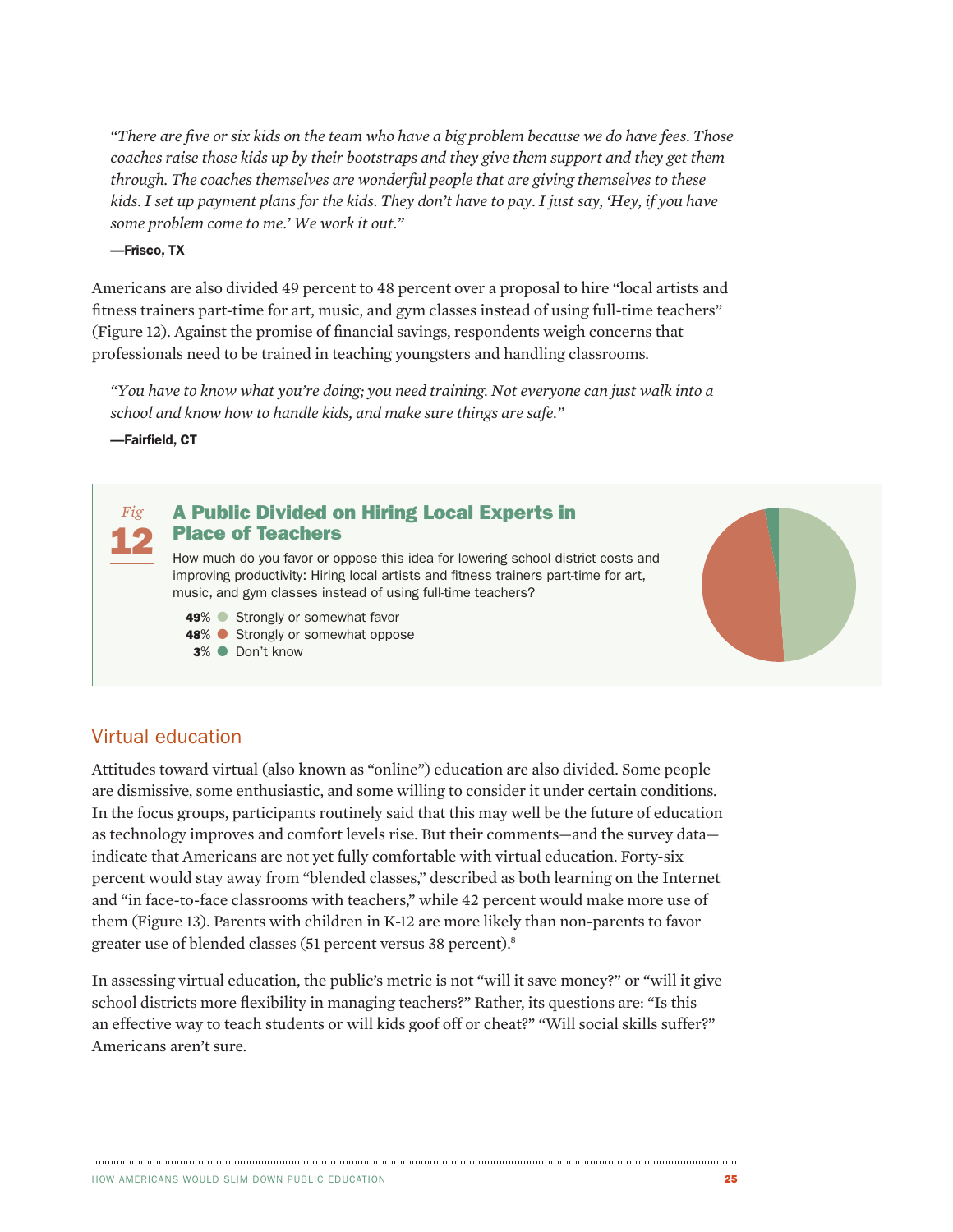

*"There's no learning, because you can cheat that way. I know some people that instead of them going to college, they're taking classes online. They can find other ways to get answers."*

#### —Fairfield, CT

*"I assume it'd be some type of a hybrid. It would probably need some supervision, teachers occasionally popping their head in the door to make sure the kids are actually working."*

#### —Fairfield, CT

*"I think it's important to go back and say, 'Why do we have education in the first place?' Because public schools in America were started to form citizens, not to just get your degree. To me, that's the problem with online [learning]—it's the relational part of being in the classroom and learning to get along with people you don't share the same views with and learning to deal with other kids, the social aspect."*

—Los Angeles, CA



We also asked respondents what they thought about students taking some or all of their courses in virtual schools.9 In these courses, the students do much (or all) of their work over the Internet and interact with the teacher online. Twenty-one percent believe that taking courses in virtual schools are a good idea, 32 percent say they're a bad idea, and 40 percent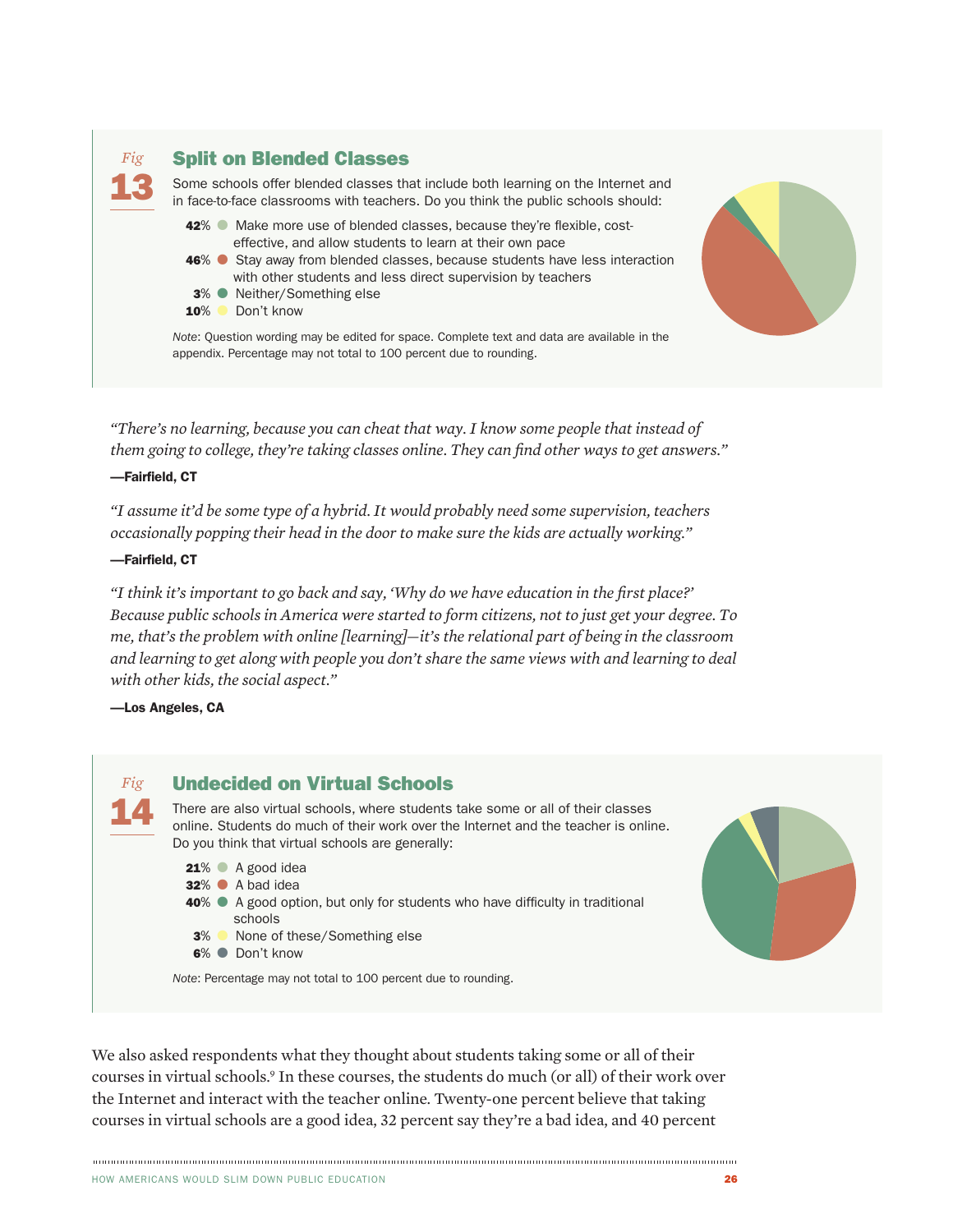say they are a good option but only for students who have difficulty in traditional schools (Figure 14). Again, parents with children in school are more likely to favor this idea, but only for struggling students (48 percent to 36 percent).

*"But I was just thinking that if you took your gifted kids, you could create a virtual classroom, because you've already got the focus there. You've already got the drive."*

#### —Los Angeles, CA

*"I know some of the teachers. They teach from their home. There's a Web cam [so] that the students can see them. It has been very successful. They have a high graduation rate, and there's tens of thousands of students so as far as that goes, it's worked."*

#### —Cincinnati suburbs, OH

We hypothesized that survey respondents who had online learning experience (35 percent had taken a course online) would be more likely to support virtual education than those without it. But this was not the case. Forty-four percent who have taken an online course want schools to make more use of blended classes, but so do 40 percent of those without such experience. And while 21 percent who took an online course think virtual schools are a good idea, the percentage of those who hadn't was also 21 percent.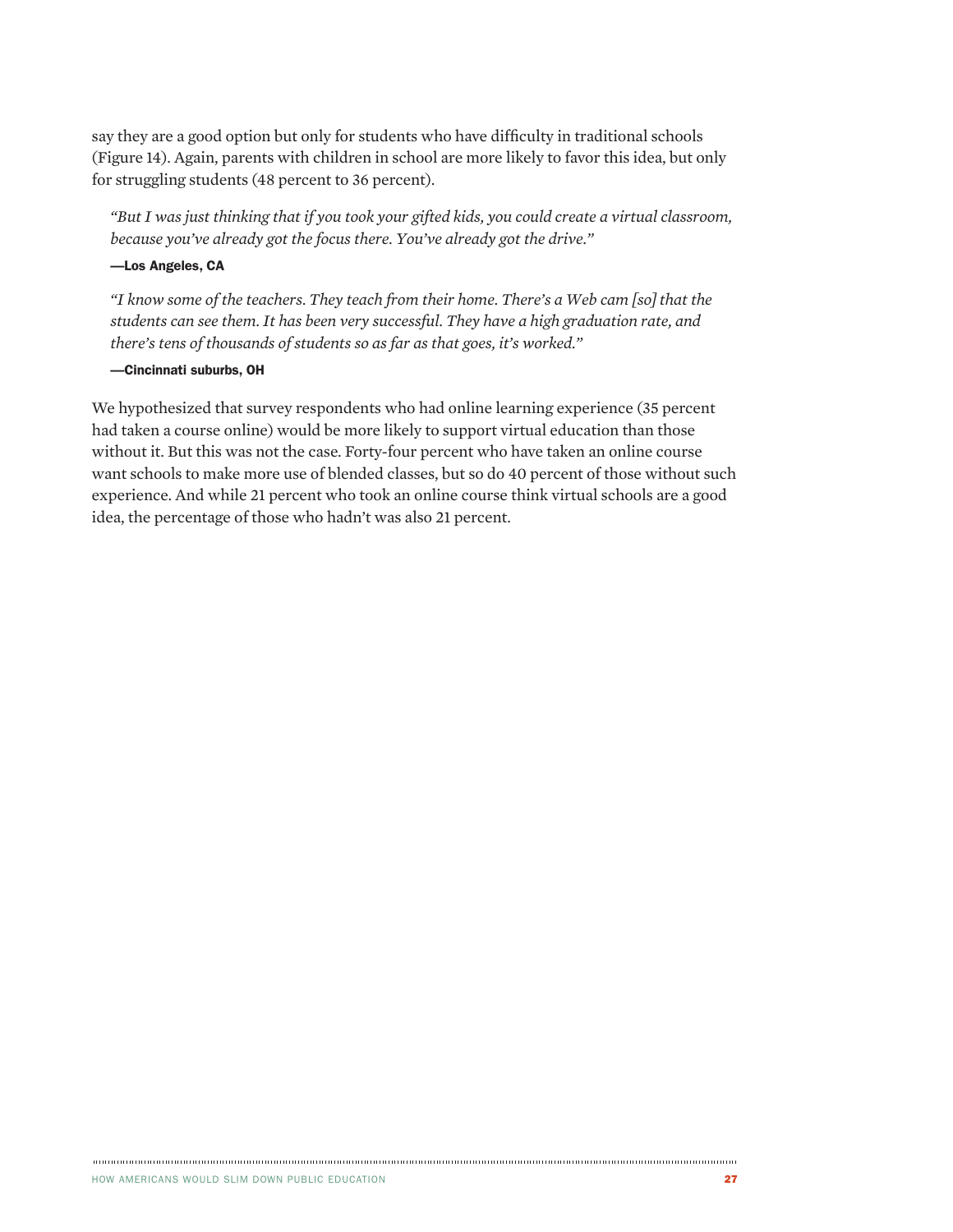# Conclusion

# What's a district leader to do?

Public support is clear and strong for taking a long, hard look at education spending. From closing schools, to holding special education accountable for results, to accepting some expansion of class size, the survey portrays a public that would stand with district leaders who need to balance their budgets. Make the tough calls, Americans seem to be saying, prioritize spending, let go of unsuccessful programs and ineffective teachers. We will support you.

In fact, across our four focus groups, only one of more than forty participants resolutely refused to entertain any cuts to the education budget: "Get the money from the federal government," he said. "Go someplace else." Virtually everyone else engaged in realistic, thoughtful discussion about making school budgets work with diminished resources.

# Can leaders count on the public?

Still, superintendents and school boards may be forgiven for looking askance at the evidence of support implied by survey results such as these. As these leaders can attest, almost any course or extra-curricular activity they try to cut, any school building they try to close, any reduction in benefits they try to make, will activate a vocal constituency that fights to defend it. Press coverage of education is replete with stories of districts gripped by such conflict. People are apt to say they support sacrifice until the sacrifice is theirs to make.

This dynamic played out in our focus groups: Someone would suggest that, in tough times, it made sense to reduce, say, French or music, and several participants would agree. Then someone else would describe how studying French or music was critical to a child's education and should not be touched—but sports, *well*, maybe that was expendable...

It's a familiar and indeed universal political problem that pits public interest against selfinterest. Those who oppose change may be few in number, but they are often faster to organize, more united, and more strident because their direct interests are threatened. Meanwhile, the general public whose interests are indirect and broad—the sort of folks surveyed here—remains quiescent.

Perhaps the public support expressed here is best understood as a helpful precursor to well-planned action by leadership, a source of reinforcement in times of need. Just because majorities say that they support budget cuts does not mean that they will show up during Tuesday evening's school board meeting to support those cuts. But leaders should be reassured and even emboldened by the knowledge that the strident opposition that *does* show up is most probably a small minority, and not reflective of the general will.

# Can the public count on its leaders?

Perhaps it's also fair to ask whether today's leaders have the capacity to press their respective publics to confront tough choices that need to be made. That's no small undertaking. For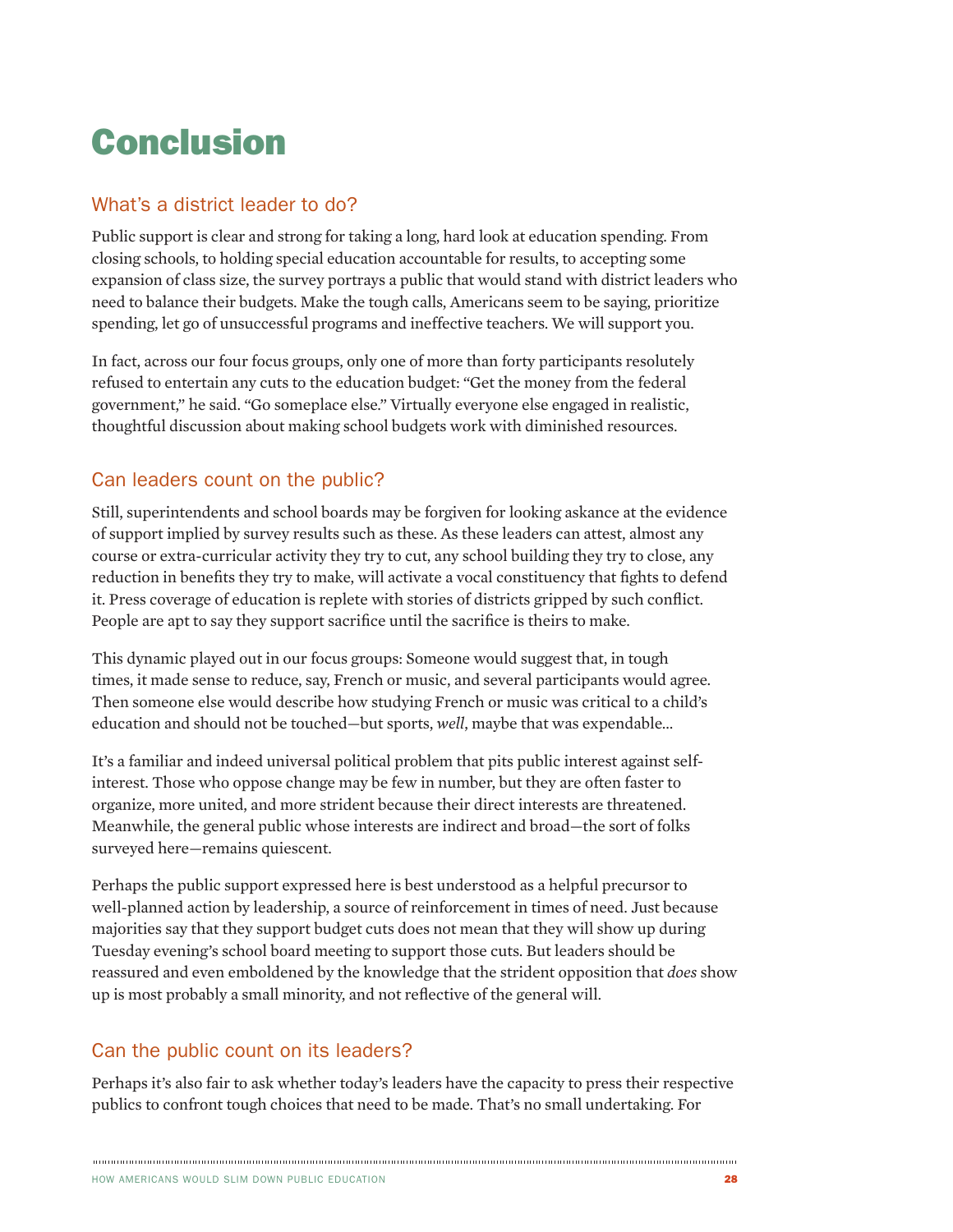starters, leaders must convey to their communities the seriousness of the district or state budget crisis. In part, that means presenting accurate data in easily understood terms. But they also need to confront wishful thinking and avoidance on the part of citizens—and to confront self-interest for what it is, particularly when the interests of adults in the system threaten to overwhelm those of children. In times of trouble, leaders have to engage the public, forthrightly explain the problems and the policy choices at hand, and rally the collective interest. Where the public fails to rally, perhaps it's because some leaders have developed bad habits: a penchant for vague platitudes, short-term solutions, and interestgroup politics.

Still, let them not forget that there is latent support for tough decisions that make sense relative to education spending. Yes, it will take courageous leadership to elicit that support in ways that counterbalance private interests. But these results show a public that is capable of grappling with such competing interests. Who will prod them to stand by their convictions?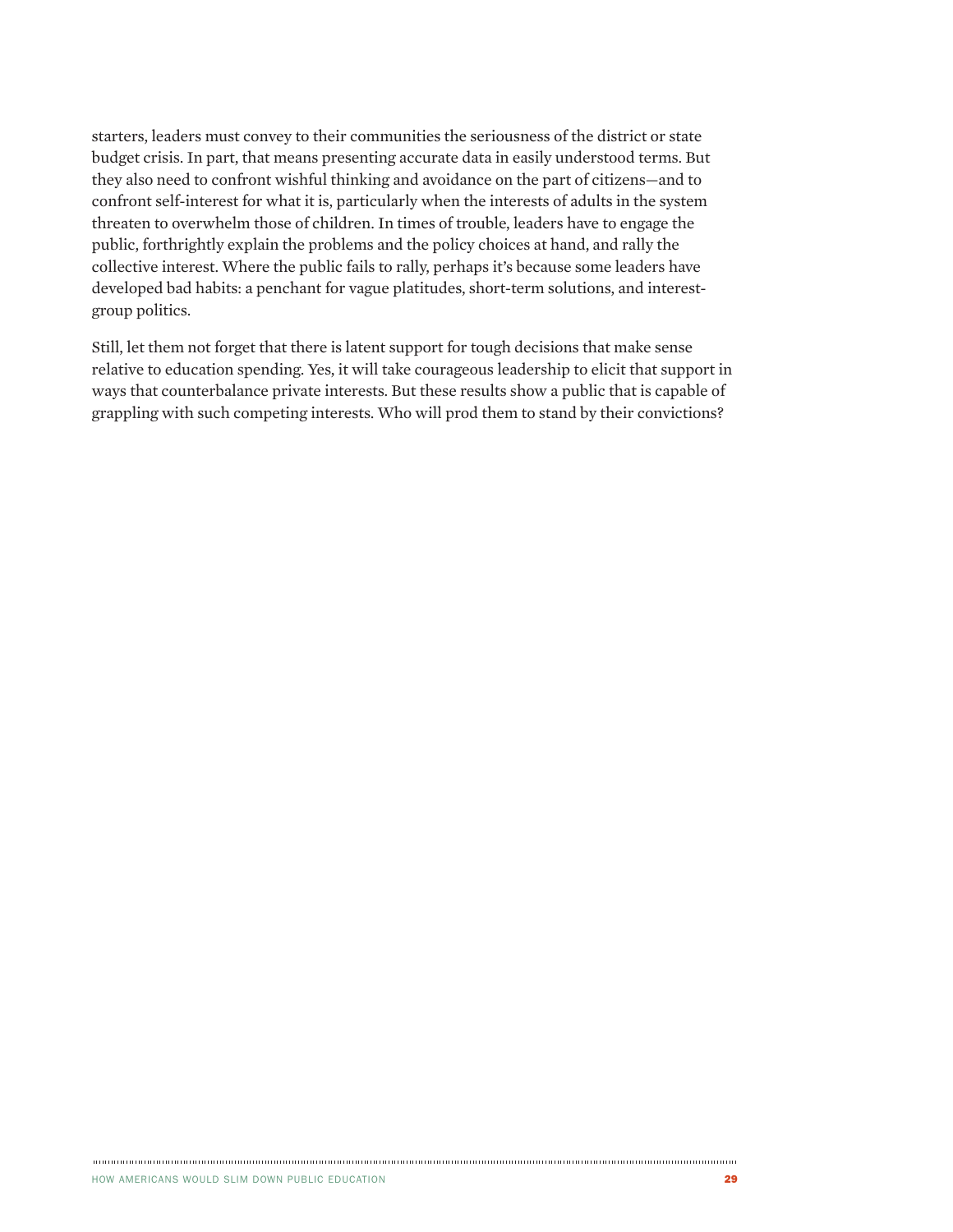# Appendix A: Methodology

The findings in *How Americans Would Slim Down Public Education* are based on 1,009 interviews conducted by telephone with a randomly selected, nationally representative sample of adults eighteen and older. The fielding took place between March 9 and March 29, 2012. The interviews averaged approximately eighteen minutes.

The margin of error for a survey of 1,009 is plus or minus 3 percentage points; the margin of error increases for sub-groups within the sample. For example, the national random sample generated 214 completed interviews with parents of public school students in grades K-12. When the study reports the views of this subsample, the margin of error is plus or minus 7 percentage points.

To ensure a random sample of households, the study employed a dual-frame landline/cell phone telephone design. For the landline interviews, we used a standard random-digitdialing technology. Every household in the United States, theoretically, had an equal chance of being selected, including those with unlisted numbers. For the cell phone interviews, numbers were randomly generated from prefixes assigned to wireless carriers. According to the National Center for Health Statistics, 26.6 percent of U.S. homes had only a wireless phone as of June 2010. A total of 909 interviews were completed on landlines and 100 on cell phones. Survey data are weighted to population parameters in age, race, and education.

To minimize non-response bias, interviews were conducted on each day of the week and at different times of the day. If a respondent indicated a better time for the interview, callbacks were made accordingly. Non-sampling sources of error could also have an impact on survey results. The survey instrument used in this study was extensively pre-tested to ensure that the language was accessible and appropriate to members of the general public, including those who may not be familiar with the topic of public schools. Questions were randomized and answer categories rotated in an effort to minimize non-sampling sources of error. The questionnaire was designed by the FDR Group, and the FDR Group is responsible for the interpretation of the survey data in this report.

Sample was purchased by Scientific Telephone Samples and the telephone interviews and data collection services provided by Clark Research located in Sioux Falls, South Dakota.

# Expert Interviews

In preparation for conducting the focus groups and the telephone survey, the FDR Group interviewed ten local education leaders and national experts to obtain a substantive grounding on the issues at hand. The FDR Group also reviewed recent press coverage and research reports relative to school budget issues.

# Focus Groups

Four focus groups were conducted in August 2011, one each in Los Angeles, CA; Fairfield, CT; Cincinnati, OH; and Frisco, TX. The focus group participants were recruited to represent the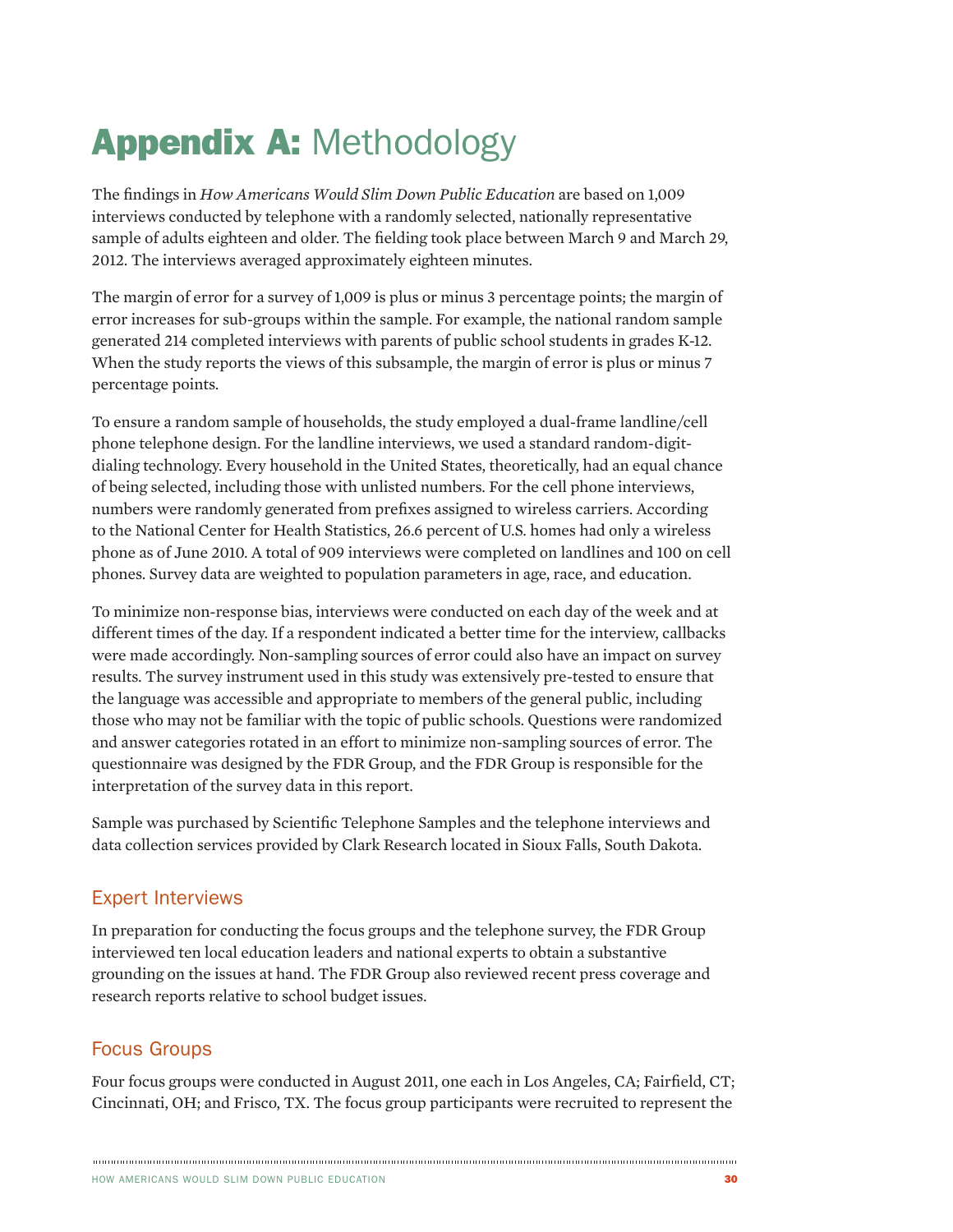socioeconomic demographics of the respective communities. They included both men and women, mothers and fathers, individuals of different races/ethnicities, older and younger, college-educated and not. The purpose of the focus group discussions was to gauge the public's understanding of the issues at hand and add context to the survey results. The groups were especially useful in testing and developing the survey instrument, including avoiding verbiage that was hard to understand or misleading.

# Characteristics of the Sample

The following table compares demographics of the U.S. population to those in this survey sample.

|                              | Population (%) | Sample (%) |  |  |  |  |
|------------------------------|----------------|------------|--|--|--|--|
| Gender                       |                |            |  |  |  |  |
| Male                         | 49             | 46         |  |  |  |  |
| Female                       | 51             | 54         |  |  |  |  |
| Race and ethnicity           |                |            |  |  |  |  |
| African American             | 13             | 9          |  |  |  |  |
| White                        | 72             | 74         |  |  |  |  |
| Asian                        | 5              | 1          |  |  |  |  |
| Hispanic                     | 16             | 12         |  |  |  |  |
| Education                    |                |            |  |  |  |  |
| High school graduate or less | 43             | 37         |  |  |  |  |
| Some college/2-year degree   | 29             | 31         |  |  |  |  |
| 4-year degree or more        | 28             | 32         |  |  |  |  |
| Age                          |                |            |  |  |  |  |
| 18-24                        | 13             | 8          |  |  |  |  |
| $25 - 44$                    | 35             | 28         |  |  |  |  |
| $45 - 64$                    | 35             | 42         |  |  |  |  |
| 65-74                        | 9              | 13         |  |  |  |  |
| 75 or older                  | 8              | 9          |  |  |  |  |
| Region                       |                |            |  |  |  |  |
| Northeast                    | 18             | 17         |  |  |  |  |
| Midwest                      | 22             | 28         |  |  |  |  |
| South                        | 37             | 35         |  |  |  |  |
| West                         | 23             | 21         |  |  |  |  |

Source: "2010 Census." US Census Bureau, n.d. Web. 31 July 2012. http://2010.census.gov/2010census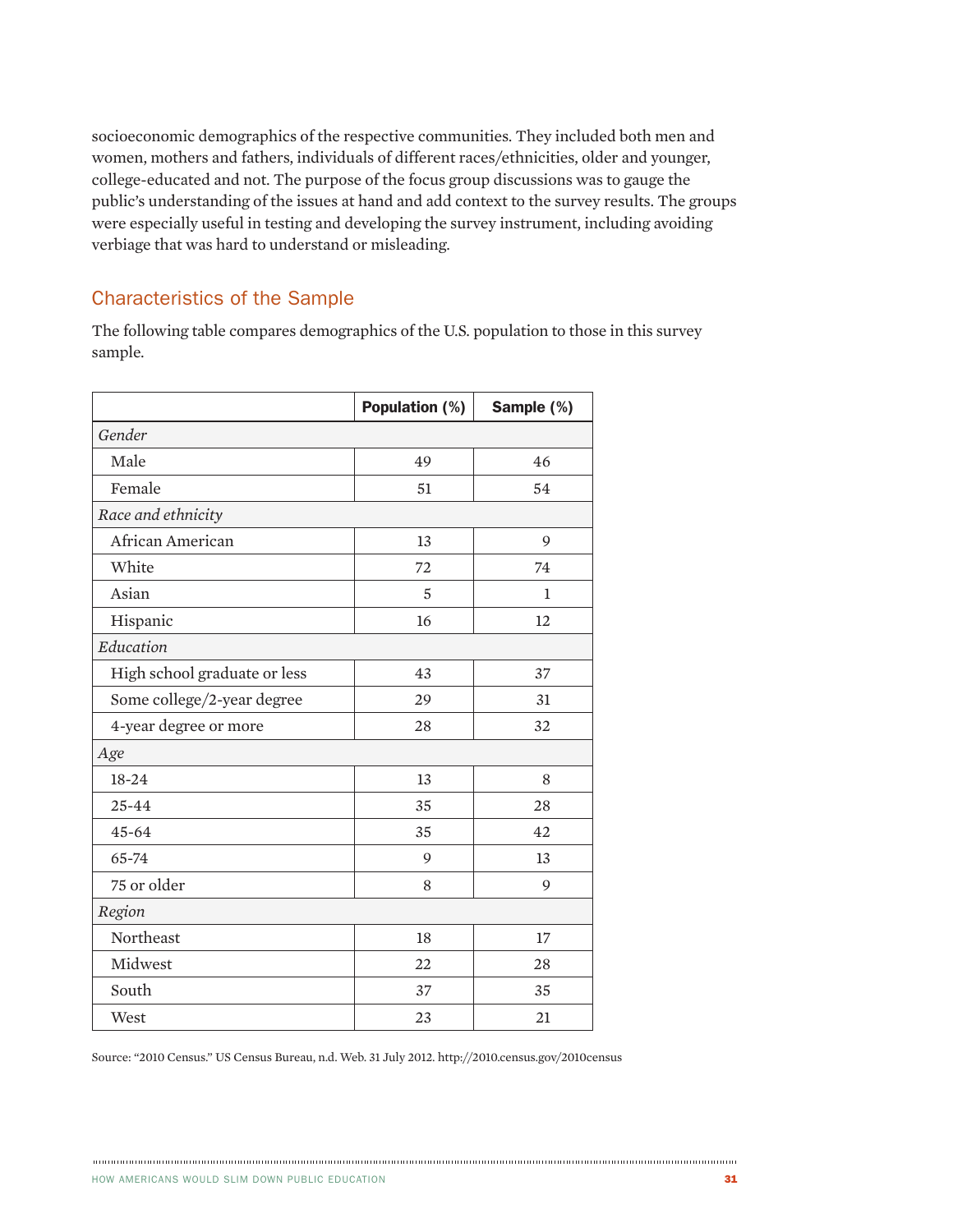# **Appendix B: Complete Survey Results**

These findings are based on 1,009 interviews conducted by telephone with a randomly selected, nationally representative sample of adults eighteen and older. The fielding took place between March 9 and March 29, 2012. The margin of error is plus or minus 3 percentage points. An asterisk indicates less than one percent and "[Vol.]" indicates a voluntary response that was not explicitly offered to survey participants. Percentages may not total to 100 percent due to rounding.

#### Q1 Overall, how would you say your local economy was affected by the recent recession—was it hit very hard, somewhat hard, mostly unaffected, or did it do relatively well?

- 82 NET Hard
- 39 Very hard
- 43 Somewhat hard
- 9 Mostly unaffected
- 6 Done relatively well
- 3 [Vol.] Don't know

#### Q2 In the past two years, to what extent have there been layoffs and cut-backs by your local government in services like parks or road maintenance—a lot, some, a little, or not at all?

- 59 NET A lot/Some
- 25 A lot
- 34 Some
- 24 NET A little/None at all
- 15 A little
- 9 Not at all
- 17 [Vol.] Don't know

#### Q3 Thinking about your local public schools, would you say that:

- 73 They're an asset to your community and make it a more desirable place to live
- 17 They're a liability to your community that make it a less desirable place to live
- 4 [Vol.] Neither/Something else
- 6 [Vol.] Don't know

#### Q4 How would you describe your school district's current financial situation—would you say it's very difficult, somewhat difficult, not too difficult, or not difficult at all?

- 62 NET Difficult
- 19 Very difficult
- 43 Somewhat difficult
- 28 NET Not Difficult
- 20 Not too difficult
- 8 Not difficult at all
- 11 [Vol.] Don't know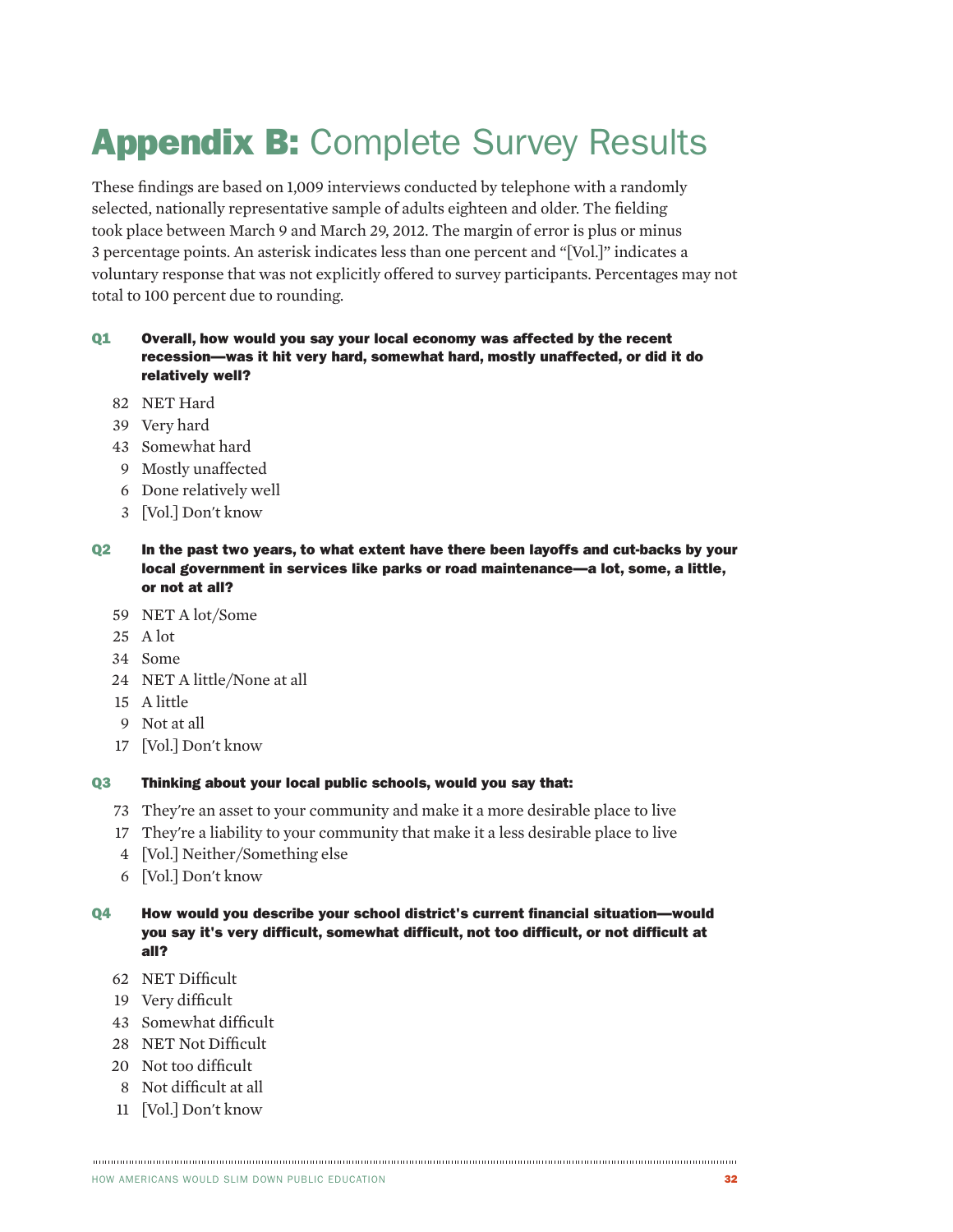#### *Limited base: Financial situation difficult (Q4) (n=616)*

- Q5 Do you think the financial challenges facing your district will end shortly, or do you think they'll last for quite a while?
	- 11 Will end shortly
	- 77 Will last for quite a while
	- 11 [Vol.] Don't know
- Q6 Overall, do you think your district has been careful and efficient in how it spends money, wasteful and inefficient, or is it mixed?
	- 28 Careful and efficient
	- 18 Wasteful and inefficient
	- 47 Mixed
	- 7 [Vol.] Don't know

#### Q7 Which of these do you think would be the best approach for your district to take if it was facing a serious budget deficit?

- 48 Cut costs by dramatically changing how it does business
- 11 Rely on tax increases to close the deficit
- 26 Change as little as possible and wait for times to get better
- 7 [Vol.] None of these/Something else
- 8 [Vol.] Don't know

*Now I'm going to ask what you think of some ideas for cutting costs in school districts facing serious budget deficits.* [Q8–13]

#### Q8 How about... Freezing salaries for one year for all district employees. Is this:

- 58 A good way to save money, because the district can avoid laying off people and it's temporary
- 33 A bad way to save money, because labor contract commitments should be kept
- 4 [Vol.] Neither/Something else
- 5 [Vol.] Don't know
- Q9 How about... Shortening the school year by requiring employees to take unpaid days off. Is this:
	- 24 A good way to save money, because it can be done quickly without laying off workers

- 66 A bad way to save money, because teachers and students will spend less time in school
- 4 [Vol.] Neither/Something else
- 6 [Vol.] Don't know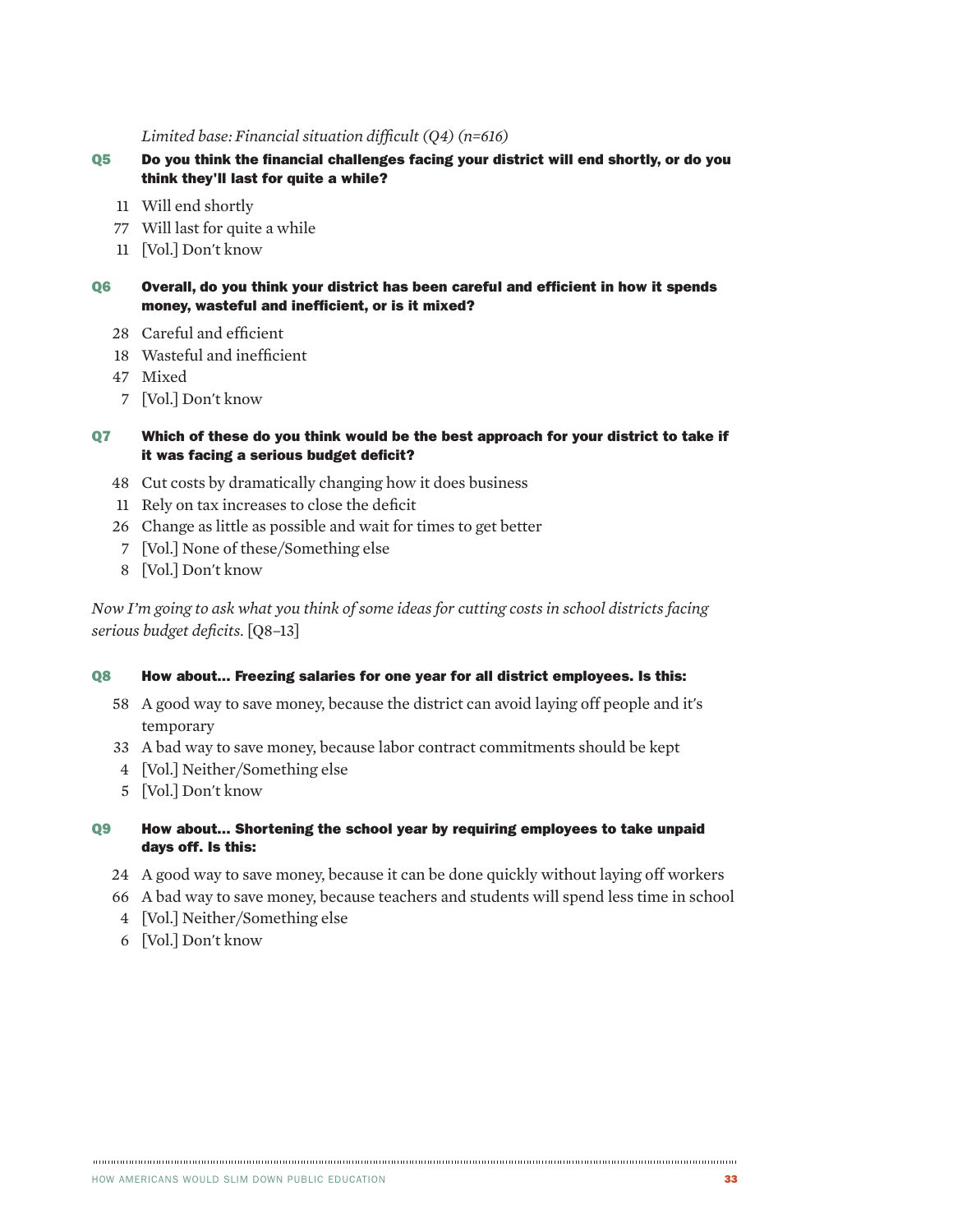#### Q10 How about... Merging small districts so that they share things like the superintendent's office, bus services, and clerical help. Is this:

- 63 A good way to save money, because it reduces administrative costs and improves efficiency
- 25 A bad way to save money, because many places depend on the district for a sense of community
- 4 [Vol.] Neither/Something else
- 8 [Vol.] Don't know

#### Q11 How about... Reducing the number of district level administrators to the bare minimum. Is this:

- 69 A good way to save money, because it means cutting bureaucracy without hurting classrooms
- 20 A bad way to save money, because districts need strong leadership, and good leaders cost money
- 3 [Vol.] Neither/Something else
- 8 [Vol.] Don't know

#### Q12 How about... Reducing non-teaching staff such as aides, librarians, and school nurses to the bare minimum. Is this:

- 23 A good way to save money, because cutting these services won't hurt classrooms
- 70 A bad way to save money, because these employees provide essential services to schools and kids
- 3 [Vol.] Neither/Something else
- 5 [Vol.] Don't know

#### Q13 How about... Charging fees for after-school sports and extra-curricular activities. Is this:

- 23 A good way to save money, because it allows the schools to focus resources on academic subjects
- 39 A bad way to save money, because kids gain a lot from sports and activities
- 32 A good way to save money, but only if low income kids get financial help
- 2 [Vol.] None of these/Something else
- 4 [Vol.] Don't know
- Q14 Currently, most school employees are guaranteed a pension after a set number of years. There's a proposal to change this to individual retirement plans, like 401(K) plans. The district would put money into the plan, but employees would also contribute from their salaries and would keep the money if they change jobs. Is this:
	- 53 A good way to save money, because it's how retirement works for most people today

- 20 A bad way to save money, because employees will be paying more for retirement benefits that are not guaranteed
- 17 A good way to save money, but only for new school employees
- 2 [Vol.] None of these/Something else
- 8 [Vol.] Don't know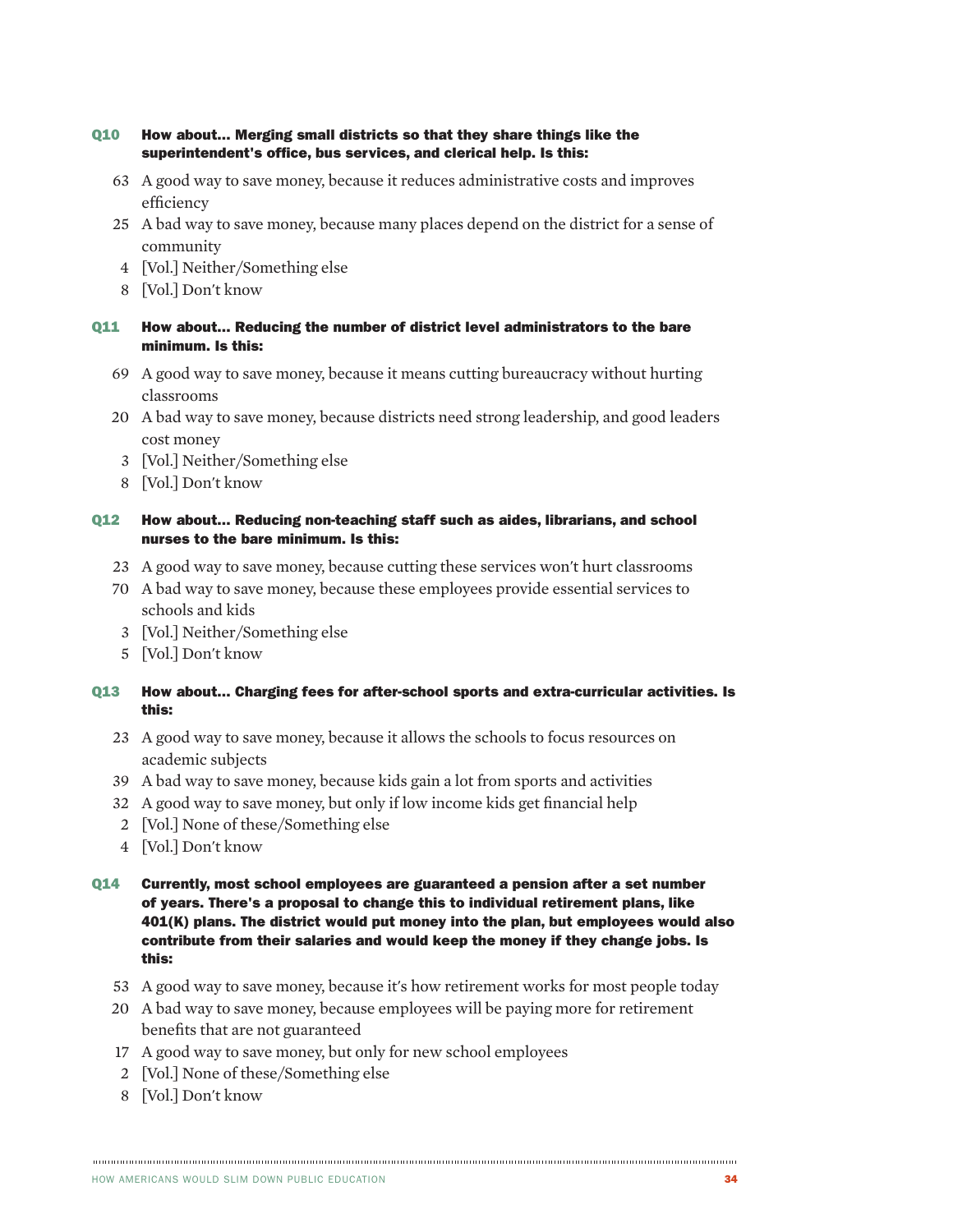*Here's a different kind of question. I'm going to read some ideas for lowering school district costs and improving productivity. Please tell me how much you favor or oppose each.* [Q15–18]

Q15 How about... Extending teachers' workday by one hour and using the time to collaborate with other teachers and tutor students. Do you strongly favor, somewhat favor, somewhat oppose, or strongly oppose this idea?

- NET Favor
- Strongly favor
- Somewhat favor
- NET Oppose
- Somewhat oppose
- Strongly oppose
- [Vol.] Don't know
- Q16 How about... Closing or combining schools that have declining student enrollment. Do you strongly favor, somewhat favor, somewhat oppose, or strongly oppose this idea?
	- NET Favor
	- Strongly favor
	- Somewhat favor
	- NET Oppose
	- Somewhat oppose
	- Strongly oppose
	- [Vol.] Don't know
- Q17 How about... Using parent volunteers instead of school staff for things like monitoring lunchrooms and clerical help. Do you strongly favor, somewhat favor, somewhat oppose, or strongly oppose this idea?
	- NET Favor
	- Strongly favor
	- Somewhat favor
	- NET Oppose
	- Somewhat oppose
	- Strongly oppose
	- [Vol.] Don't know
- Q18 How about... Hiring local artists and fitness trainers part-time for art, music, and gym classes instead of using full-time teachers. Do you strongly favor, somewhat favor, somewhat oppose, or strongly oppose this idea?

- NET Favor
- Strongly favor
- Somewhat favor
- NET Oppose
- Somewhat oppose
- Strongly oppose
- [Vol.] Don't know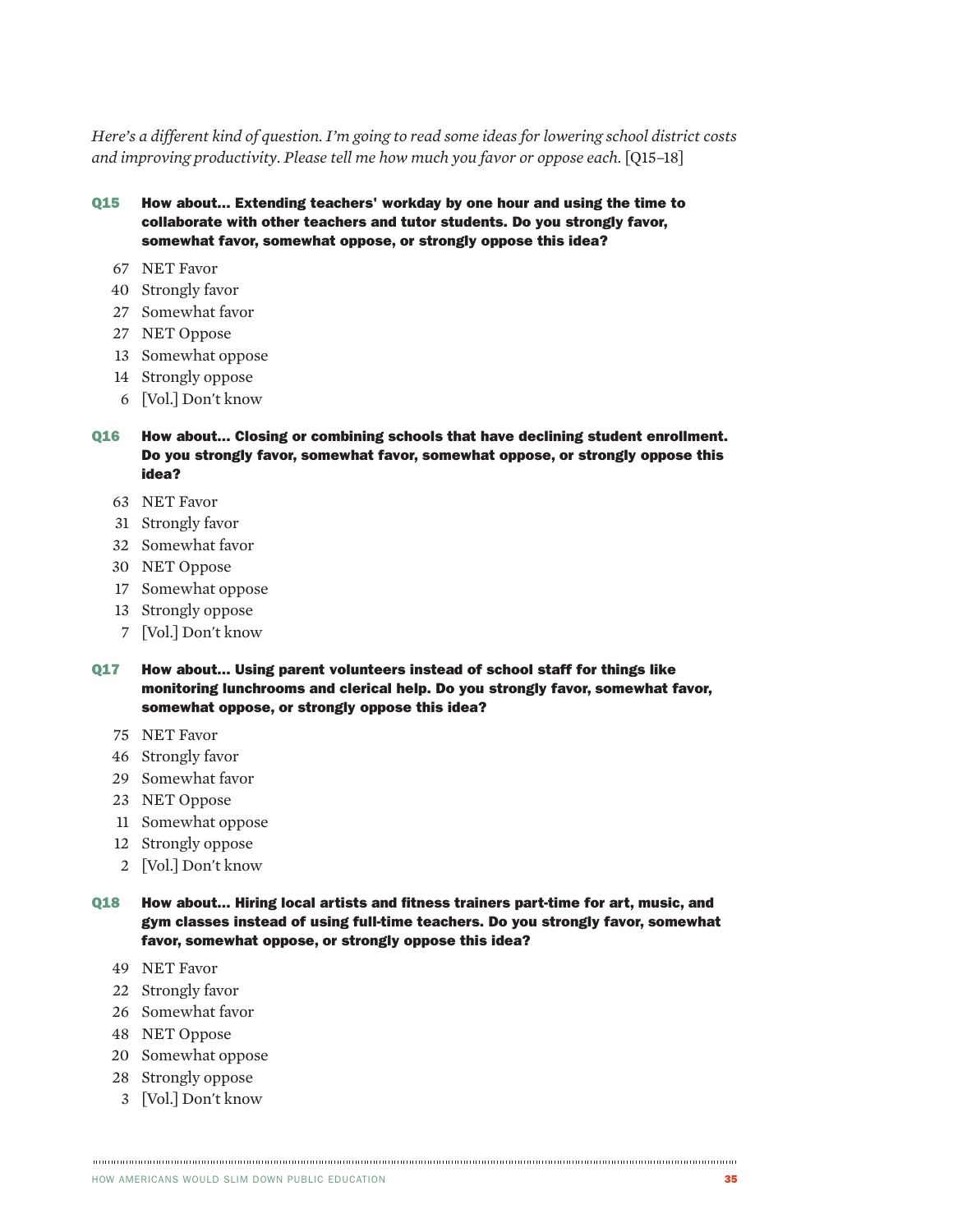#### Q19 If you had to choose between laying off 5 percent of teachers OR cutting all teacher salaries by 5 percent, which would you choose?

- 14 Lay off 5 percent of teachers
- 74 Cut all teacher salaries by 5 percent
- 1 [Vol.] Depends on the grade level of students
- 11 [Vol.] Don't know

#### Q20 Which of these would be a more important factor to you if you had no choice but to lay off teachers? Would it be:

- 18 Teachers' years of service: newcomers laid off first and veteran teachers protected
- 74 Teachers' effectiveness: those with poor performance laid off first and those with excellent performance protected
- 1 [Vol.] Depends on the grade level of students
- 7 [Vol.] Don't know

#### Q21 If you had to choose, which of these two teachers would you lay off:

- 51 A veteran teacher with TWENTY years' experience and AVERAGE performance evaluations
- 39 A new teacher with TWO years' experience and EXCELLENT performance evaluations
- 1 [Vol.] Depends on the grade level of students
- 10 [Vol.] Don't know

#### Q22 If you had to choose between these two options, which would it be?

- 21 A SMALLER class with twenty-two students, taught by a RANDOMLY chosen teacher from your district
- 73 A LARGER class with twenty-seven students, taught by one of the district's BESTperforming teachers
- 2 [Vol.] Depends on the grade level of students
- 4 [Vol.] Don't know

#### Q23 Suppose you had to lay off ELEMENTARY teachers and class size would have to go up. Which would you be more likely to do:

- 34 Increase class size by TWO students across ALL classrooms
- 59 Increase the size of music, art, and gym classes by SIX students, but keep class size the same in regular classrooms
- 7 [Vol.] Don't know

#### Q24 Suppose you had to lay off HIGH school teachers and class size would have to go up. Which would you be more likely to do:

- 32 Increase class size by TWO students across ALL classes, regardless of subject
- 63 Increase class size by SIX students in music, art, and gym classes, but keep class size the same in core subjects like English and math

6 [Vol.] Don't know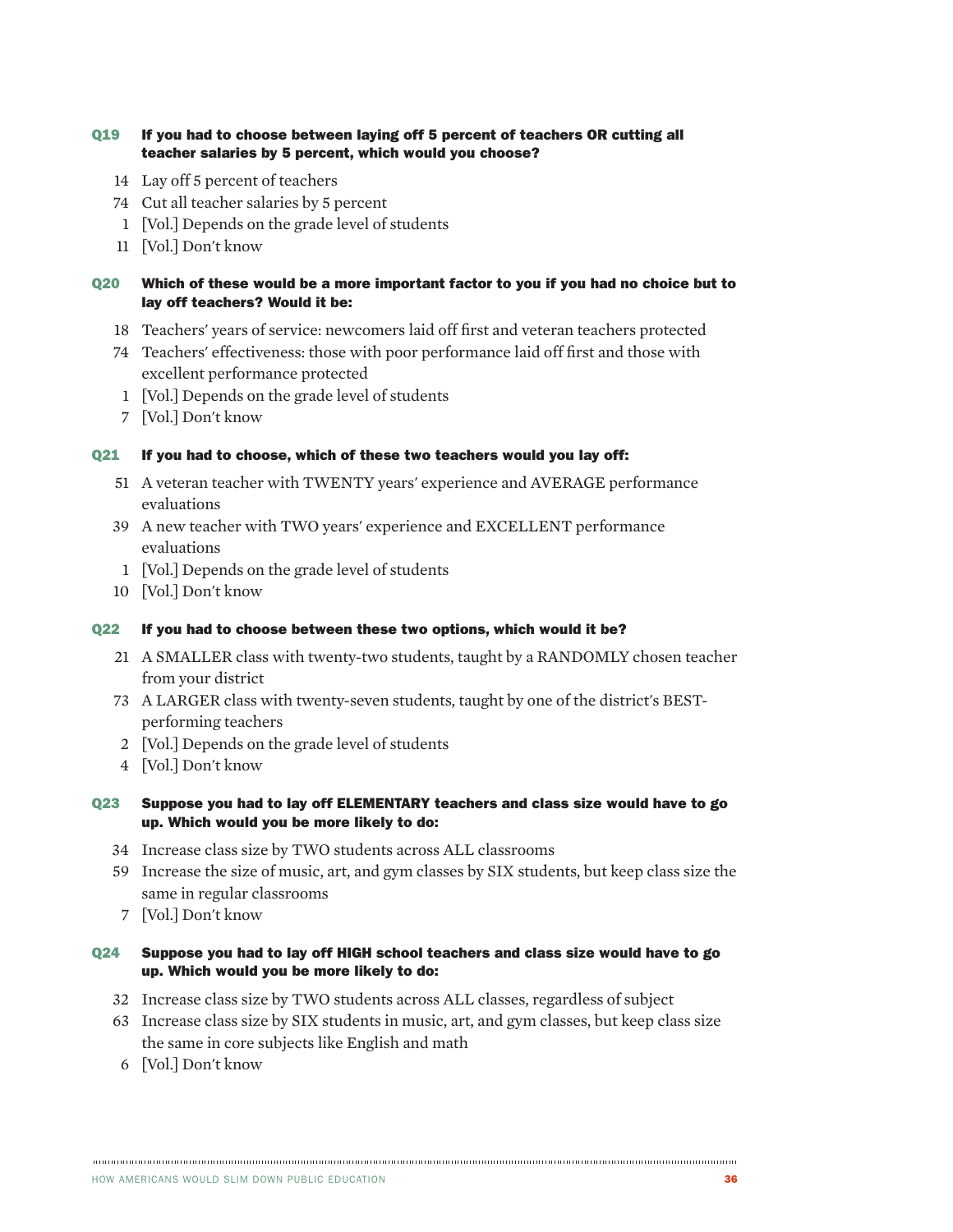- Q25 Moving on to a different kind of question... Some schools today offer "blended" classes that include BOTH learning on the Internet AND in face-to-face classrooms with teachers. Do you think the public schools should:
	- 42 Make more use of blended classes, because they're flexible, cost-effective, and allow students to learn at their own pace
	- 46 Stay away from blended classes, because students have less interaction with other students and less direct supervision by teachers
	- 3 [Vol.] Neither/Something else
	- 10 [Vol.] Don't know
- Q26 There are also virtual schools where students take some or all of their classes online. Students do much of their work over the Internet and the teacher is online. Do you think that virtual schools are generally:
	- 21 A good idea
	- 32 A bad idea
	- 40 A good option, but ONLY for students who have difficulty in traditional schools
	- 3 [Vol.] None of these/Something else
	- 6 [Vol.] Don't know
- Q27 Have you yourself ever taken an online course where most of the work was completed over the Internet, or not?
	- 35 Yes, have taken an online course
	- 65 No, have not
	- \* [Vol.] Don't know

*Here are some statements about special education. How close does each come to your view?*  [Q28–30]

Q28 How about... Too many students are being mislabeled as having special needs when they just have behavior problems or weren't taught well in the first place. Does this come very close, somewhat close, not too close, or not close at all to your view?

- 76 NET Close
- 45 Very close
- 31 Somewhat close
- 18 NET Not Close
- 8 Not too close
- 10 Not close at all
- 6 [Vol.] Don't know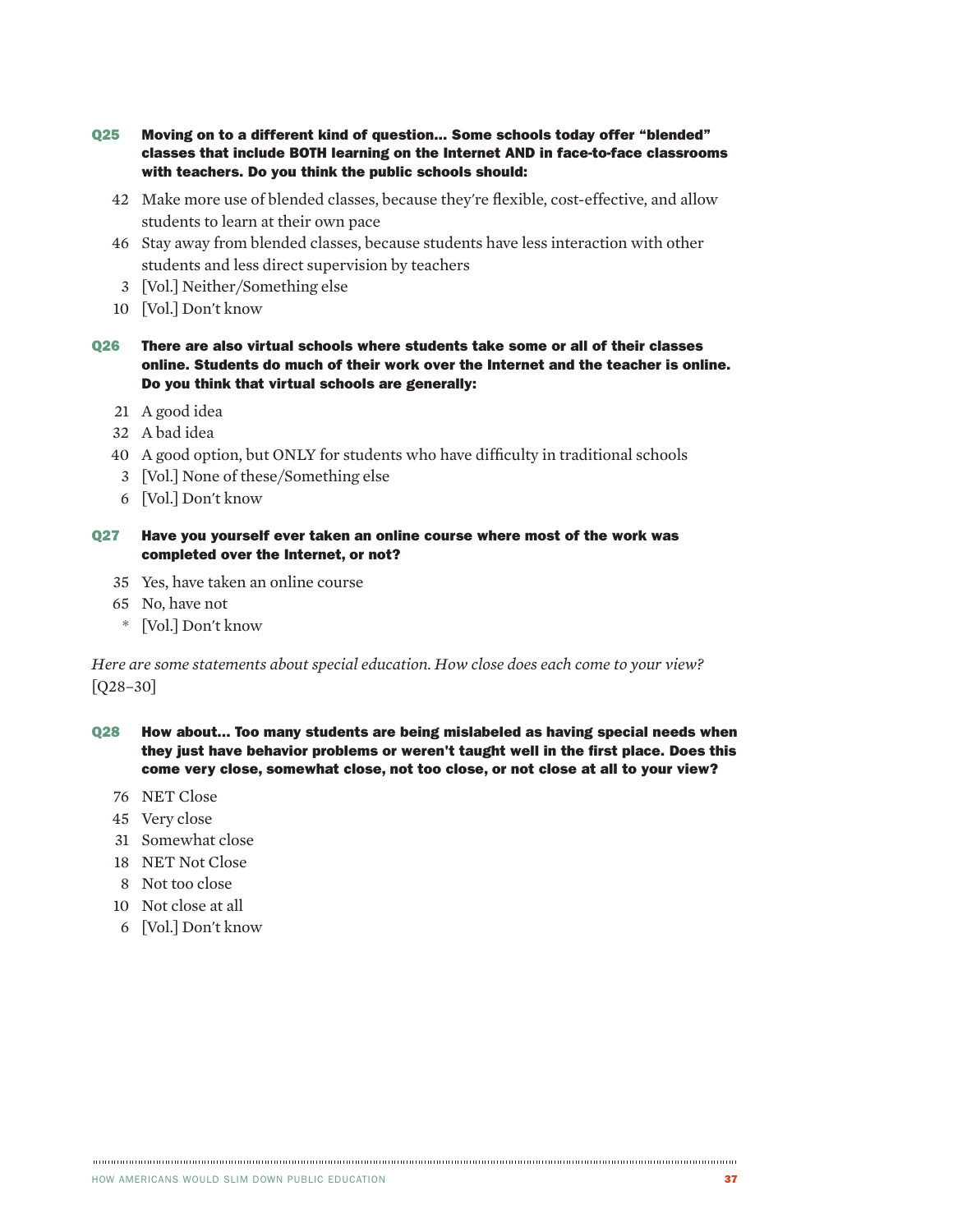- Q29 How about... Special education programs should be evaluated according to whether they help students learn—when students don't learn, the programs should be replaced. Does this come very close, somewhat close, not too close, or not close at all to your view?
	- 71 NET Close
	- 44 Very close
	- 27 Somewhat close
	- 23 NET Not Close
	- 10 Not too close
	- 12 Not close at all
	- 7 [Vol.] Don't know
- Q30 How about... The public schools have a moral obligation to educate kids with special needs and learning disabilities, even if it's more difficult and expensive to do so. Does this come very close, somewhat close, not too close, or not close at all to your view?
	- 83 NET Close
	- 52 Very close
	- 31 Somewhat close
	- 15 NET Not Close
	- 9 Not too close
	- 6 Not close at all
	- 3 [Vol.] Don't know
- Q31 According to federal law, districts are required to provide special education services, but they are not allowed to consider the costs of those services. Do you think districts should be allowed to weigh costs when considering which special education services to choose, or do you think the law should be left as is?
	- 44 Districts should be allowed to weigh costs when considering which special education services to choose
	- 47 The law should be left as is
	- 9 [Vol.] Don't know
- Q32 Imagine that a district is facing this scenario: John is a blind eighteen-year-old who suffered traumatic brain injury as a baby. He rarely responds to instruction and has been unable to learn more than a few words. Because the district doesn't have the ability to meet his needs, it sends him to a residential facility that costs the district \$100,000 a year. Which comes closer to your view?:
	- 62 This is going too far—the student deserves help but there has to be a limit on the costs
	- 30 This is appropriate—the student has suffered enough and deserves as much help as he needs, regardless of costs

- 4 [Vol.] Neither/Something else
- 4 [Vol.] Don't know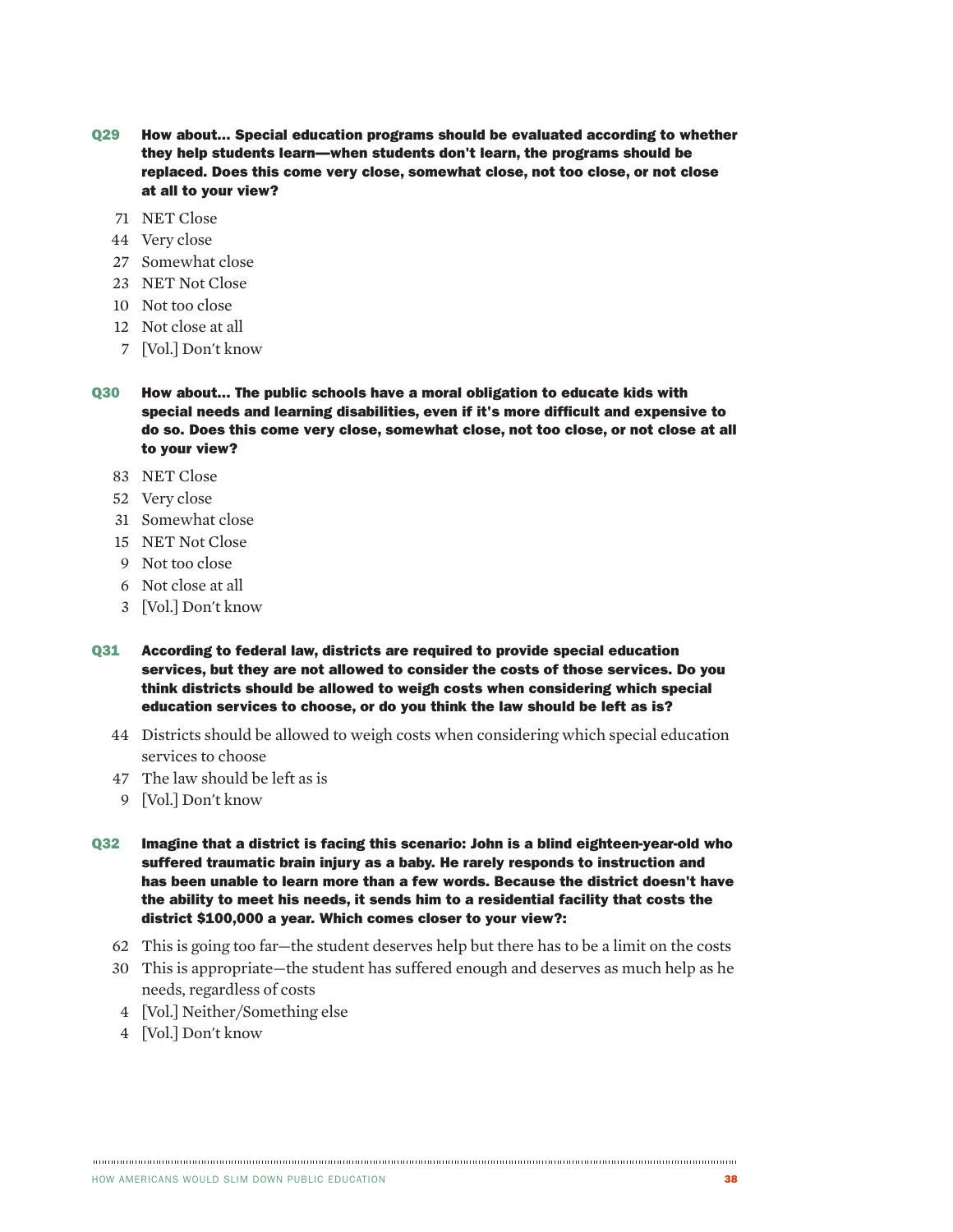#### Q33 Are you currently employed full-time, employed part-time, out of work, a homemaker, a student, retired, or something else?

- 45 Employed—full-time
- 11 Employed—part-time
- 3 Out of work
- 6 A homemaker
- 5 A student
- 26 Retired
- 4 Something else

#### Q34 Do you or does someone in your immediate family currently work in a public school or for a public school district, or not?

- 25 Yes, self/family member currently works in public school/district
- 75 No, does not
- \* [Vol.] Don't know

#### Q35 Are you the parent or guardian of any school-age children in grades Kindergarten through 12th who live with you, or not?

- 29 Yes, parent of school-age child
- 71 No, not a parent
- \* [Vol.] Don't know

#### *Limited base: Parent of school-age children (Q35) (n=243)*

#### Q36 Are your children currently in elementary school, middle school, or high school?

- 58 Elementary school
- 36 Middle school
- 42 High school
- 3 [Vol.] Something else

#### *Limited base: Parent of school-age children (Q35) (n=242)*

- Q37 Which types of schools do your children currently attend—private non-religious school, private religious school, public charter school, or public district school?
	- 2 Private non-religious school
	- 10 Private religious school
	- 5 Public charter school
	- 87 Public district school
	- 2 [Vol.] Something else

#### *Limited base: Parent of school-age children (Q35) (n=243)*

Q38 Do you have a child who has been identified as a special needs student, or diagnosed with a specific physical, emotional, or learning disability, or not?

- 27 Yes, I have a child who has been identified or diagnosed
- 73 No, I do not
- \* [Vol.] Don't know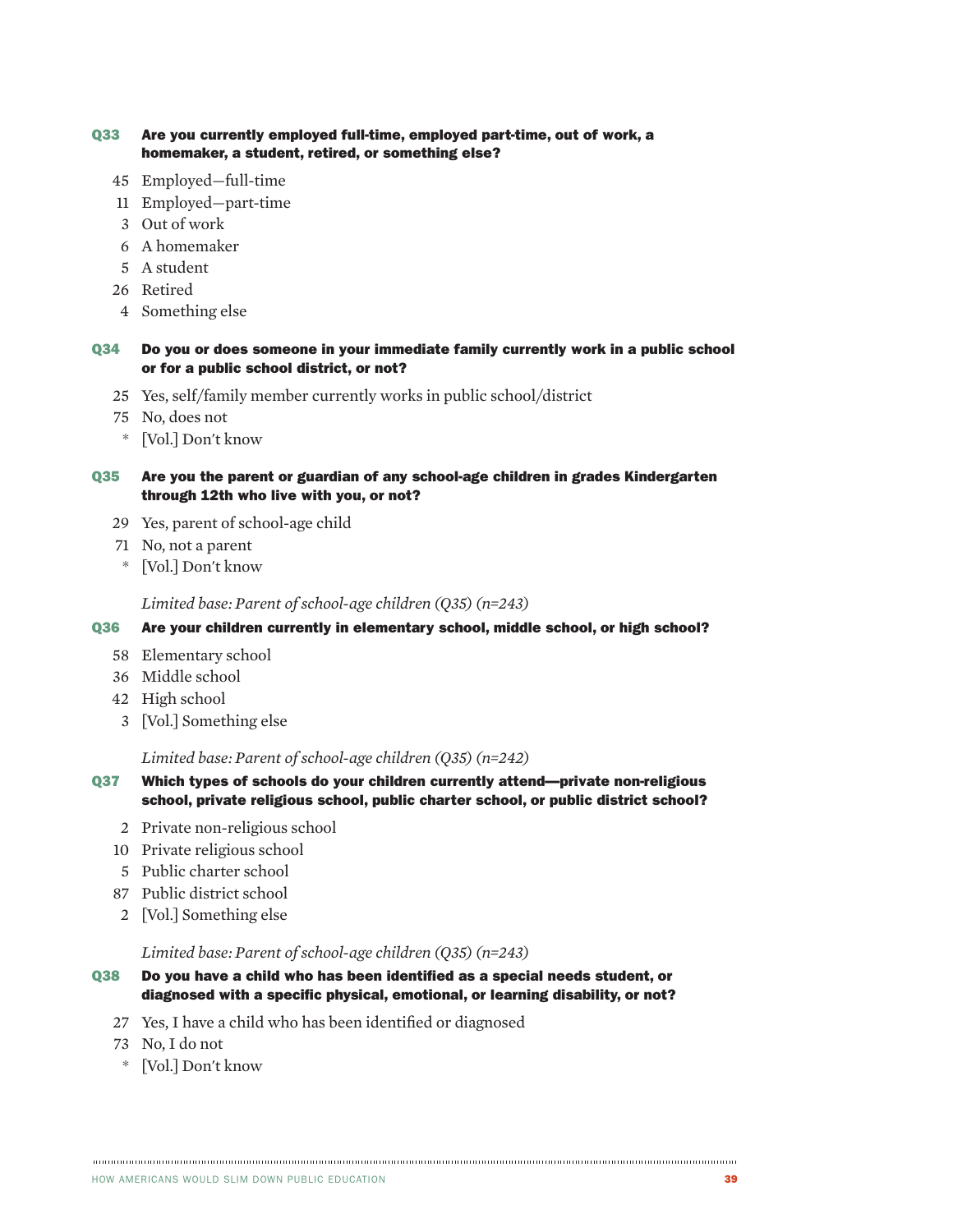#### Q39 Do you own or rent your home?

- Own
- Rent
- [Vol.] Neither/Something else
- \* [Vol.] Don't know

#### Q40 Stop me when I say the highest level of school you have completed.

- Less than high school
- High school graduate
- Some college or trade school, no degree
- Associates degree or 2 year degree
- Bachelors degree or 4 year degree
- Graduate or Professional degree
- \* [Vol.] Don't know

Q41 Generally speaking, do you usually think of yourself as a Republican, a Democrat, an Independent, or something else?

- Republican
- Democrat
- Independent
- Something else
- [Vol.] Don't know

*Limited base: Independent (Q41) (n=285)*

#### Q42 Do you think of yourself as closer to the Republican or Democratic Party?

- Republican
- Democrat
- Neither
- [Vol.] Don't know

#### Q43 Are you of Hispanic, Latino, or Spanish origin, or not?

- Yes, of Hispanic origin
- No, not of Hispanic origin
- \* [Vol.] Don't know

Q44 Do you consider yourself to be white, black or African American, Asian, or something else?

- White
- Black or African American
- Asian
- Something else
- [Vol.] Native American
- \* [Vol.] Don't know
- Hispanic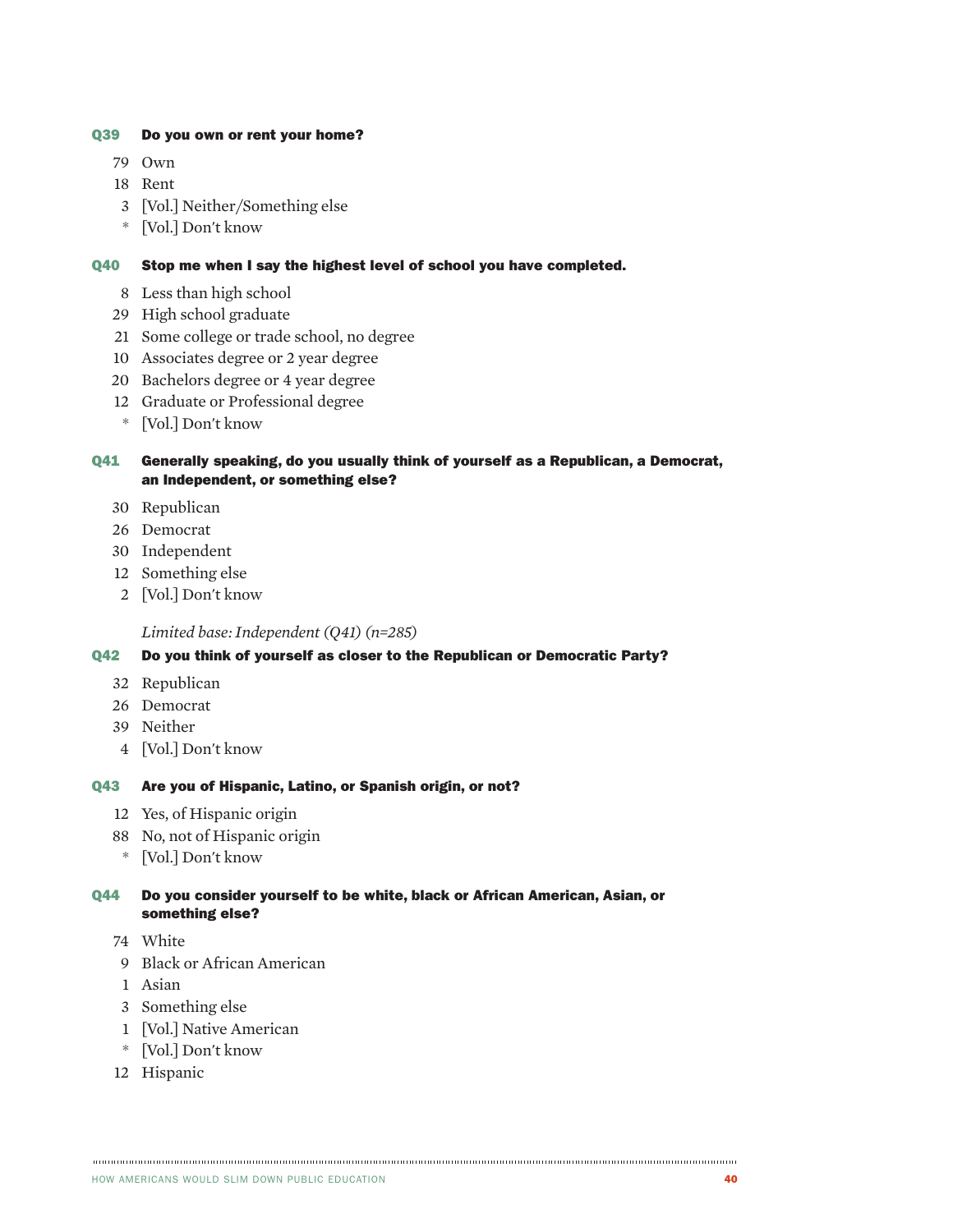#### Q45 I'm going to read some ranges of annual household income. Please stop me when I read the one that best describes your total household income in 2011.

- Under \$25,000
- \$25,000 to less than \$50,000
- \$50,000 to less than \$100,000
- \$100,000 to less than \$150,000
- \$150,000 to less than \$200,000
- \$200,000 or more
- [Vol.] Don't know

#### Q46 Is your age group: [READ LIST]

- Under 25 years old
- 25 to 34
- 35 to 44
- 45 to 54
- 55 to 64
- 65 to 74
- 75 to 84
- 85 or older
- \* [Vol.] Don't know

#### Q47 Sometimes, we have follow-up questions that allow people to explain their answers more fully. If we have any follow-up questions, may we call you back?

- Yes
- No

*Gender*

- Male
- Female

*Region*

- Northeast
- Midwest
- South
- West

#### *Urban*

- Rural
- Suburban
- Urban